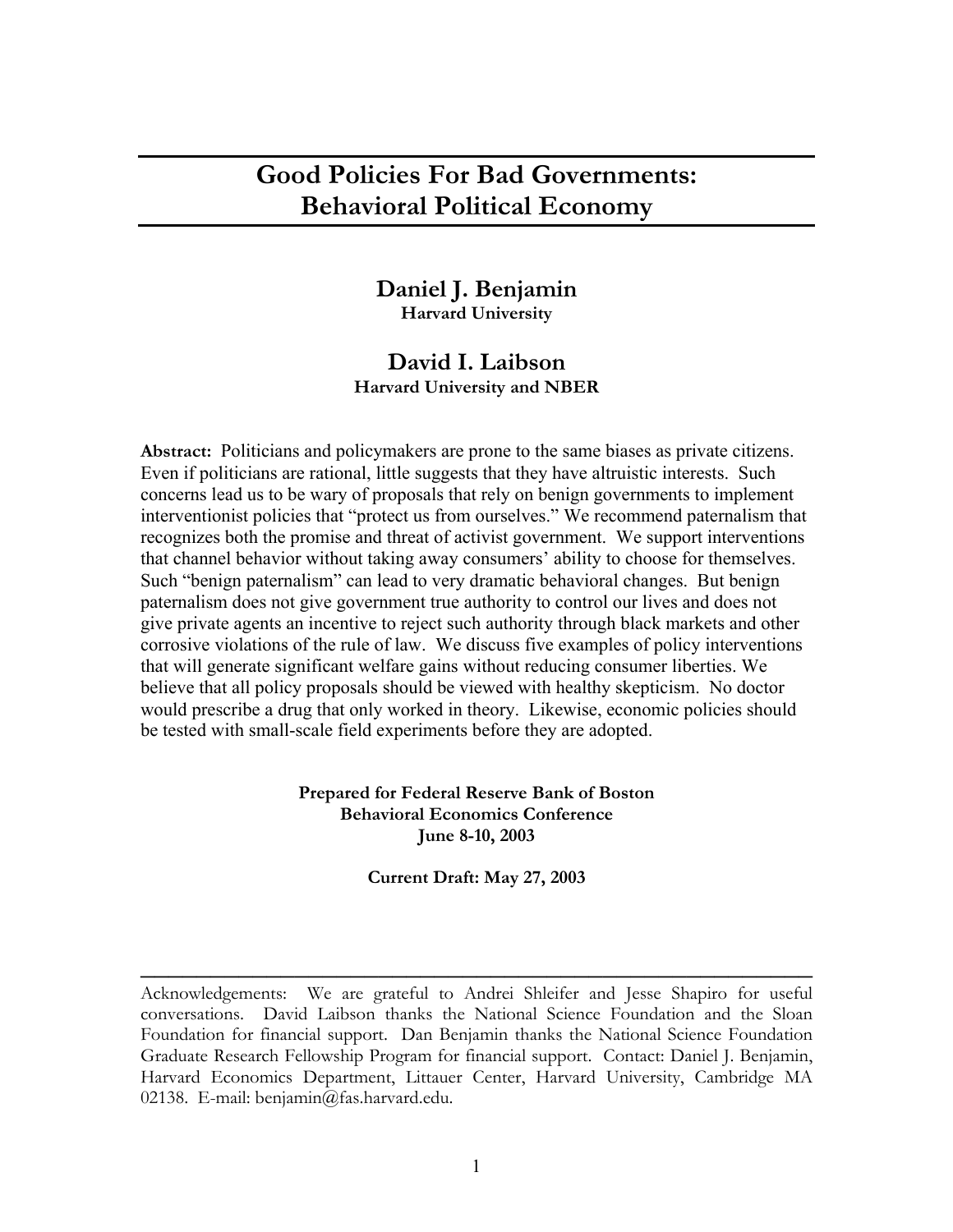### I. Introduction

Behavioral economics goes by many names, including 'psychology and economics' and 'psychological economics'.1 But even if the name is in doubt, most practitioners seem to agree on the following principles. Economic agents make good decisions but not perfectly rational ones. Economic research should use reasonable assumptions about agents' cognitive abilities. Economic models should make predictions that are consistent with micro-level data on decisions, including experimental evidence. Finally, economists have much to learn from psychologists.<sup>2</sup>

The current effort to give economics a psychological microfoundation began in the 1970's. At first behavioral economists focused primarily on laboratory research, which generated an ever-expanding list of experimental anomalies. This early experimental research strengthened the case for a psychological approach to economics and gave behavioral economists some legitimacy. Behavioral economists have subsequently turned their attention to the world outside the laboratory. Real markets and field data have been the engine of growth in recent years.

Behavioral economists now routinely combine experimental data, field data, and theory to construct their arguments. The development of the field has progressed to the point where many if not most of its basic insights are widely accepted within the profession. As behavioral economics continues to gain acceptance, behavioral economists will increasingly find themselves participating in policy discussions. Economics is a policy science and behavioral economics has a great deal to say about how economic institutions like markets sometimes fail to produce efficient outcomes.<sup>3</sup> Behavioral economics also has much to say about how economic institutions will sometimes perform better than standard theory predicts they should, for example when reciprocal altruism or identity effects lead to cooperative behavior.

This essay discusses some of the issues raised by this anticipated step into the policy realm. Section II contains a discussion of some broad conceptual issues, including

<sup>&</sup>lt;sup>1</sup> We prefer the name psychological economics because it suggests a unified body of research with economics at its heart. The name behavioral economics unfairly implies that mainstream economics is not about behavior.

<sup>2</sup> This definition is closely based on one provided in Laibson and Zeckhauser (1998, p. 7).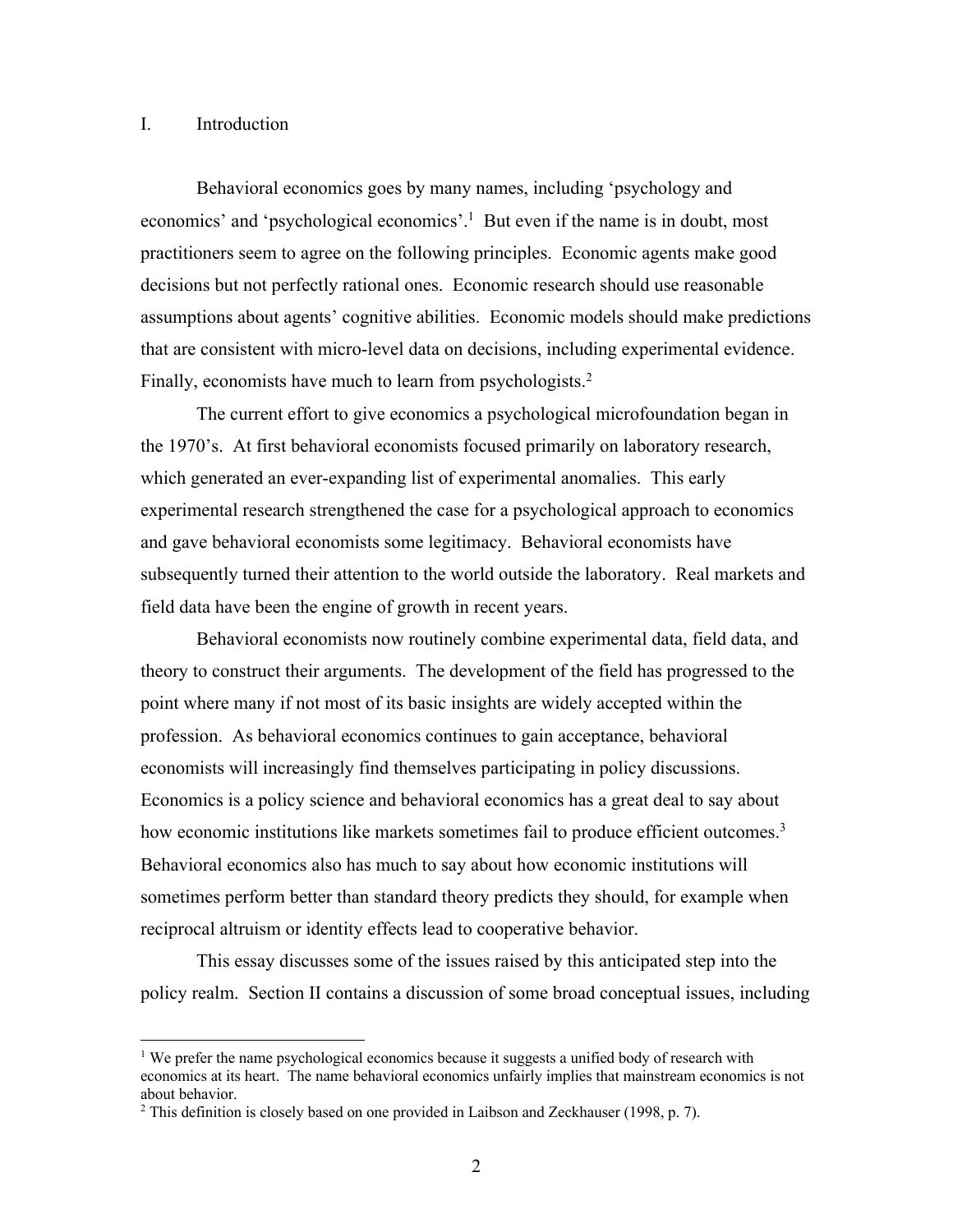the critical point that the behavioral approach does not necessarily imply that policy makers should be particularly paternalistic or interventionist. In a behavioral world, policy has the ability to do good or to create great mischief, depending on who is in charge of making the rules. Indeed, in some cases the findings of behavioral economists suggest that activist policies may be quite harmful. We begin the essay by working through some of these paradoxical implications.

Section III discusses five policies that are examples of interventions that we support. All of these policies have the desirable feature of benign paternalism (Choi et al 2003c). They encourage good decision-making without being coercive. Such policies have the desirable feature that they encourage unsophisticated actors to make good decisions while allowing sophisticated actors to do whatever (or almost whatever) they want.

Section IV discusses several behavioral consequences for policy evaluation. We emphasize that psychologically realistic actors will not respond very quickly to policy changes, implying that policy evaluation may be different in the short and long run. Section V discusses behavioral implications for forecasting. We emphasize that forecasters should consider variables like consumer confidence that do not fit into traditional economic modeling frameworks. We also argue that economists have been too willing to largely abandon forecasting as a topic of academic research. It has been easier to ignore the challenges of forecasting than to acknowledge the failings of our favorite models, which have consistently made bad forecasts relative to ad hoc statistical forecasts that are used in the private sector (Zarnowitz & Braun 1993). Section VI concludes.

## II. Behavioral economics and paternalism.

Successful policy analysis should consider the motives of private actors (e.g., consumers and firms) and the "public" or governmental actors that formulate and enforce policy (e.g., regulators, bureaucrats, politicians). Policy analysis must also carefully

<sup>&</sup>lt;sup>3</sup> This is not an entirely new development. See Thaler (1994) for an early step in this direction.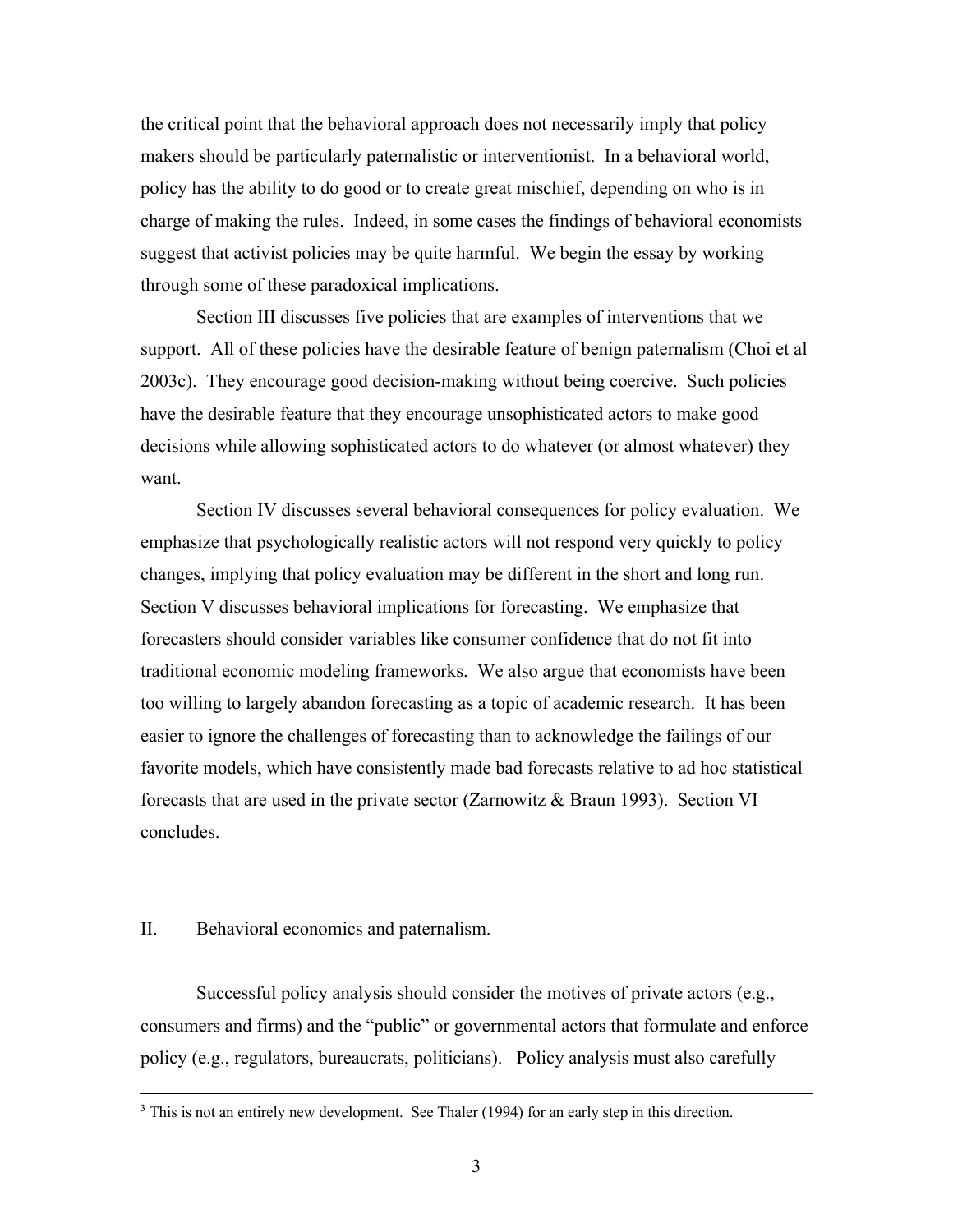consider the institutional environment in which these private and public actors interact (e.g., markets, elections, bureaucracies).

*Private actors.* To date, behavioral economics research has been most closely focused on the decisions of private actors like consumers and firms. A quick glance at the behavioral literature would lead one to conclude that these actors often make bad decisions, where "bad" decisions are defined as decisions that run counter to the selfacknowledged interests of the agent. Four particular sources of mistakes are highlighted below --- bounded rationality, (slow) learning, framing, and lack of self-control. Decision-making mistakes that derive from these sources will play a prominent role in the policy analysis in section III.

Economic actors often exhibit bounded rationality (Simon 1957). Specifically, actors fail to optimally use available information to solve decision problems. The behavioral economics literature is rife with examples of decision-making errors, including errors by expert decision makers.

For example, most doctors don't know how to interpret medical diagnostic tests. Eddy (1982) documents that not only physicians, but also prominent medical textbooks and reference books, frequently confuse accuracy rates,

> Pr( positive test result | disease ) Pr( negative test result | no disease )

with the diagnosis,

Pr( disease | positive test result ).

For example, assume that a disease is present in 1% of the population and a diagnostic test has accuracy rates of 95% so that,

Pr( positive test result | disease ) = Pr( negative test result | no disease ) =  $95\%$ .

What is the chance of disease, conditional on a positive test result? Few doctors can correctly answer such questions.4

Other examples of statistical confusion abound in the behavioral economics literature. For example, Tversky & Kahneman (1971) asked researchers in Mathematical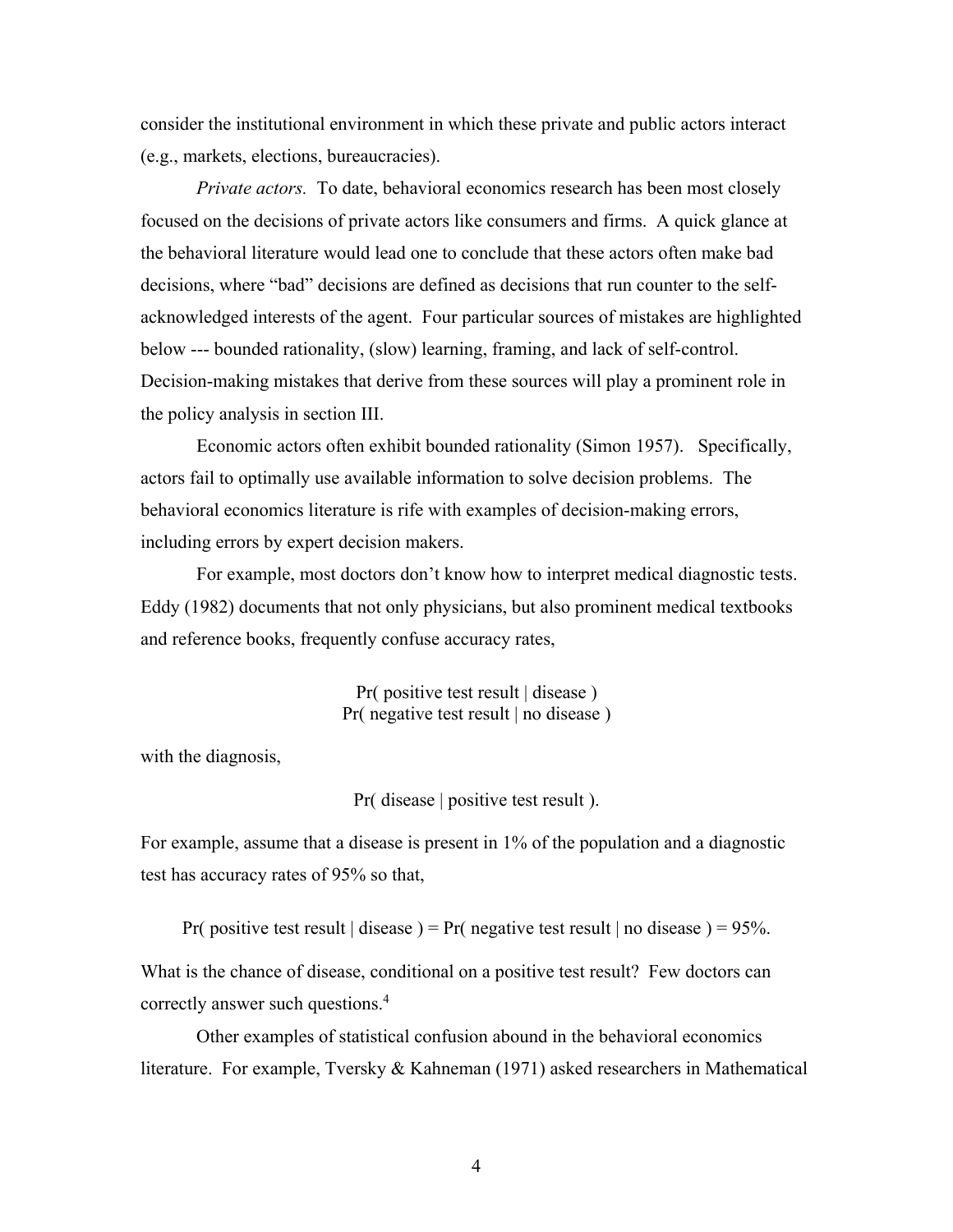Psychology what they would recommend to a doctoral student who found a t-statistic of 2.70 in a difficult, time-consuming experiment on 40 animals and then a t-statistic of 1.24 in a replication with 20 additional animals. The most common recommendation was to try to find an explanation for the difference. In fact, the two results are not statistically different  $(t = 0.53)$ , and the combined result is still large and significant.

The second source of mistakes is slow learning. Even if actors can be taught to make rational inferences, it typically takes a long time for them to learn these lessons. As a consequence, people make many bad decisions before they get things right. For example, in zero sum games it typically takes hundreds of rounds of play before a population of subjects settles into an equilibrium distribution of play (Erev & Roth 1998). Indeed, in many cases, the population of subjects continually cycles for the duration of the experiment. In some games, convergence is relatively quick (e.g., Nagel's p-beauty contest; Nagel 1995), but even in these games convergence still takes many rounds of play. In addition, actors do not appear to generalize insights across domains of application, dramatically limiting the power of learning (e.g., Novick 1990).

Anomalous sensitivity to the way a problem or an opportunity is framed provides a third source of decision-making mistakes. Tom Sawyer's success in getting his friends to whitewash a fence for him demonstrates Tom's mastery of framing effects. Ariely et al (2003) report a contemporary variant of Tom's experiment. The psychology and economics literature contains hundreds of experiments in which framing effects drive subject preferences. For example, when lotteries are framed as gains subjects exhibit risk aversion, but when lotteries are framed as losses subjects exhibit risk seeking.

Kahneman and Tversky (1979) report a classic version of this finding.<sup>5</sup> Subjects who have already been given \$1000 (hypothetically) are subsequently asked to choose one of two lotteries: a certain reward of \$500 or a 50% chance of earning \$1000. The overwhelming majority (84%) of subjects make the risk-averse selection. A different sample of subjects are given \$2000, and also asked to choose either a certain loss of

<sup>4</sup> Applying Bayes rule one can show that the implied probability of illness is 16%.

 $<sup>5</sup>$  Harbaugh et al (2001) find that Prospect Theory's "four-fold pattern" of risk attitudes holds in pricing</sup> tasks (subjects report their willingness to pay for a gamble) but the opposite pattern obtains in their experiment when people choose between a gamble and its expected value. For example, consider a gamble that gives an 80% chance of winning \$20. As predicted by Prospect Theory, subjects are risk-averse when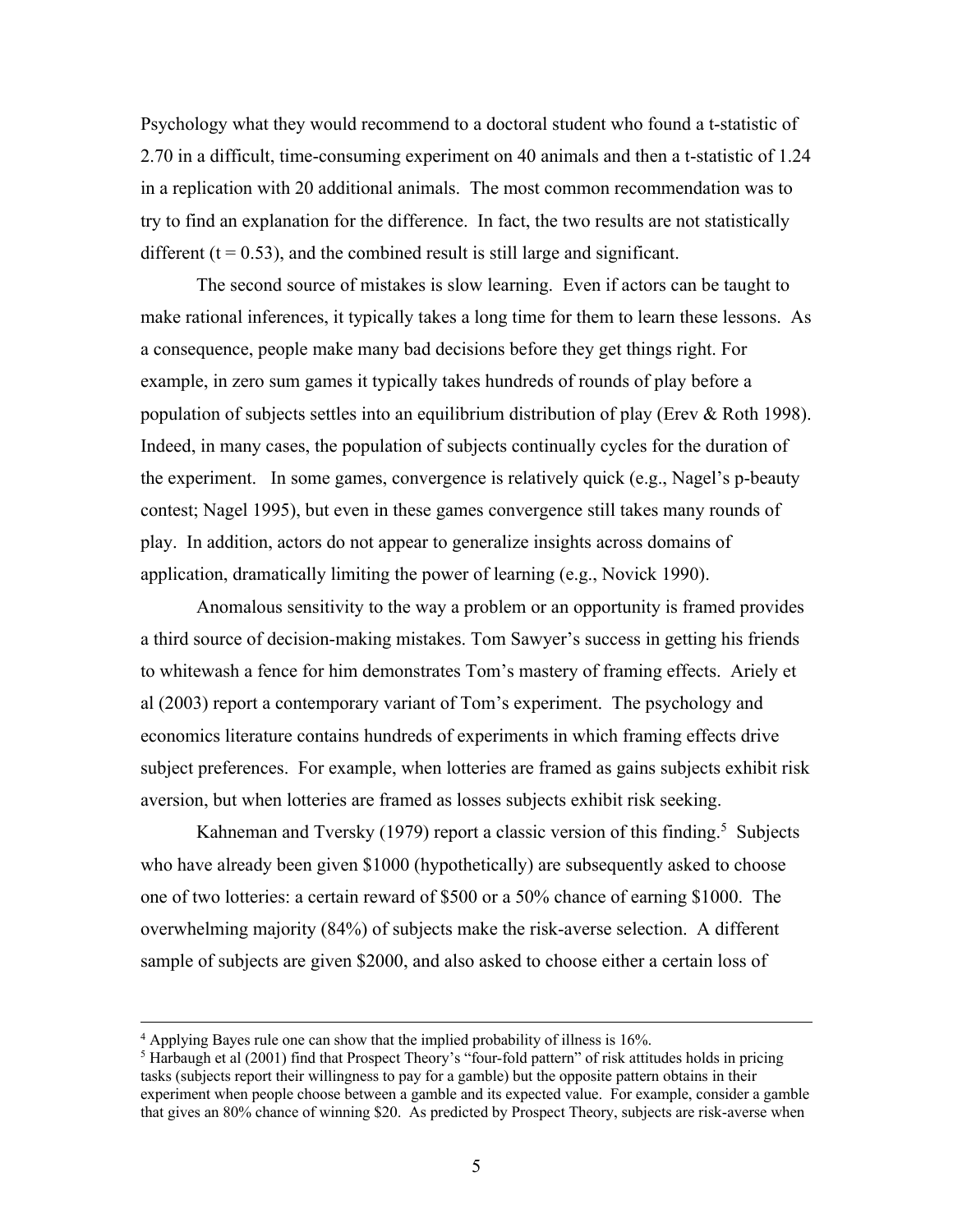\$500, or a 50% chance of losing \$1000. Faced with this second lottery, an overwhelming majority (69%) makes the risk-seeking selection. But the two scenarios are actually identical. By collapsing lotteries, it is clear that both sets of subjects have been asked to choose between a certain reward of \$1500 and a lottery with a 50% chance of paying off \$1000 and a 50% chance of paying off \$2000. See Tversky & Kahneman (1986), Johnson et al (1993), and Ariely et al (2003) for many more examples of framing effects.

Fourth, people suffer from internal conflicts between patient long-run goals (e.g., quitting smoking, dieting, exercising, finishing projects on time) and impatient short-run impulses for instant gratification. This apparent self-control problem may be generated by discount functions with a high short-run discount rate and a low long-run discount rate (Ainslie 1992). $6$  This qualitatively "hyperbolic" model has been used to explain a widerange of behaviors that are self-destructive (e.g., excessive credit card borrowing, Angeletos et al 2001; undersaving, Laibson 1997, Laibson 2003 and Choi et al 2002; substance abuse, Gruber and Koszegi 2002; and procrastination, Akerlof 1990 and O'Donoghue and Rabin 1999).

We have listed four sources of bad decision-making: bounded rationality, (slow) learning, framing, and lack of self-control.<sup>7</sup> With these effects in mind, one might conclude that government can easily improve consumers' welfare by paternalistically helping consumers make better decisions. Such paternalistic policies improve consumer welfare by enhancing an individual's likelihood of maximizing her own welfare. This stands in contrast to most public policies, which address externalities or public goods problems that arise because of interactions among economic agents.

In section III of this essay we will propose some paternalistic policies. However, first we wish to temper the optimistic interventionism of section III with three important caveats about the drawbacks of activist policies.

First, though the behavioral literature is rife with examples of bad consumer decisions, it is not clear whether this literature is representative of consumer decisions.

reporting WTP (median is \$12). By contrast, subjects are risk-seeking when choosing between the gamble and its expected value (56% chose the gamble).

<sup>6</sup> Behavioral economists do not believe that discount functions actually are hyperbolas. The hyperbolic function was originally used by psychologists, and this earlier literature generated the name.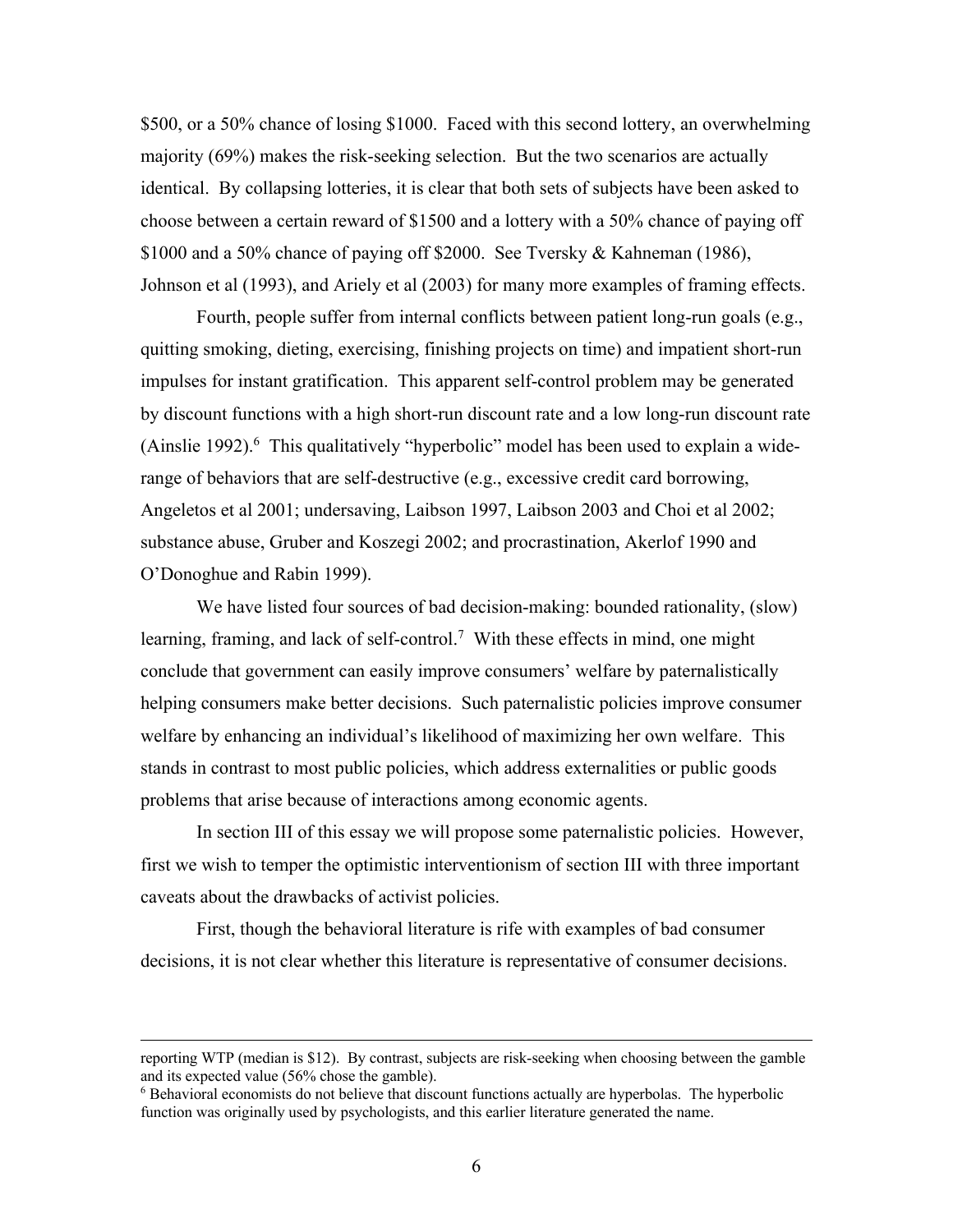Behavioral economists are naturally drawn to the aspects of human behavior that contradict the predictions of the classical (rational) economic model. Hence, the behavioral literature has focused on behavioral "anomalies." This focus is appropriate, because it helps to identify the practical boundaries of the rational actor model. But, policy analysis requires more than just a demonstration that irrational choices sometimes occur. Some policy analysis requires that we try to gauge the relative frequency and economic importance of irrational decision-making.<sup>8</sup>

For example, from the beginning of their research collaboration, Kahneman and Tversky often wrote that most decisions are made quite sensibly, and that heuristics are effective shortcuts that generate cognitively inexpensive, but nevertheless sophisticated choices. Kahneman and Tversky noted that heuristics sometimes backfire, and they set out to study these exceptions in order to identify the heuristics. Naturally, one would like to know how frequently heuristics lead to bad decisions before encouraging the government to institute policies like making decisions for us, reducing our choice sets, or educating us to stop using heuristics. One wonders whether we would be better off on average if we spent much more time making decisions by slowly calculating Bayesian posteriors instead of using our lightning fast (non-Bayesian) intuitions.

Second, consumers exhibit a great deal of heterogeneity in both tastes and in decision-making ability. An activist government might be able to make better decisions for consumers if it could identify each consumer's true tastes, but how would a government do this? Is a consumer gambling because she has a gambling addiction or because she really gets a great deal of pleasure out of a weekend in Las Vegas? Theory and intuition tell us that many consumers in Las Vegas are hurting themselves, but in practice it is hard to distinguish the self-destructive gamblers from the rational gamblers. Moreover, most consumers embrace the notion of consumer sovereignty and view themselves (if not their neighbors) as inspired decision-makers.

<sup>7</sup> We omit discussion of other behavioral phenomena (e.g., fairness, identity) since we do not discuss related policy implications in this essay. However, we imagine that other authors will find such policy connections in the future.

<sup>8</sup> See Akerlof and Yellen (1985a, 1985b) for a theory of how second-order private mistakes can generate first-order aggregate effects.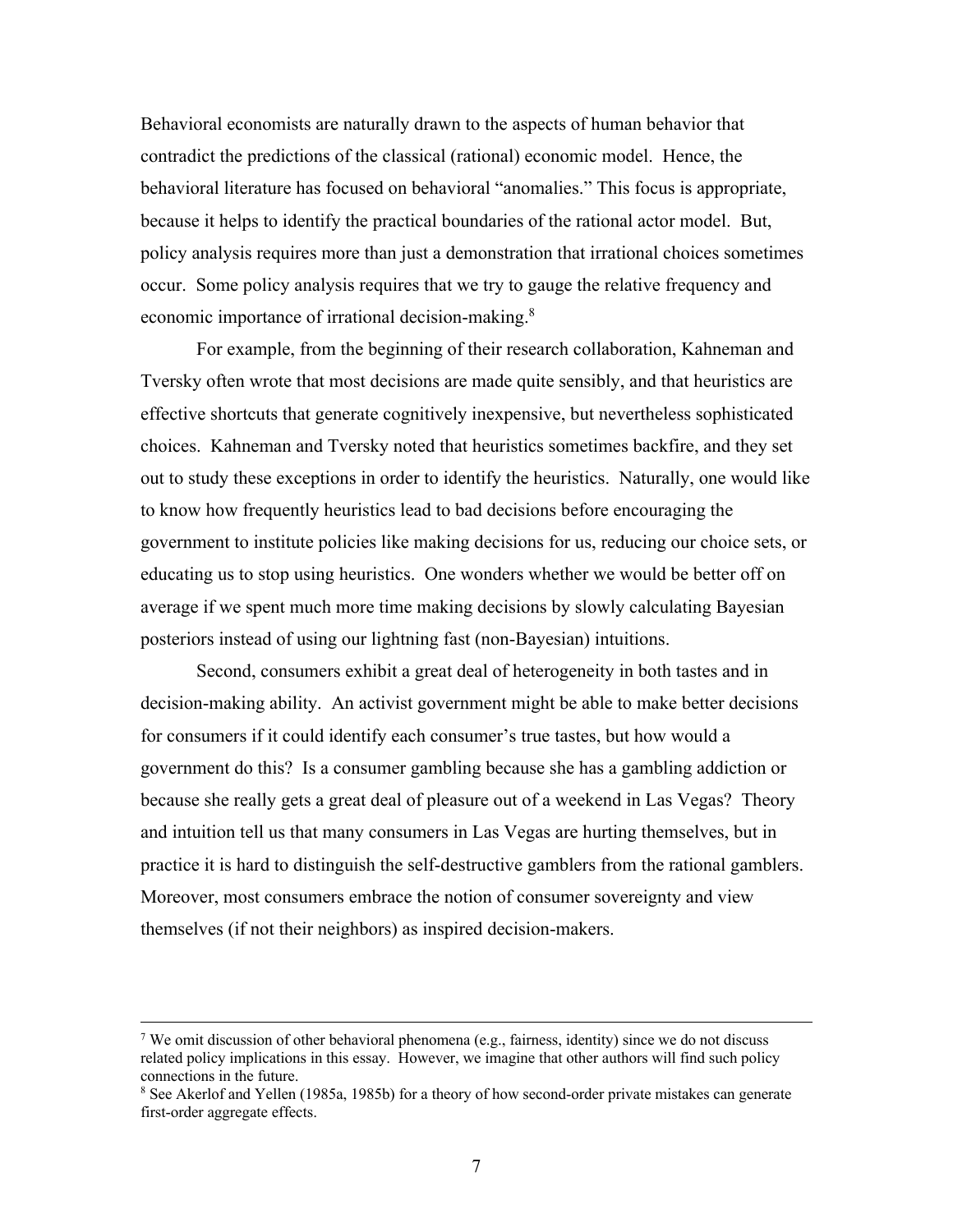Third, even if consumers do make bad decisions it is not always clear that the government is either rational enough or benign enough to make better decisions. We turn now to this critical player in the policy debate.

*Governmental actors*. Economists and political scientists (not to mention talkshow hosts) have long recognized the fallibility of government actors. Two issues stand out. First, governments are unlikely to be benevolent, since government actors have their own narrow interests at heart (e.g., Frye & Shleifer 1997, Shleifer & Vishny 1998). Second, government or "public" actors are likely to be vulnerable to many of the same biases that plague private actors.<sup>9</sup>

Warfare represents a good example of such biases. For example, at the start of World War I leaders on both sides of the war were overwhelmingly confident that they would emerge victorious in only a few months.<sup>10</sup> Such irrational warfare is quite common. Only two decades after the end of World War I, a second world war began, started by confident leaders in Germany and Japan who wrongly anticipated a favorable outcome.

Prohibition represents another canonical, albeit less extreme, example of bad governance. Few of the supporters of the 1919 Prohibition Amendment anticipated the perverse consequences of this law. Similarly, most of the large public housing experiments of the 1960's failed to attain their progressive promise. On a larger scale, centrally planned economies never met the expectations of the socialist leaders that championed them. With examples like these in mind, one wonders if government is reliably rational and farsighted enough to correct the mistakes of private agents.

Such concerns are heightened by the special dangers that activist governments pose in a behavioral world. If we believe that private actors often make bad decisions, then we should also worry about decisions at the ballot box. Moreover, we should expect psychological biases to be even stronger at the ballot box than in the mall because freerider problems weaken incentives to make sophisticated voting decisions. Social pressures are also sometimes influential in elections, leading voters to support candidates for reasons that have little to do with good policies.

<sup>&</sup>lt;sup>9</sup> See Laibson and Zeckhauser (1998) for an early variant of these arguments.

<sup>&</sup>lt;sup>10</sup> Add cite here.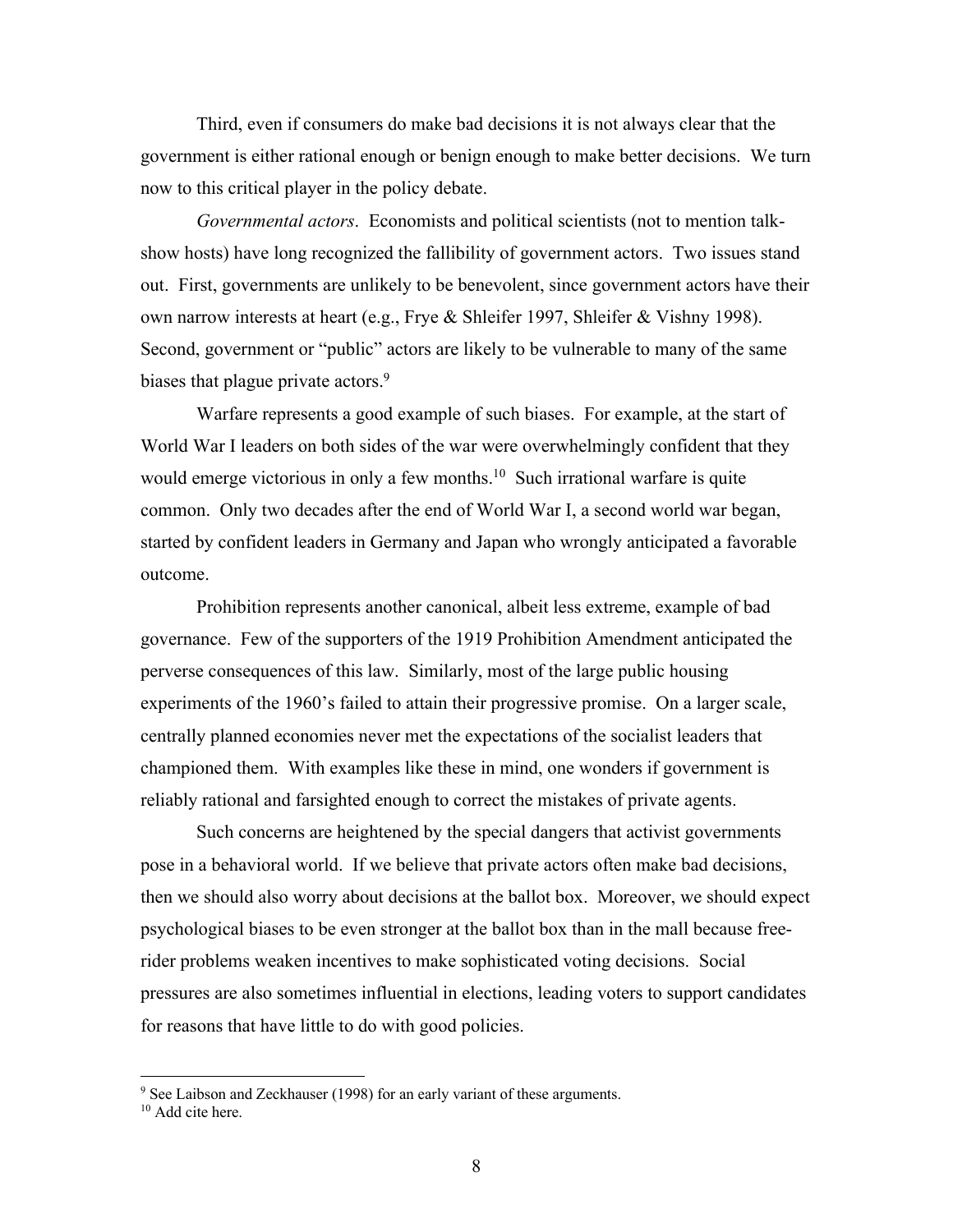If private actors sometimes elect bad leaders, how much power do we want governments to have? Naturally, we want good governments to have lots of power and bad governments to have no power, but such contingent authority is not a realistic option. In a behavioral world it might be best to have a relatively powerless government, circumscribed by checks and balances and constitutional hurdles, rather than an activist government that is empowered to intimately regulate the lives of its citizens. It is sobering to recall that the Nazi Party came to power through an imperfect but still substantially democratic electoral process. In retrospect, Germany would have been much better off if its government had been more hamstrung and less able to carry out its activist policy agenda.

The dangers of activist government are even more apparent when one considers the marketing tools available to powerful leaders. The modern state has a vast array of mechanisms for shaping the thoughts of its citizens and exploiting their psychological vulnerabilities. Biased journalism, political advertising, political patronage, political demagoguery, and other forms of propaganda campaigns all have the ability to create incumbent governments that can ultimately determine their own destiny by subverting the independent voice of the electorate.

Even if one optimistically believes that authoritarian governments are not a real threat anymore, one still has to contend with the much more common threat of corrupt governments. Irrational or uninformed consumers may be easily seduced by unethical leaders who use their power as an opportunity to extract financial rents for themselves and their confederates. Whether the threat is totalitarianism or simple theft, policies that constrain government (e.g., constitutions) may be a key piece of behavioral policy advice.

*Institutions.* Any discussion of policy must also consider the institutional setting in which policy is implemented. For example, we have already mentioned the critical role of political institutions. Dysfunctional, corrupt governments should not be encouraged to be more paternalistic, since such paternalism may well provide cover for rent extraction and other counter-productive government activities.

Likewise, electoral institutions play a key role in determining the optimal scope of paternalism. If elections sometimes empower demagogues, then we may want our governments to have relatively little power. By contrast, if elections lead to rational

9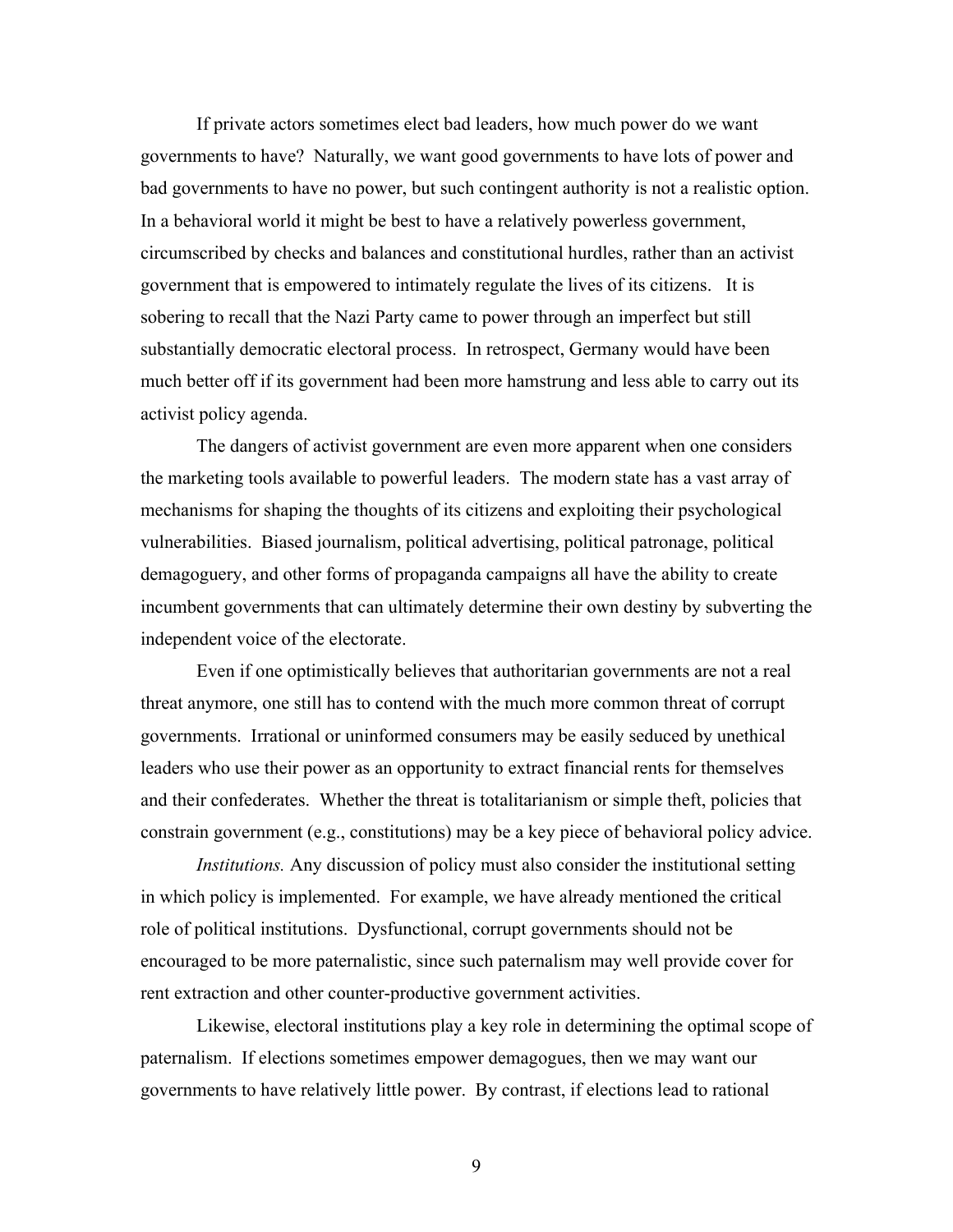national policy discussions and good government, then we will want democratically elected governments to have relatively great authority to intervene in the lives of their citizens.

Markets represent another key institution with ambiguous implications for the paternalism debate. In many ways markets protect behavioral agents, mitigating the need for activist government policies. But in other ways, markets create special vulnerabilities for behavioral agents, increasing the need for paternalism. To see these two countervailing effects, consider the following examples.

First, imagine a naïve consumer who is willing to pay \$1,000,000 to buy an orange (the consumer thinks that eating an orange will make her live to age 100 and that oranges are scarce). Without markets, this consumer will quickly be cheated of her life savings. But, if this consumer conducts her transactions in the marketplace, then savvy traders will compete to do business with her. At the end of the day, the naïve consumer will be overjoyed to find that seemingly stupid traders have competed with each other to the point where they were ultimately willing to sell her an orange for the unimaginable price of 69 cents. This is a special case of the general property that markets protect irrational agents if goods are homogeneous and markets are competitive (Laibson and Yariv 2003).

By contrast, some markets can be exploitative. Consider the same example as above, but now imagine that a very successful advertising campaign has convinced a consumer that oranges grown on a particular tree (and only oranges from that tree) will make you live to age 100. This naïve consumer is willing to pay \$1,000,000 for such an orange, and this price will be realized since competition is not possible. The consumer falsely believes that the oranges from that special tree are not substitutable oranges grown in any grove in Florida.

These two examples reveal both the bright and the dark side of free markets. Free markets protect us against some mistakes (e.g., a willingness to pay \$1,000,000 for an orange), but fail to protect us against other mistakes (e.g., a willingness to pay \$1,000,000 for a *particular* orange). The usefulness of governmental paternalism depends on which types of vulnerabilities we exhibit.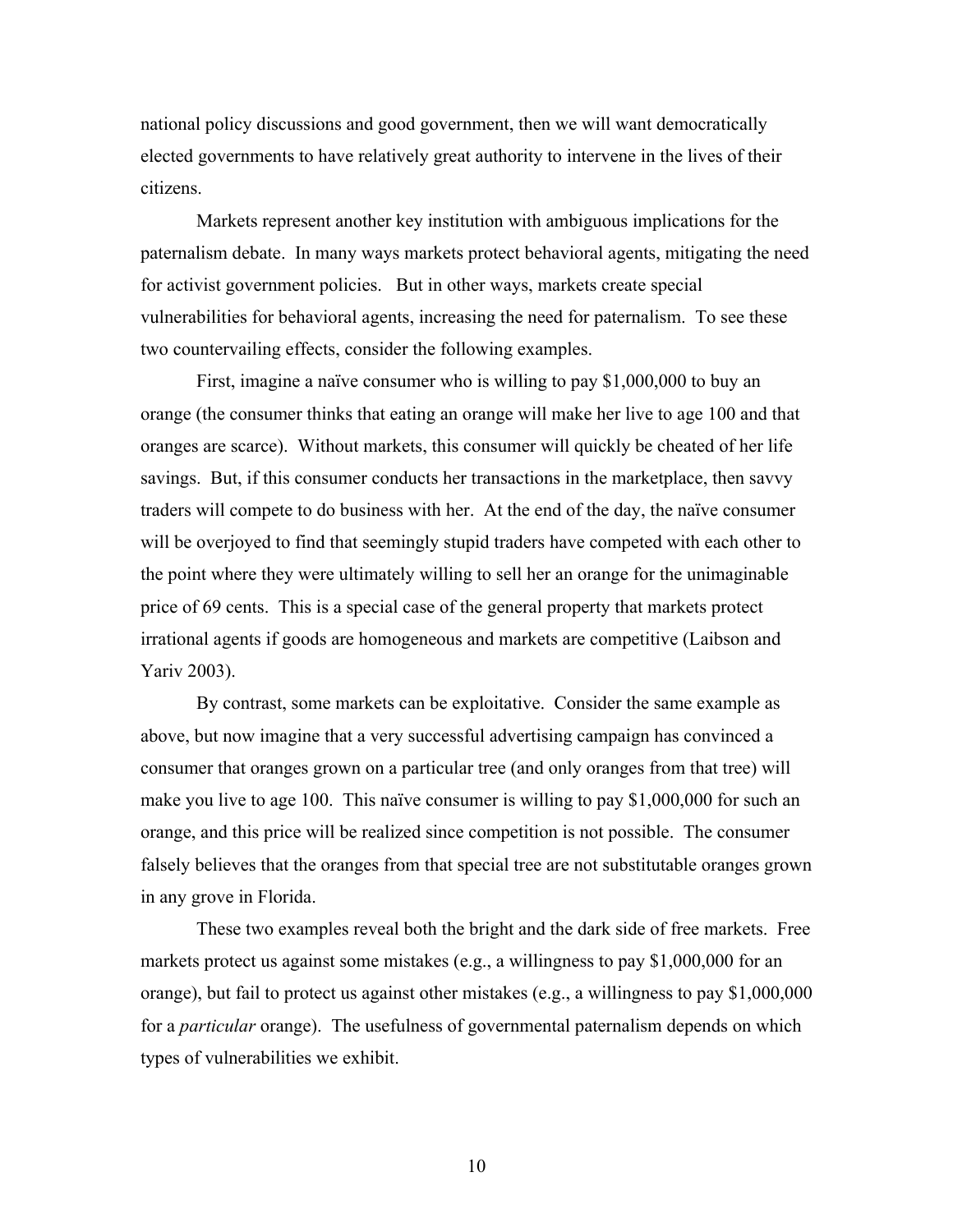*Benign paternalism*. Up to this point, we have discussed both the pros and the cons of paternalism. We now turn our attention to specific governmental interventions that we support. We emphasize however, that our support presupposes a wellfunctioning government that is not prone to authoritarianism, corruption, or just plain stupidity. Many of the proposals that follow could become counterproductive if they were implemented poorly.

Before proceeding to the specific proposals, we first want to describe a fundamental criterion for good behavioral policy, which has been called benign paternalism (Choi et al 2003c). Benign paternalism encourages "desirable" behavior without eliminating the ability of consumers to ultimately choose for themselves. We believe that most successful behavioral interventions can be structured in a benignly paternalistic way. In other words, it is almost always possible to design policies that channel behavior constructively without fundamentally reducing consumers' ability to choose for themselves.

Such policies work by introducing small behavioral hurdles to counter-productive choices. Research in both the psychology literature and the economics literature demonstrates that these small hurdles can make an enormous difference in influencing behavior (Ross and Nisbett 1991). However, small hurdles are easy to overcome if a consumer has a strong preference. Hence, such hurdles influence behavior without effectively taking away consumers' choices or encouraging the creation of a black market in the target activity. The rest of this essay contains several examples of such soft or benign paternalism.

Gambling policy provides a case study with which to introduce benign paternalism. Banning gambling outright would be an example of strong paternalism, and we are confident that such a policy would not be desirable. Under such a strict regime many people would gamble illegally, undermining the behavioral goals of the gambling ban, undercutting respect for the law, and strengthening organized crime. In our view, banning gambling would work as poorly as the attempt by Prohibitionists to ban alcohol.

By contrast, the libertarian approach of completely legalizing gambling also seems like a bad policy to us. For many people, gambling is a self-destructive compulsion. Reducing the availability of gambling would help such consumers.

11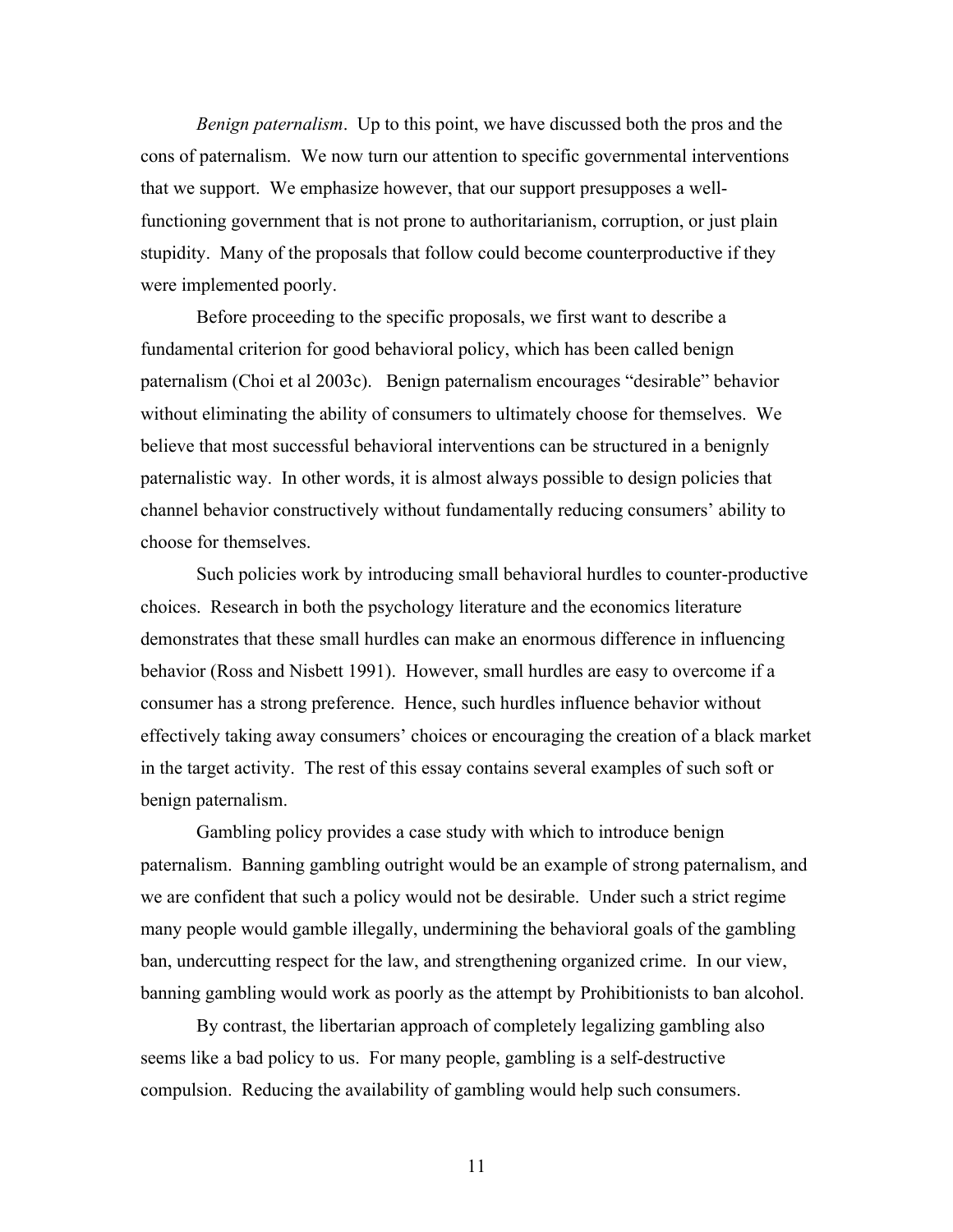Keeping gambling opportunities out of sight and out of mind would help these compulsive gamblers avoid financial ruin.

A middle ground between criminalization and legalization could be implemented. A policy of benign paternalism might help compulsive gamblers reduce the harms of their habit without generating the adverse consequences of an outright gambling ban. We now discuss an example of such benignly paternalistic policies in the domain of gambling.

This policy addresses the self-control problems associated with compulsive gambling. This proposal requires that gamblers choose gambling liquidity limits. Such a policy helps gamblers who intend to limit their losses, but who in the heat of the moment rack up much larger losses by raiding their ATM accounts or taking cash advances from their credit cards. The policy works by preventing gamblers from buying chips if they have exceeded pre-determined liquidity lines. The limits on these lines would be set by the gambler *herself* some time in advance (say a week). Gamblers without a self-control problem would set large liquidity limits, since they don't need any external disciplining device. By contrast, gamblers with a problem would set small limits, thereby regulating themselves.11 Such limits could be practically implemented by issuing all US citizens a gambling chip debit card, on which consumers would deposit liquidity for buying chips. Such deposits would work with a one-week lag.

Simpler liquidity-reducing policies can also be devised. For example, all-night gambling binges with unexpectedly heavy losses could be reduced by simply shutting down the chip windows at midnight.<sup>12</sup> Under this regime, gamblers who anticipate and desire risking large sums will buy ample chips before midnight and wager freely, while those who hadn't planned such an extravagant evening will go to bed when their limited supplies of chips run out.

The policies of facilitating self-imposed limits on chip access satisfy the requirements of benign paternalism. These policies discourage self-destructive gambling, without generating the adverse consequences of an outright or even a partial ban on

 $11$  The incentive to create small limits could be increased by creating a very small tax for carrying a large limit (say 1% of the value of the liquidity limit per week). This additional twist would benefit naïve compulsive gamblers who falsely think they don't have a problem and hence don't mind cutting back their credit limit in advance.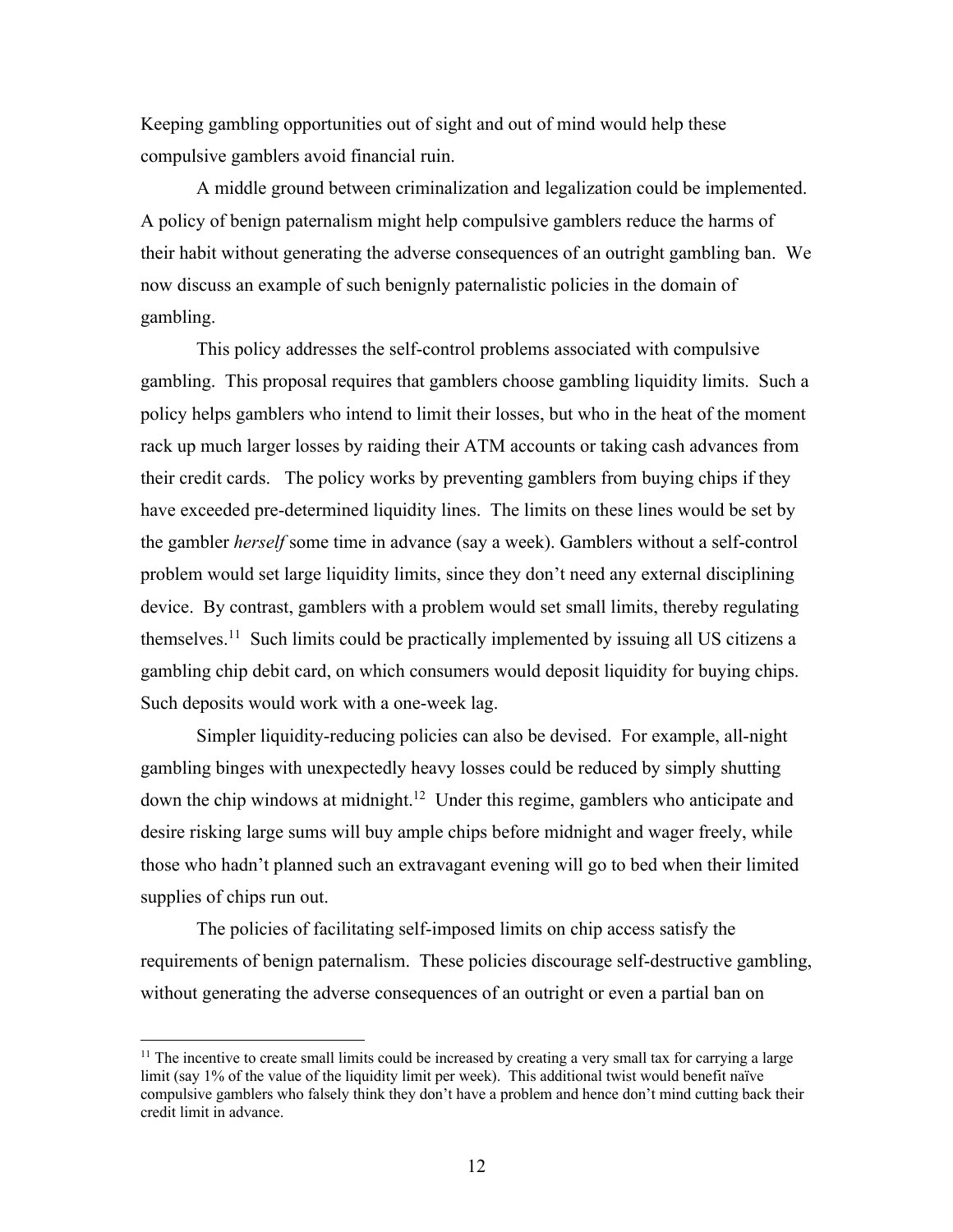gambling. Such benign paternalism helps boundedly rational consumers without imposing strongly paternalistic criminalization or even meaningfully reducing the effective opportunities available to "rational" gamblers.

Benign paternalism has the additional benefit of providing a partial safeguard against bad government. If governments are only able to adopt interventions that are weakly paternalistic, then bad policies will necessarily have limited impact. Highly motivated consumers will be able to override the goals of such policies. Moreover, such overrides will not generate harmful black markets, consumer stigma, or opportunities for organized crime. In practice, "benignly paternalistic" policies may have bad goals if the policies are chosen by bad governments, but such policies never threaten our fundamental liberties.

Policies that are benignly paternalistic create a little bit of behavioral friction (e.g., a chip window that is closed at midnight). As we will demonstrate below, such slight frictions will not stop behaviors that consumers highly value, but will stop behaviors about which consumers feel ambivalent or confused. We will discuss examples of policies in which the slightest frictions make enormous differences in productively channeling behavior.

Benign paternalism is closely related to other policy frameworks that have been proposed in recent years. "Asymmetric paternalism" (Camerer et al 2003) argues that policies should have a relatively large effect on irrational agents and a relatively small effect on rational agents. Benign paternalism follows this approach and makes it more stringent, arguing that government interventions should be required to protect our ability to choose for ourselves. As we will argue below, we believe that succesful paternalistic interventions are consistent with freedom of choice. "Anti-antipaternalism" (Jolls et al 2002) advocates "a skepticism about antipaternalism, but not an affirmative defense of paternalism." Like Jolls et al, we reject the straitjacket of pure libertarianism and acknowledge the risks of governmental activism. "Optimal paternalism" (O'Donoghue and Rabin 2003) recognizes that paternalism has costs and benefits, which need to be weighed against each other. Our approach seeks to aggressively minimize the costs of paternalism.

 $12$  All of these polices also require enforcement of a policy of no chip resales.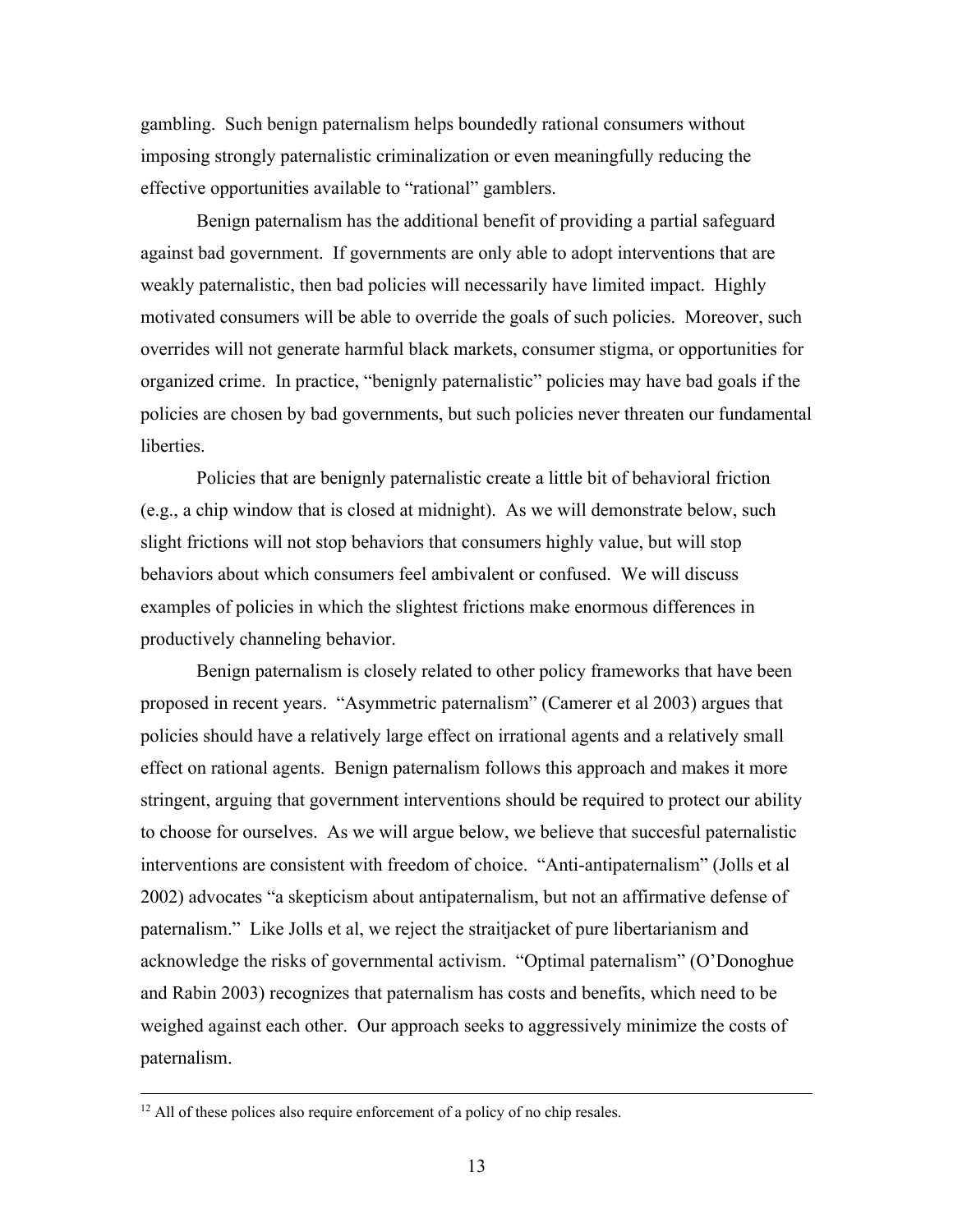III. Five proposals for new policies.

1. *Encouraging saving.* In recent years, several research groups have studied practical interventions that influence savings rates (Madrian and Shea 2001, Choi et al. 2002, 2003b, and Benartzi and Thaler 2003). This research demonstrates that psychological variables like defaults, deadlines, and automatic accelerators, have an enormous impact on savings behavior. By comparison, traditional economic variables like interest rates and match rates hardly matter at all.

Madrian and Shea (2001) and Choi et al (2002, 2003b) show that 401(k) defaults can transform savings outcomes. Choi et al (2002) report the results of natural experiments at three different companies. With a default of non-enrollment, employees with six months of tenure at the respective firms had enrollment rates of 38%, 40% and 50%. When the default was changed to 401(k) participation, enrollment rates jumped higher, despite the fact that employees were free to opt out of the default. Under "automatic enrollment" employees with six months of tenure had enrollment rates of 93%, 86%, and 96%. However, these automatic enrollment interventions tended to have little effect on the *average* savings rate across *all* employees at the firm (including participants and non-participants) since employees who were automatically enrolled tended to accept the conservative default saving rate of 2% or 3%. The effect of the *higher* participation rate roughly offset the effect of the *low* default saving rate, so the average saving rate did not rise.

Benartzi and Thaler (2003) report the results of an intervention in which employees were encouraged by a financial advisor to enroll in a plan that automatically raised their 401(k) contribution rate at each future pay increase. This "Save More Tomorrow" plan or "SMART" was optional and employees who signed up were free to opt out at any time. Eighty percent of the employees who were offered the SMART plan signed up and those who opted in raised their saving rate from 3.5% to 11.6% over three years.

14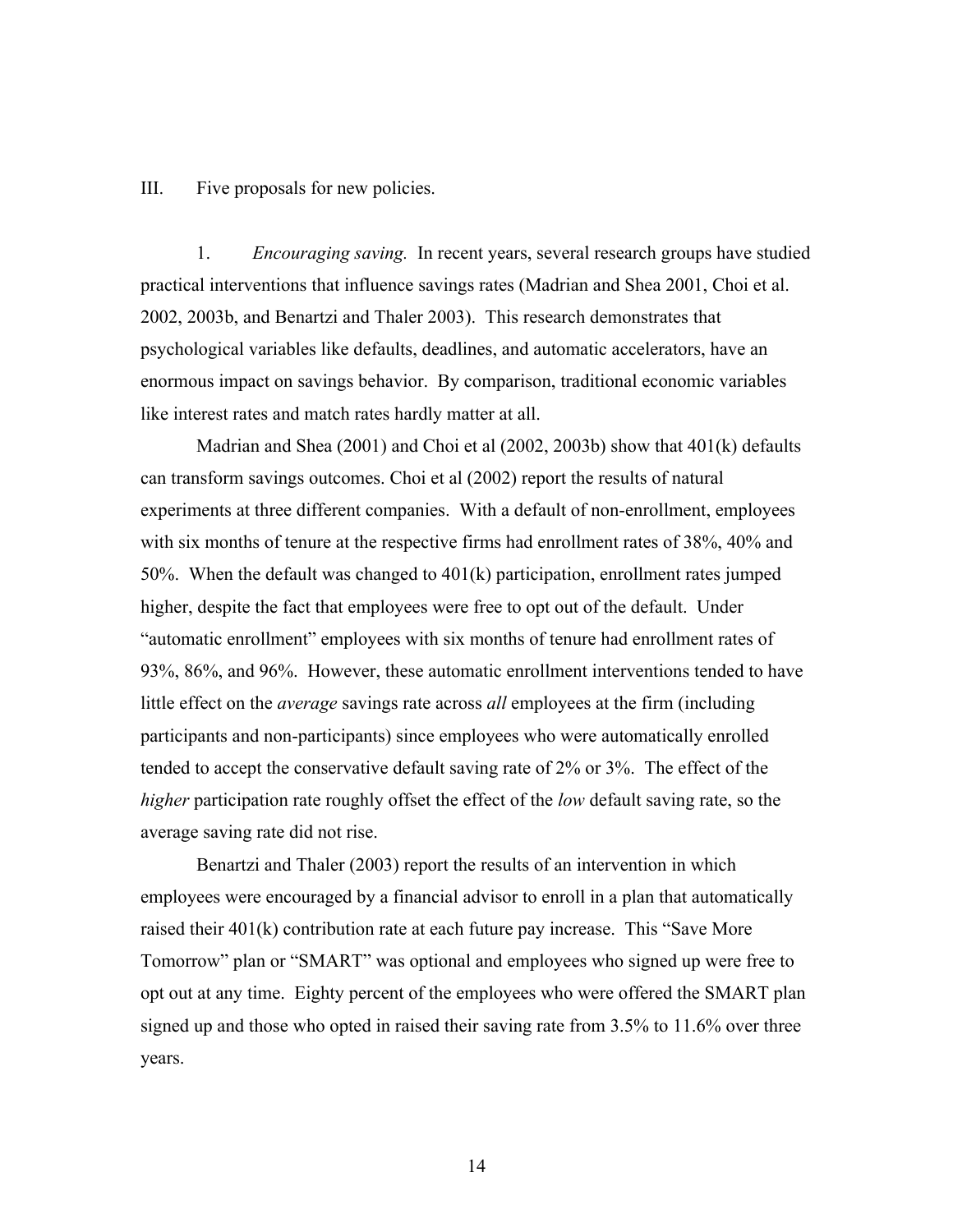Benartzi and Thaler's intervention was remarkably successful, but the intervention utilized a costly financial advisor who gave employees strong advice. Choi et al (2003c) report the results of a much more passive intervention that they call Active Decision. Specifically, employees at a firm were told that they had to fill out a form within a month of their hire date indicating whether they wanted to enroll or not to enroll in the 401(k) plan. Thus, employees were simply told that they had to make a (temporary) decision about 401(k) enrollment. This Active Decision raised enrollment rates dramatically relative to a regime in which employees were given a default of nonenrollment. Under the non-enrollment default, employees with six months of tenure had an enrollment rate of 45%. Under Active Decision, employees with six months of tenure had an enrollment rate of 70%. The Active Decision intervention also raised the average saving rate across all employees. Active Decision raised the average saving rate from  $3.6\%$  to 4.8% for employees with nine months of tenure.<sup>13</sup>

All of these interventions meet the requirements of benign paternalism, since the interventions do not impose outcomes on the intended beneficiaries. Employees are free to opt out of defaults or automatic accelerators. The Active Decision intervention is particularly neutral since this intervention only requires that employees make decisions for themselves. It is surprising that such a soft intervention can have such a significant impact on savings choices.

The large impact of these interventions leads to two contradictory conclusions. First, since these interventions were conducted by private firms, it may not be necessary for any government involvement. On the other hand, the substantial impact of these interventions implies that employers effectively have enormous influence on the savings decisions of their employees. We do not believe that private firms should be exclusively entrusted with this critical national role, particularly since private firms do not have a strong incentive to make sure that their employees "get it right."

In light of these considerations, we recommend the following governmental role in the regulation of  $401(k)$  saving. First, we propose that all large firms (200 or more employees) be compelled to have a  $401(k)$ -style plan. Such plans have the key feature of implementing savings choices by routinely deducting money from employees' paychecks

<sup>&</sup>lt;sup>13</sup> Comparisons of savings rates are not possible at six months of tenure because of data limitations.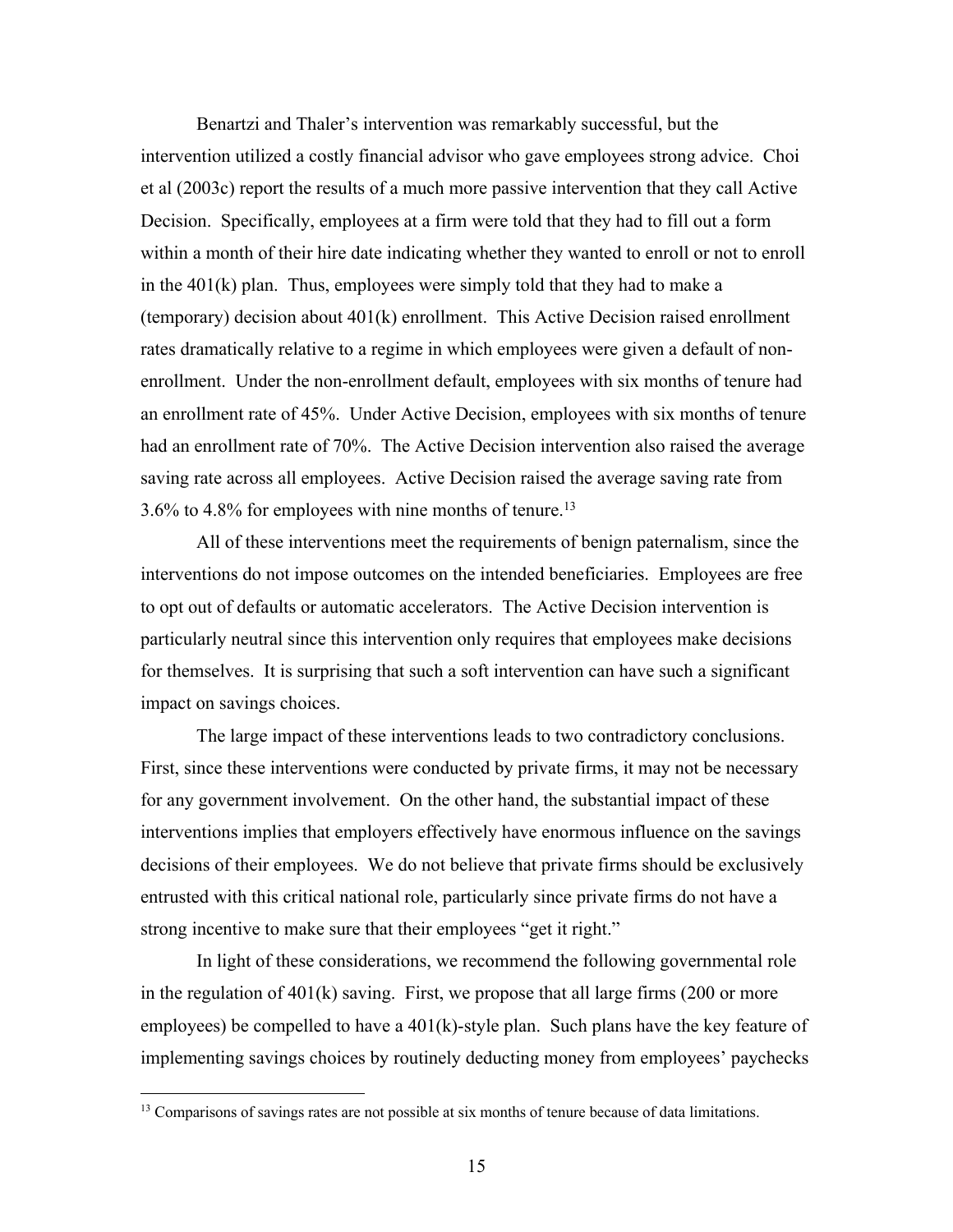and directly depositing that money in the savings plan. This automatic deposit feature is a critical tool in facilitating saving.

Second, we propose that firms be required to adopt one of two systems for new employees. Either new employees should be defaulted into the plan with an age-specific savings rate regulated by the government,<sup>14</sup> or new employees should be required to make an Active Decision about enrollment.

2. *Regulating asset allocation.* Two blatant errors plague asset-allocation decisions. First, employees hold far too much of their retirement wealth in own-company stock. In the Choi et al  $401(k)$  database as of 1998, 32.4% of total  $401(k)$  assets were invested in company stock. But that fraction conveys only part of the picture, because the denominator includes  $401(k)$  plans with no company stock options. Among firms with company stock as an option in their  $401(k)$  plan,  $36.2\%$  of total  $401(k)$  assets were invested in company stock. Finally, among firms that made matching contributions in company stock,  $53.0\%$  of total  $401(k)$  assets were invested in company stock. Perhaps even more strikingly, these numbers have slightly *risen* since the beginning of the bear market in 2000 and the advent of prominent bankruptcies including Enron and WorldCom (Choi et al 2003). Perhaps this should not surprise us, since surveys find that most 401(k) participants believe that own-company stock is less volatile than a stock mutual fund.15 Moreover, firms face tax incentives that perversely *encourage* their employees to hold company stock. Executives also report that stock held by employees in their 401(k) plan is less likely to be voted in a takeover battle.

The second error applies to mutual funds in general, whether or not they happen to hold 401(k) funds. A simple way to achieve an inferior average return on your savings is to invest it in a mutual fund with high management fees (e.g., over 150 basis points). These funds do not earn enough in extra returns to offset their fees. In fact, funds with higher fees may earn *lower* returns. For example, Carhart (1997) estimates that a 100 basis point increase in load fees is associated with an 11 basis point decrease in net

<sup>&</sup>lt;sup>14</sup> For example, the default savings rate could start at 1% for 18-year-old employees and rise linearly to 10% for 65-year-old employees. Alternatively, firms could be given a range of acceptable defaults for each age group. Choi et al (2003a) provide a framework for picking the optimal default saving rate.  $15$  John Hancock (2002).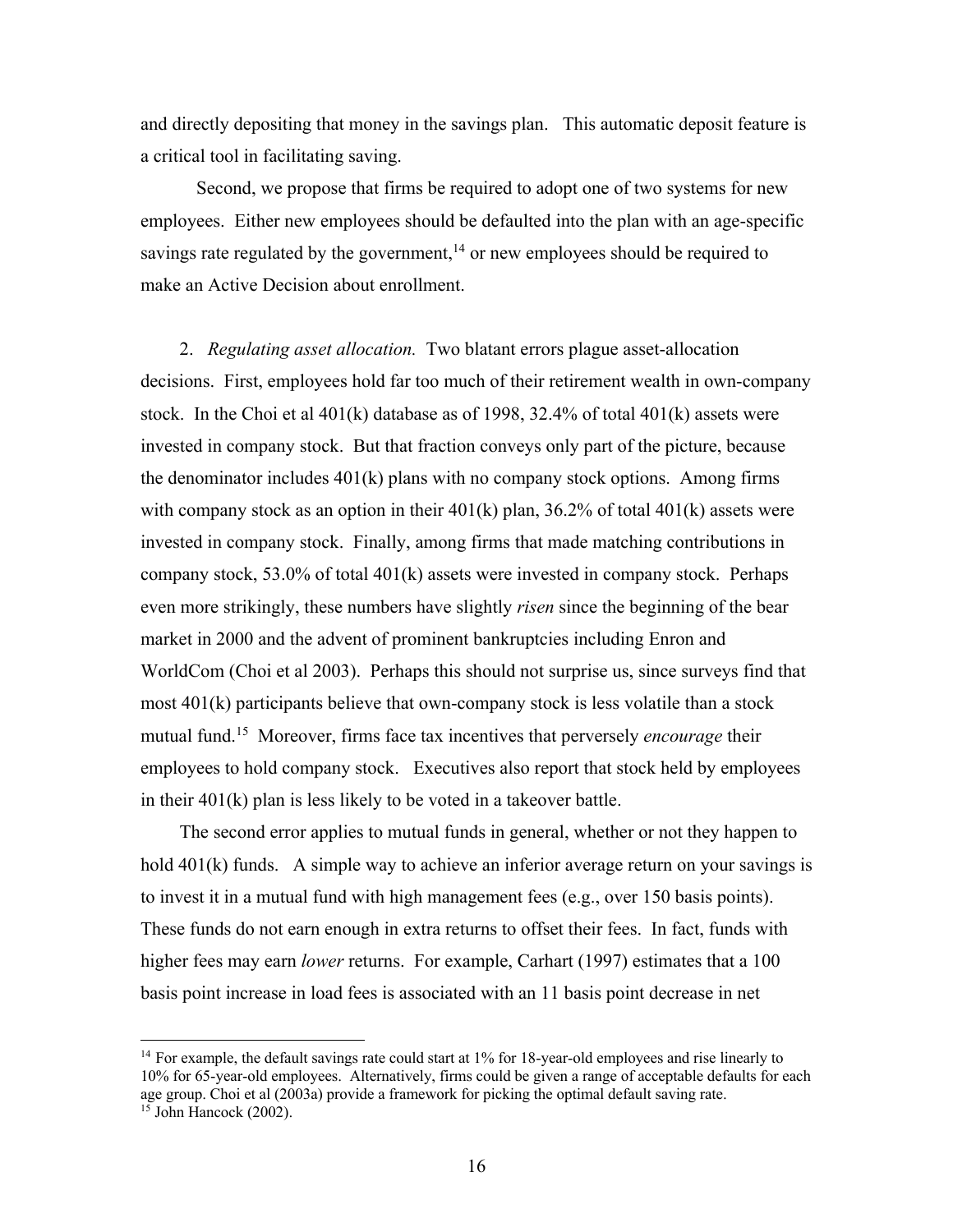returns. Hortacsu & Syverson (2003) study S&P 500 index funds, which necessarily have nearly identical returns (the interquartile range of annual returns in 2000 was a mere 0.32%). Yet the interquartile range of S&P 500 index fund fees in 2000 ranged from 0.47% to 1.45% (and over 2% at the 90<sup>th</sup> percentile). Hortacsu & Syverson (2003) also show that average mutual fund fees and the dispersion of fees increased over the 1990s, probably because of the entry of large numbers of unsophisticated households into mutual fund investing. Alexander et al (1998) show that many investors simply don't know what fees they are paying and are therefore relatively insensitive to this price. Gabaix and Laibson (2003) provide a formal theory of how imperfectly informed consumers will make decisions, leading firms to charge high markups even in ostensibly competitive markets. Barber et al (2002) argue that mutual funds have buried an increasing fraction of their fees in expense ratios because investors have learned to be sensitive to the more salient fees such as loads.

We propose policy remedies for both company stock and management fees. For company stock, we suggest a default policy that would automatically sweep most company stock holdings into other assets once a year, unless the employee specifically opted out of such a default. More specifically, an employee would be told that if she held more than 20% of her 401(k) assets in company stock, then the excess would be sold on a certain date<sup>16</sup> and reallocated to her other assets on a proportional basis.<sup>17</sup> For example, consider an employee who holds 40% of her 401(k) assets in company stock, 30% in a stock index fund, and 30% in a bond index fund. If the employee does not opt out of the reallocation default before July 1, then half of her company stock would be sold and the proceeds would be divided equally among her stock index and bond index funds. This reallocation would occur every year, and the employee would have the option on a yearby-year basis to decline the reallocation. Given the success of default experiments to

<sup>&</sup>lt;sup>16</sup> The rebalancing dates would be smoothly spread out over the year, so that the rebalancing for all of the employees did not occur on one day. For example, the day for a given employee could be the employee's birthday, or the employee's hiring day, or the employee's first date of 401(k) enrollment. Assigning days in this way would eliminate the problem of trying to sell a large block of stock on a single day.

<sup>&</sup>lt;sup>17</sup> We choose a limit of 20% because some *behavioral* arguments suggest that holding company stock may weakly benefit the workers and the firm. Specifically, anecdotal evidence suggests that (non-executive) workers who hold company stock work harder. Of course, the direction of causality is ambiguous but many human resource executives believe that the causality runs from stock-holding to effort. Such an effect is behavioral, since the impact of a non-executive employee's effort on the stock price is vanishingly small.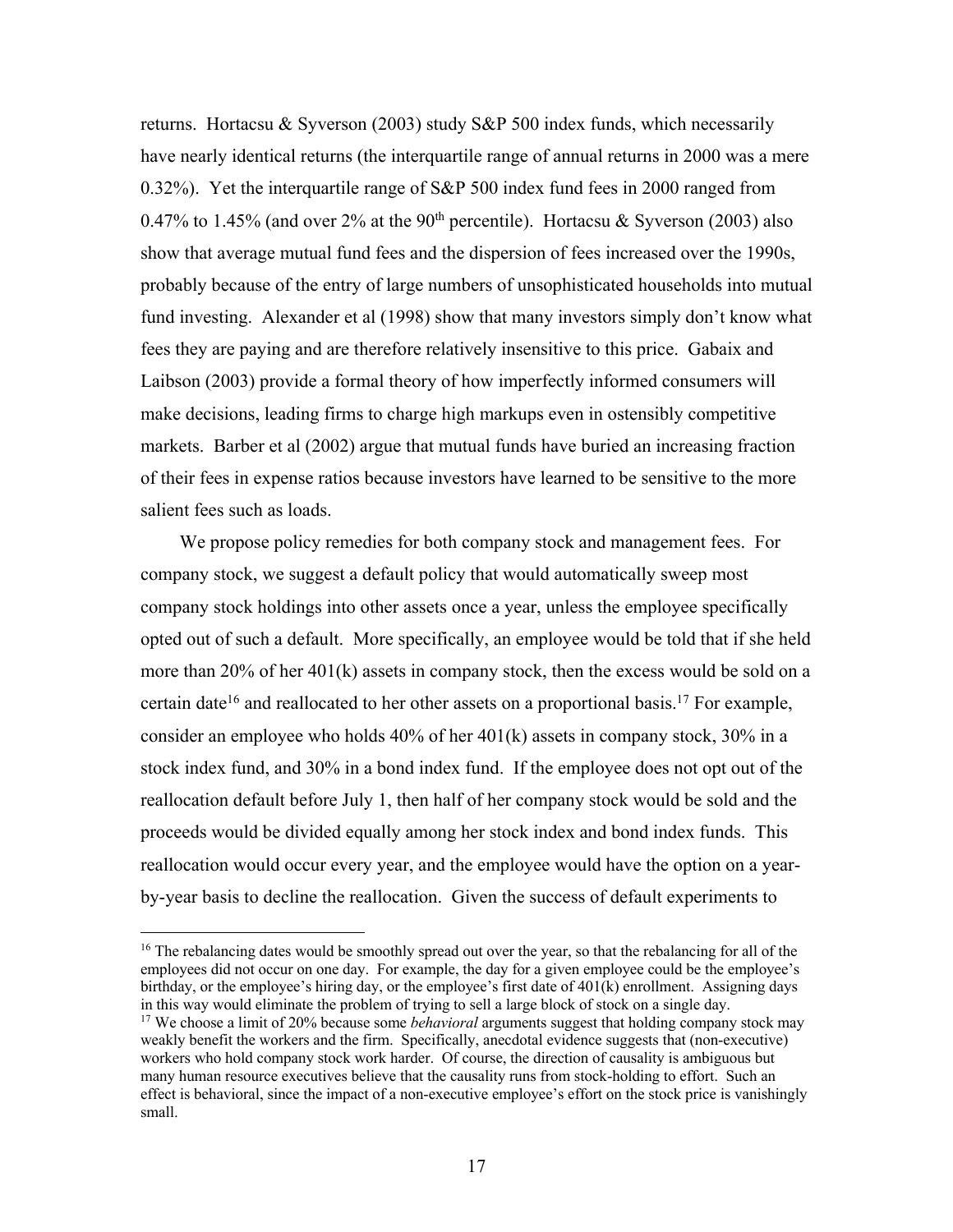date (Madrian and Shea 2002, Choi et al 2002, 2003b), we have every reason to anticipate that this proposed default reallocation would have an enormous impact.

To address the problem of excessive management fees, we suggest that firms be required to make the management fees salient instead of burying them in the small print deep inside the mutual fund prospectus.<sup>18</sup> Just as credit card companies are required to clearly reveal their interest rate policies, and as mortgage companies are required to clearly reveal their APR (in a statement that consumers sign), mutual funds should be required to clearly report their management fees. There are many ways to practically achieve this. We suggest a method that is analogous to the warnings on cigarette boxes. A mutual fund prospectus would be required to report the management fee as a summary statistic on the cover of their prospectus. The management fee would be in large type and would be set off in its own space. Likewise, all mutual fund advertisements and quarterly reports to investors would also report management fees in large type set off from the rest of the text.

# The annual management fee for "NAME OF FUND" is 1.5% of your investment. If you had \$50,000 invested in "NAME OF FUND" then you would pay \$750 per year in management fees.

We believe that information framed this way would quickly lead to aggressive competition in management fees. This is preferable to the existing market equilibrium in which some firms spend a great deal on advertising (Jain & Wu 2000) to attract customers who overpay for money management (i.e., who pay high management fees). Because of free entry, this existing equilibrium generates no economic profits, so the current equilibrium is partially competitive. But this equilibrium is inefficient, since quasi-rents are expended on socially inefficient advertising. By contrast, a market with

<sup>&</sup>lt;sup>18</sup> The GAO (June 2000) and SEC (December 2000) advanced similar recommendations as voluntary (Barber et al 2002). We would mandate salient disclosure of the sum of all fees.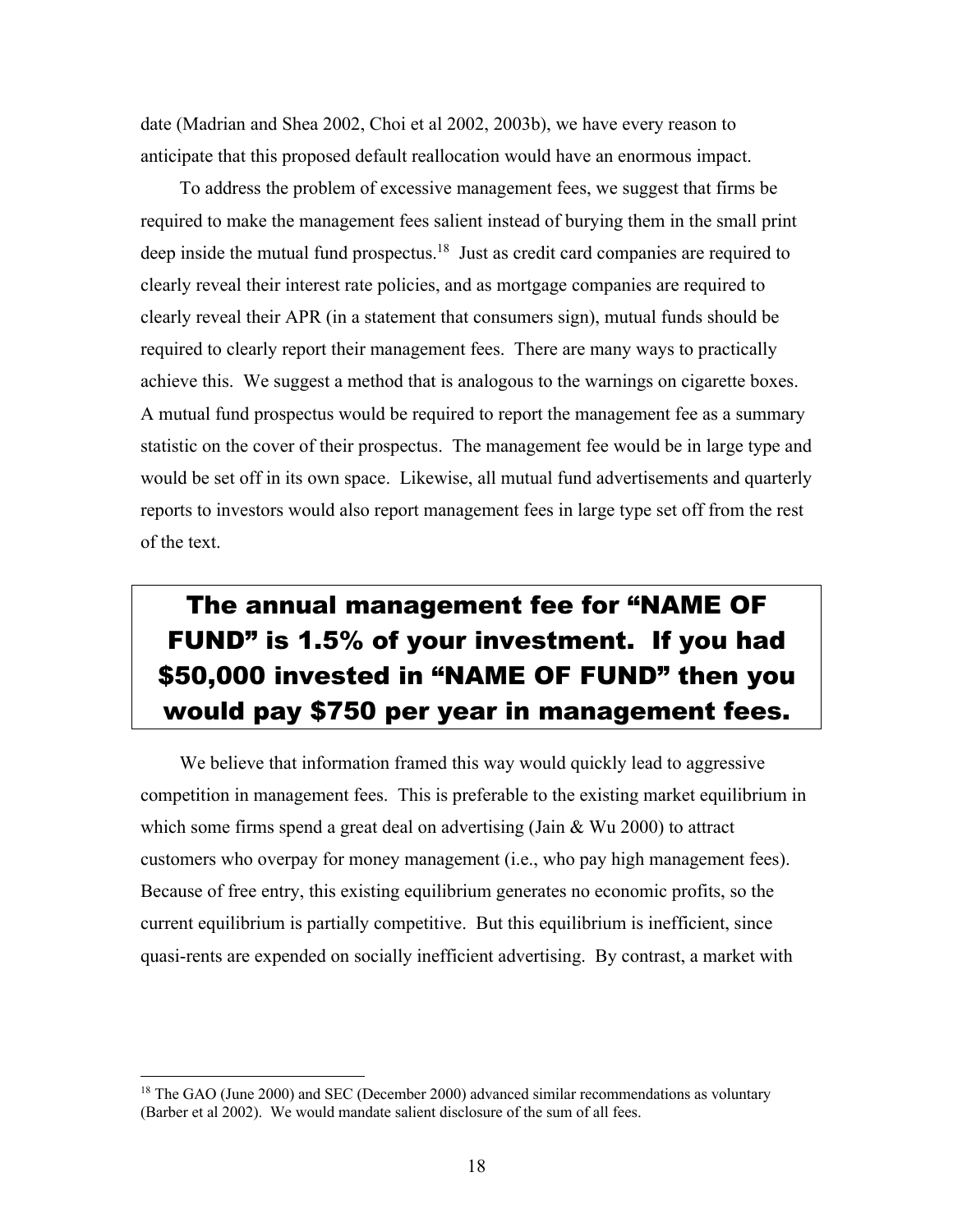competition on management fees would lead to a more efficient outcome with less advertising and lower management fees.<sup>19</sup>

Thinking a little more generally, we are receptive to the idea of appointing a "Financial Advisor General," who would promulgate objective advice for consumer's financial health. The Financial Advisor General would communicate that advice using the bully pulpit, "product warnings," and product labels like the example above.<sup>20</sup>

3. *Privatizing social security.* The approaching retirement of the baby boom generation raises a substantial number of policy issues. Chief among them stands the insolvency of our Social Security system. Numerous policy makers (including our current President) have advocated a partial privatization of Social Security. Fully addressing this debate is beyond the scope of the current paper. We choose instead to focus on several narrow behavioral issues that are relevant to the existing privatization proposals.

From a behavioral perspective, framing effects represent a key aspect of social security privatization. Despite the "lock-box" rhetoric of the last election and the fact that Social Security is legally and officially off-budget, political speech almost always subsumes Social Security within the total government budget. For example, the 2003 Economic Report of the President, states, "After 4 years of surpluses, the unified Federal budget recorded a deficit of \$158 billion in fiscal 2002, or about 1.5 percent of GDP" (p. 54). The text of the Economic Report of the President makes no distinction between onbudget and off-budget items. A more nuanced analysis is revealed in Appendix B of the report (specifically Table B78). The on-budget deficit was \$318 billion in fiscal 2002, or about 3.1 percent of GDP. The off-budget *surplus* (primarily Social Security) was \$160 billion, or about 1.6 percent of GDP (p. 369).

White House press releases also fudge the difference between on- and off-budget items. On February 3, 2003, the White House published a url titled, "Fact Sheet:

<sup>&</sup>lt;sup>19</sup> One intriguing counter-argument to this point is that the advertising has the unintended social value of encouraging saving in general.

 $20$  We envision the Financial Advisor General as analogous to the Surgeon General, among whose duties are "To protect and advance the health of the Nation through educating the public; advocating for effective disease prevention and health promotion programs and activities; and, provide a highly recognized symbol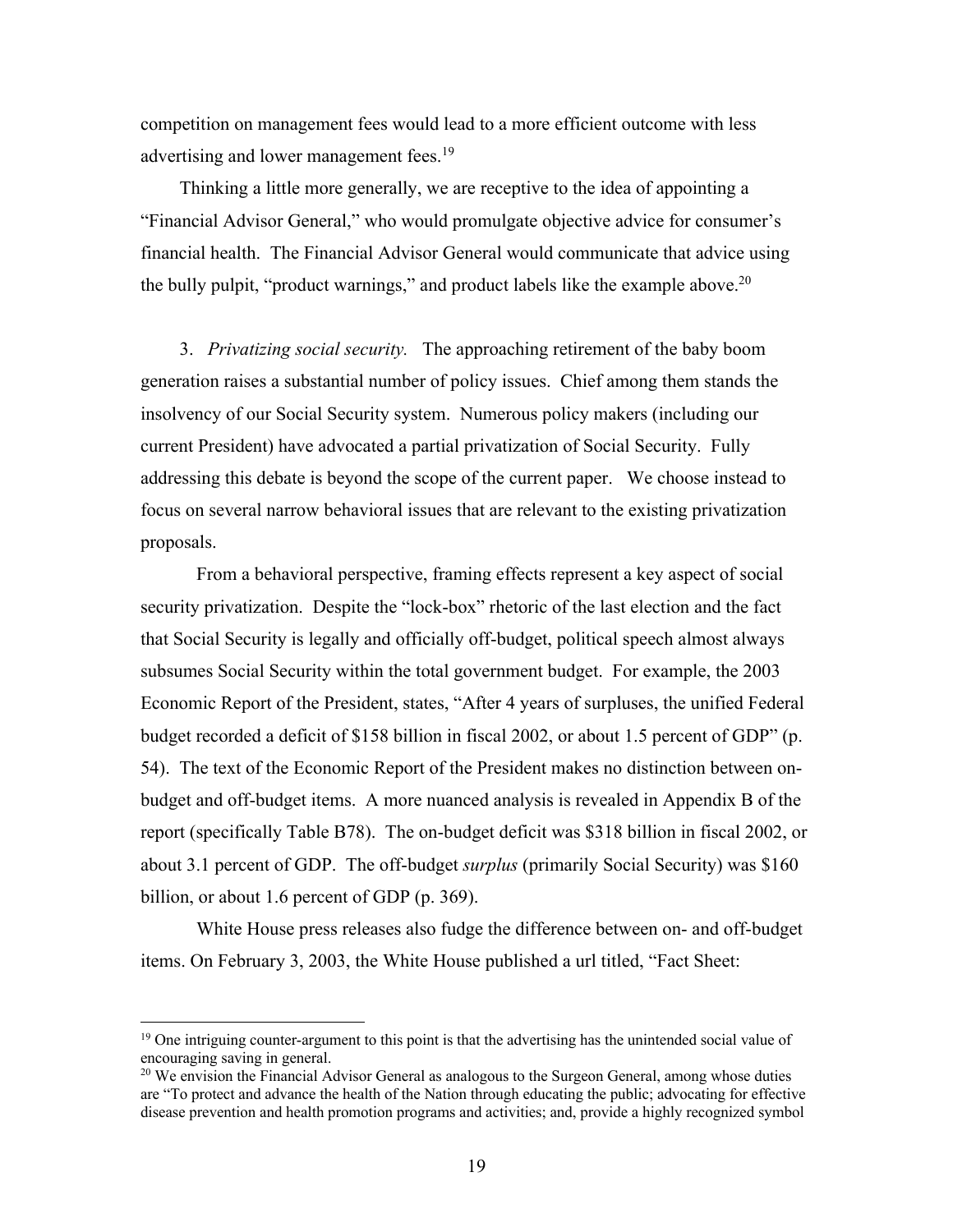President Bush's 2004 Budget."<sup>21</sup> The two-page Fact Sheet refers repeatedly to the "deficit," and in every case reports numbers that correspond to the sum of the on-budget deficit and the off-budget surplus. The fact sheet implicitly treats the budget as a single unified account.

None of this would matter if economists were not worried about the rate of national savings. But economists and demographers on both the right and the left *are* concerned. An enormous demographic transition into retirement should be preceded by a savings boom. Most analysts believe that we are not saving enough to meet the needs of an aging society.<sup>22</sup> Politicians mask the scope of the savings problem by reporting deficits that integrate Social Security surpluses with the rest of the government accounts. If consumers were perfectly rational and perfectly well-informed, they would not be confused by this veil. The way the budget is framed should not matter. But in reality, the framing makes all the difference.

This leads to our first observation. Social Security privatization has the important benefit of finally taking Social Security out of the government budget in a meaningful way. If the government deposits the Social Security surplus into private accounts, then politicians will have a very hard time calling those deposits government revenue. Hence, we believe that the creation of private accounts will force politicians to reveal the true scope of our current and future deficits. And we anticipate that this will place more pressure on the government to address our long-run savings problem by increasing the government saving rate (or at least decreasing the government's rate of dissaving).<sup>23</sup> We emphasize that private accounts will not by themselves raise national saving, but they will increase the public's awareness of the rate at which the government is dissaving in its on-budget accounts.

of national commitment to protecting and improving the public's health" (http://www.surgeongeneral.gov/sg/duties.htm).

<sup>21</sup> http://www.whitehouse.gov/news/releases/2003/02/20030203-6.html.

 $22$  Add cite here.

<sup>&</sup>lt;sup>23</sup> Standard economic theory posits that an increase in government saving will be offset by private dissaving and vice versa (Barro 1974). Behavioral economists are skeptical of such predictions of "Ricardian equivalence."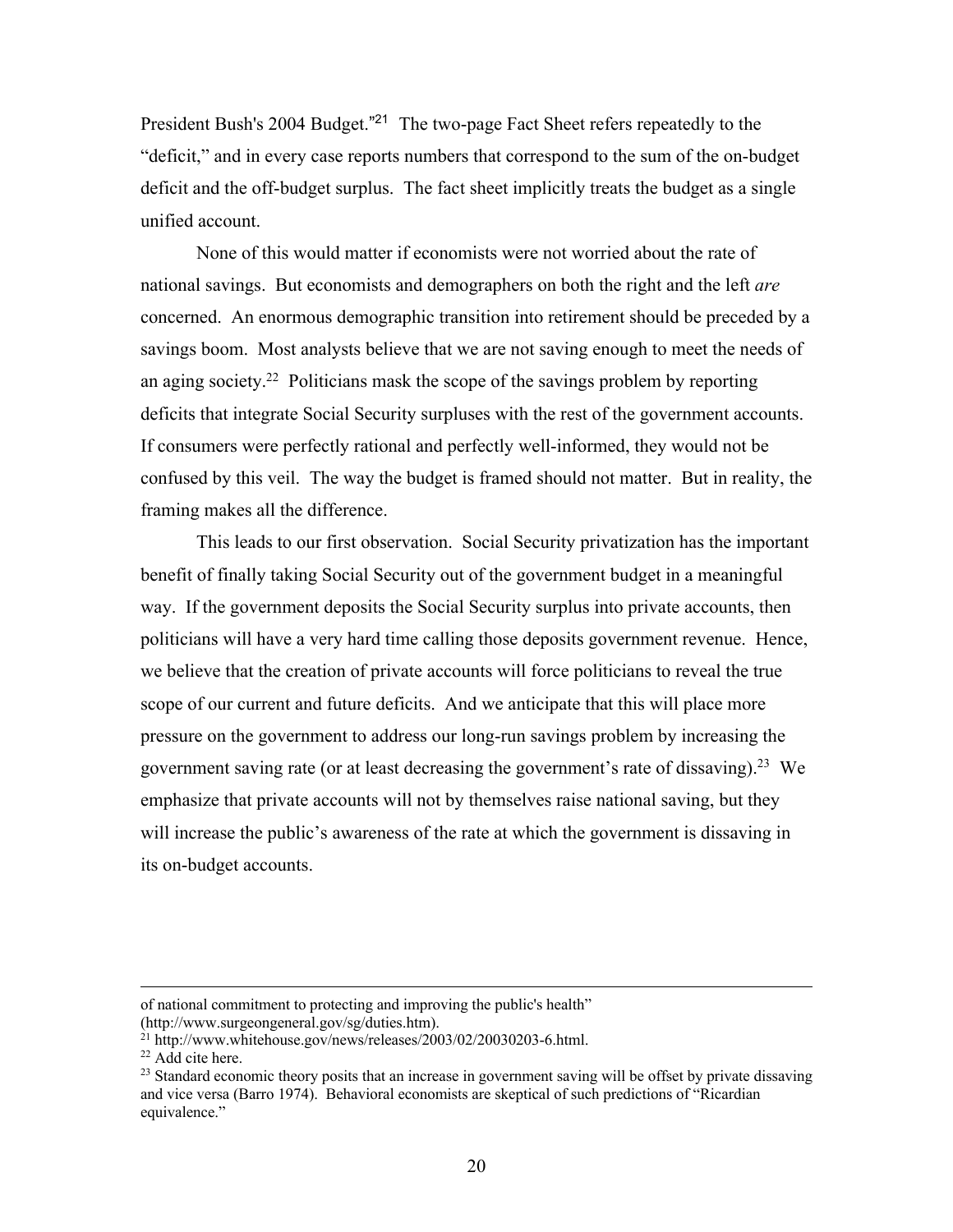In addition, the creation of private accounts would increase *private* savings if the government encouraged workers to make additional contributions into those accounts.24 Here too the government could use defaults to effectively encourage workers to make contributions. These private accounts would also serve a critical role for workers at firms that do not have 401(k) accounts. Indeed, the default saving rate for privatized Social Security accounts could be inversely related to the existence of a DB and/or DC pension plan at the worker's firm.

We may appear to be solid supporters of privatization proposals. But privatization also has drawbacks that are particularly clear from the behavioral perspective. Privatization will leave many financially illiterate households in greater control of their financial destiny. For example, even employees that *already* invest in 401(k)'s don't seem to know much about financial assets: 47% believe money market funds are comprised partially of stocks; 49% believe money markets are comprised partially of bonds; only 9% know money markets contain only short-term securities; only 25% understand the inverse relationship between interest rates and bond prices.<sup>25</sup> The general US public must be even less knowledgeable than these 401(k) participants. Our concerns about high management fees (discussed above) would also apply to any privatized social security scheme (see also Diamond 2001).

We worry, therefore, that private accounts might do more harm than good. One way around this problem would be to try to regulate the investment opportunities available in private accounts. For example, management fees might be subject to clear reporting requirements like those discussed above. We also believe that asset allocation defaults would be useful, particularly in light of the fact that common portfolio returns would remove a potential source of inequality.

We worry however, that stronger medicine might be needed for the bedrock of our retirement preparation. Hence, we are led to relatively forceful interventions, like formal caps on management fees  $(75 \text{ basis points}^{26})$  and requirements that all eligible

 $24$  In practice we would need two sets of private accounts. One would contain "government" contributions, and these would be used to partially pay social security benefits. The parallel account would contain private contributions, and these would not offset social security benefits.

<sup>&</sup>lt;sup>25</sup> John Hancock, 1998.

<sup>&</sup>lt;sup>26</sup> If investors want additional financial services that cannot be provided in a system with a capped management fee, then investors could buy those financial services on an a la carte basis. For example, a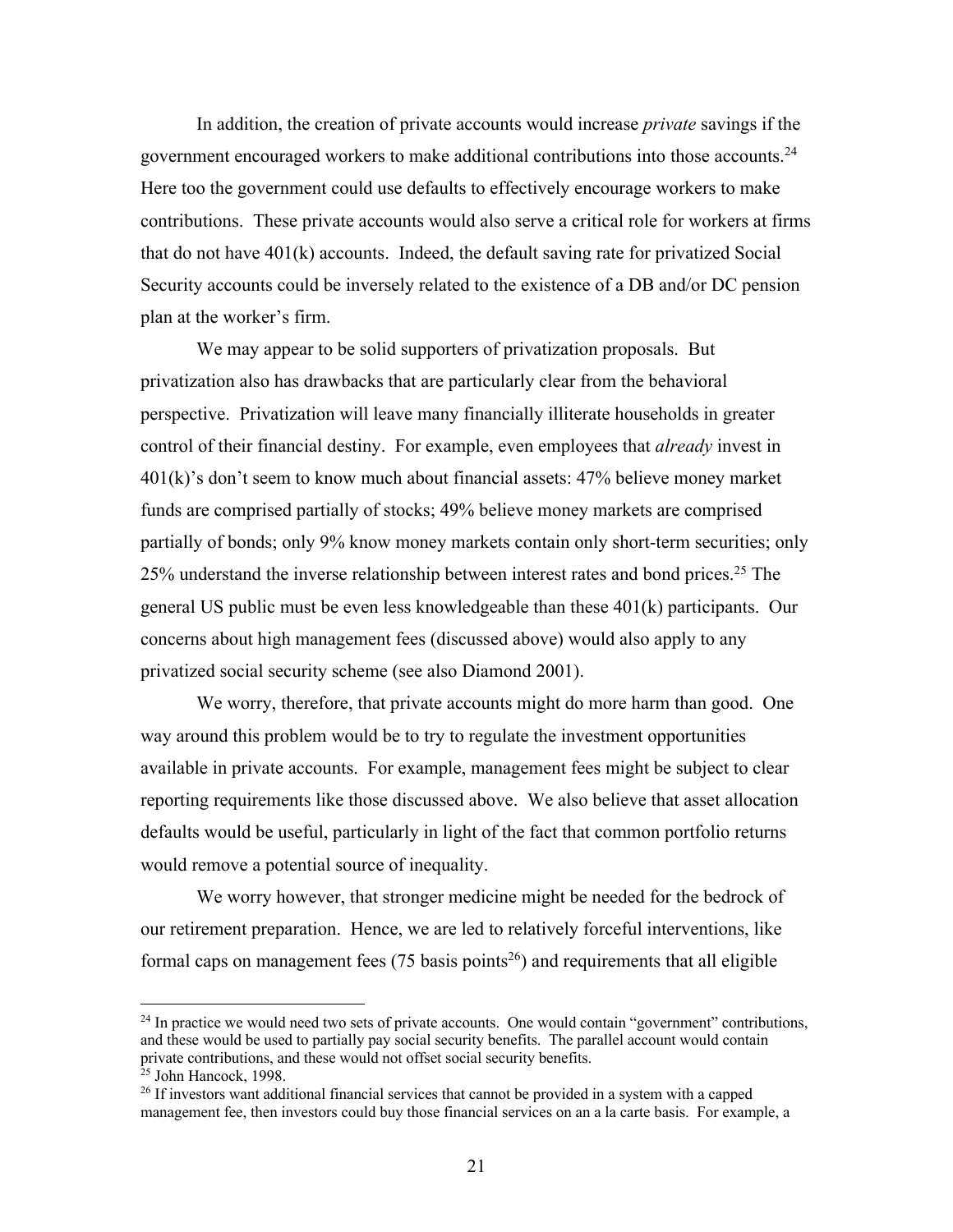mutual funds be diversified within their asset class. We would also restrict investments to bread-and-butter asset classes: money market funds, bond funds, and stock funds. Note that these restrictions would not apply to investments outside of the Social Security system. But within the system, such strong restrictions appear to be necessary, particularly in light of the problems with privatization experienced by countries like Chile and Bolivia (Diamond 2001). Of course, such restrictions would be resisted by many financial service firms. If such restrictions are not politically feasible, then we view Social Security privatization as a bad policy.

4. *Stimulating aggregate demand.* Behavioral economists usually design interventions that try to help consumers save more. Here, we take up the opposite challenge: identifying policies that stimulate current consumption.

We begin by summarizing the precepts of a behavioral approach to stimulatory fiscal policy. First, stimulatory tax cuts should increase household liquidity in spending accounts (e.g., checking accounts). Second, stimulatory tax cuts should generate a *stream* of new liquidity for the target households instead of a few large lump sum transfers. Third, stimulatory tax cuts should be temporary. Fourth, stimulatory tax cuts should be framed as a windfall to be spent quickly. We now motivate these ideas.

Most behavioral models of the household predict that households will have assetspecific marginal propensities to consume. For example, an extra dollar of transitory labor income might generate 50 cents of additional consumption, while an additional dollar of stock wealth might generate only a penny or two of additional consumption. In traditional economic models, all wealth categories are fungible (on an after-tax basis), so the MPC should be constant across asset classes.

In traditional economic models, changing the sequence of lump sum tax payments won't effect consumption as long as the net present value of the total tax payments remains unchanged (Barro 1974). By contrast, behavioral models predict violations of such Ricardian equivalence. Specifically, behavioral models predict a high MPC out of

mutual fund could permit its investors five free non-automated calls per year to the customer service center. If an investor wanted more calls in a given year, the investor could be charged \$15 for each of those additional calls. We also would be alert to the possibility that the 75 basis point cap became a focal point for industry collusion.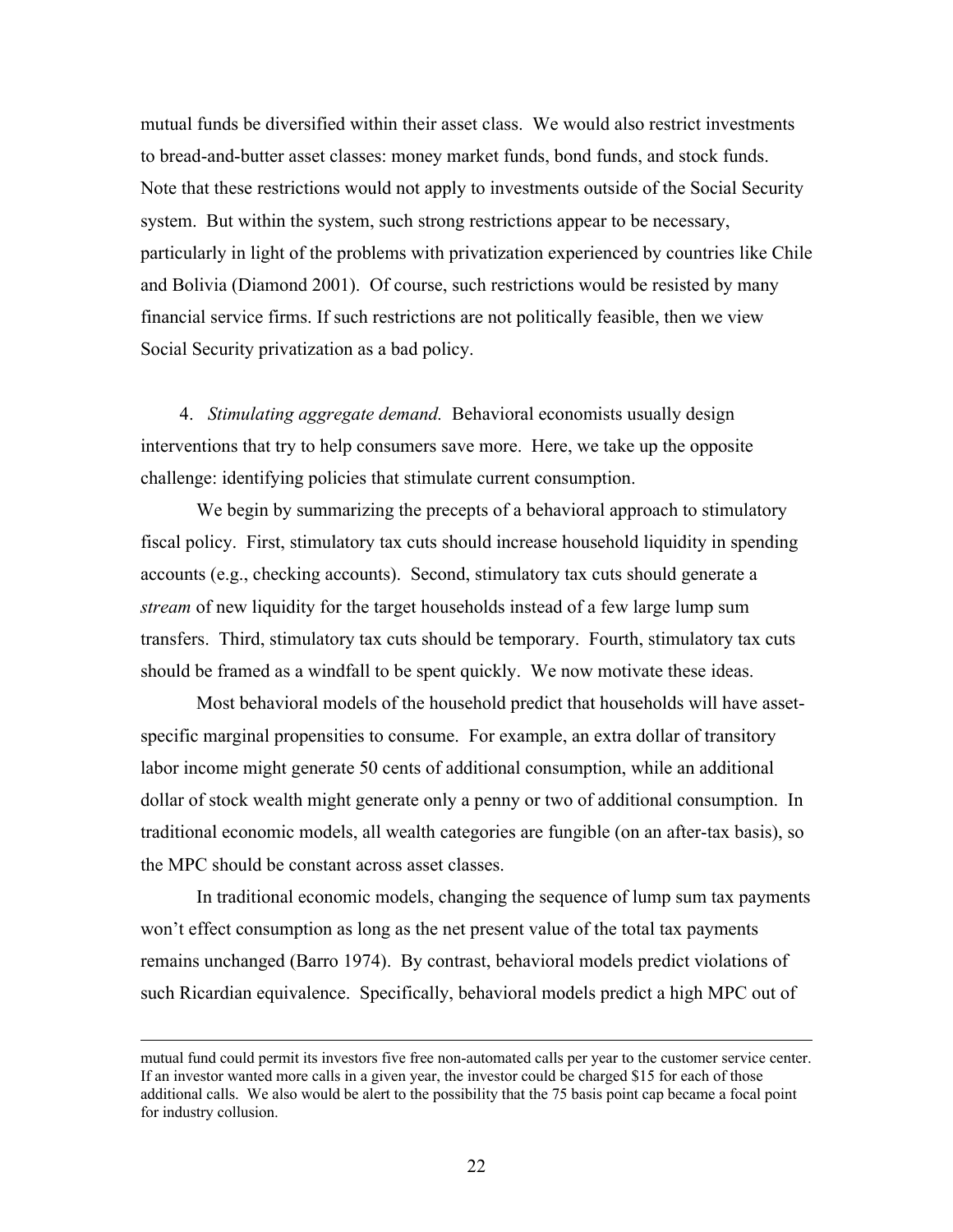current changes in liquidity and a low (current) MPC out of changes in future wealth. For example, behavioral models predict that if you give a consumer a liquid dollar of wealth today and make that consumer repay  $(1+r)^n$  dollars in n years, you will engender an increase in current consumption of about 15 to 30 cents. $27$ 

Behavioral models generate such an effect through three different, but mutually compatible, mechanisms. First, bounded rationality models predict that consumers will have a difficult time anticipating future events and hence may not respond today to the increase in their future tax liability. Second, hyperbolic discounting models predict that most consumers will be effectively liquidity constrained because almost all of their wealth is in *illiquid* assets. Hyperbolics hold little liquid wealth either as a selfdisciplining device or simply because they quickly splurge their liquid wealth on instant gratification. Because hyperbolics tend to be liquidity constrained in equilibrium, they will have a large marginal propensity to consume out of current liquid wealth (Angeletos et al 2001 and Laibson, Repetto, and Tobacman 2003). Third, mental accounting (framing) models predict that consumers use mental shortcuts that label all the contents of one's checking account as "available for current consumption" but protect the content's of one's retirement account (Shefrin & Thaler 1988).

All of these models imply that liquid wealth transfers into one's checking account are likely to generate high MPC's relative to MPC's associated with anticipated future tax cuts or other types of future income flows.28 The models also imply that tax cuts should come in a stream instead of a lump sum. For example, a hyperbolic agent is likely to simply consume a \$100 windfall, whereas she might open up an IRA if she receives a \$1000 windfall. As the windfall gets larger, the behavioral agent will be more likely to protect the money by moving into an illiquid, psychologically off-limits retirement

 $27$  Angeletos et al (2001) and Laibson, Repetto, and Tobacman (2003) show that the hyperbolic discounting model predicts an MPC out of anticipated changes in income of about 0.15 to 0.30.<br><sup>28</sup> For empirical evidence that supports this prediction see Hsieh (2003), Landsberger (1966), Levenson

<sup>(1996),</sup> Soulelos (1999), Parker (1999), Poterba (1988), Shea (1995), and Wilcox (1989). See Browning and Dolores (2001), Hsieh (2003), and Paxson (1992) for evidence that households do anticipate future income changes (at least by one quarter) when the income changes are large and follow a persistent seasonal pattern.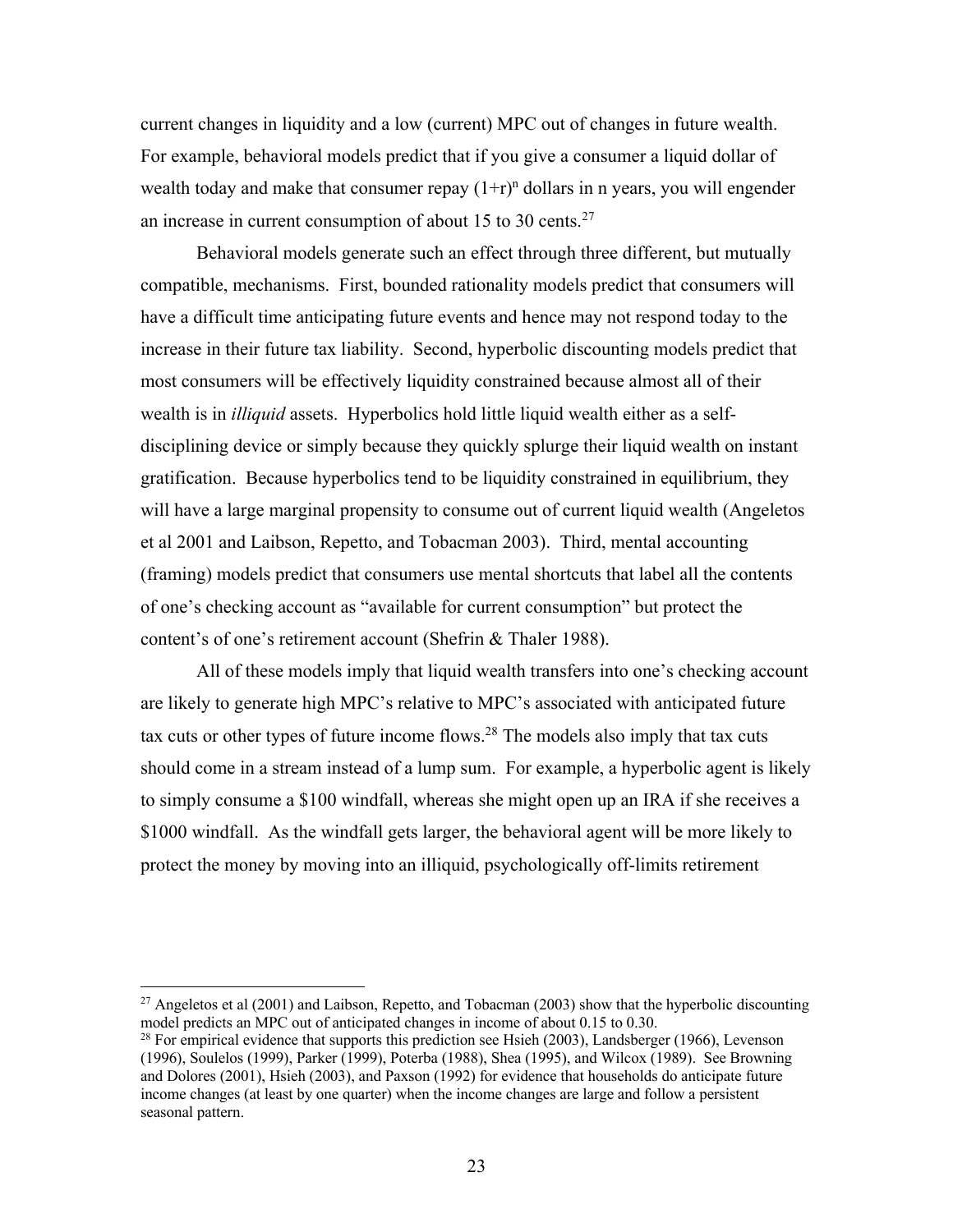account. Hence, aggregate demand will show greater impact if the hyperbolic household receives many small transfers, rather than one large transfer.<sup>29</sup>

The behavioral models also imply that tax cuts will substantially raise consumption whether or not the tax cut is permanent (although permanent tax cuts are likely to have the largest effects<sup>30</sup>). Consumers have a large MPC out of liquid wealth categories, whether or not liquid windfalls represent one-time events or changes to permanent income. It follows then that temporary tax cuts are likely to be preferable, since they are predicted to have a substantial effect on short-run aggregate demand without raising the specter of long-run fiscal imbalance, increases in long-run interest rates, and the resulting crowding out of investment.

Finally, the behavioral approach predicts that the framing of a tax cut will matter. For example, in the midst of the 2001 recession, Gene Sperling (the previous chairman of the National Economic Council) proposed a 'Christmas Holiday Shopping Tax Credit' of \$300 for the 60 million taxpayers with the lowest income.<sup>31</sup> Linking a tax cut to a holiday shopping spree is an intriguing strategy for encouraging rapid spending. One could make such linkages even stronger by issuing tax credits in the form of coupons. For example, households could be issued \$300 in "holiday" coupons that stores (but not financial institutions) would be required to accept. The coupons could expire a few months from their date of issuance. Under standard economic assumptions, such coupons would have almost no effect, since money is fungible. Under standard models that marginal propensity to consume out of such coupons would be only 5%. In a behavioral world, we anticipate a much larger marginal propensity to consume.<sup>32</sup>

<sup>&</sup>lt;sup>29</sup> See Landsberger (1966) for evidence that small windfalls are associated with an extremely large MPC (in excess of one!) whereas large windfalls are associated with smaller MPC's (around 0.25).

<sup>&</sup>lt;sup>30</sup> See Blinder (1981) for evidence that permanent tax cuts have larger effects than transitory tax cuts.<br><sup>31</sup> "Bang for the buck," *Economist*, September 29, 2001.<br><sup>32</sup> Japan tried such a plan to encourage consumption,

<sup>1999.</sup> For each child under 15, a family received 10 coupons worth about \$20 each that could be spent at qualifying local stores. About half the elderly population also received coupons, so approximately 25% of the Japanese population received coupons in all. These coupons expired after 6 months. A survey by the Management and Cooperation Agency indicates that 11.8% of coupons were redeemed on the very day they were distributed, and 80% had been spent by the end of 4 weeks. Hori et al (2002) estimate that the MPC from these coupons was 0.2-0.3 in March 1999 (when most municipalities began to distribute the coupons), and they were spent mostly on clothing and entertainment. The cumulative MPC fell to 0.1 in subsequent months (March through July). These estimates may be biased downward because some municipalities distributed coupons before March, and some households may have increased consumption in anticipation of receiving the coupons.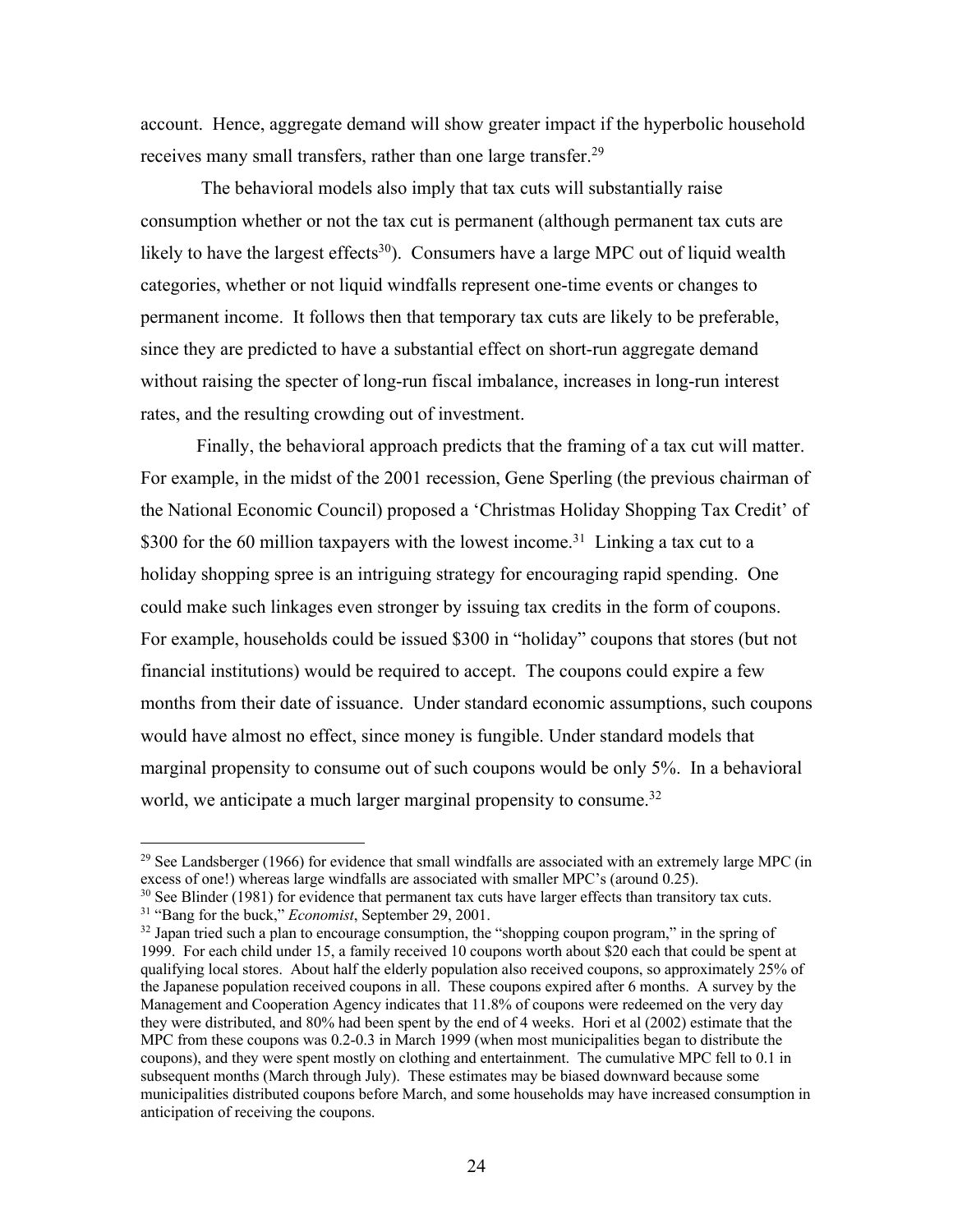Combining these principles, we can derive a behavioral economist's "ideal" stimulatory tax cut. Such a policy would reduce tax rates for only one or two years. The rate reduction would be quickly reflected in cash flow to households, say in the form of lower withholding rates or a tax credit mailed directly to households. The tax cut would be focused on households that are most likely to hold small quantities of liquid assets. Note that this "behavioral" tax cut is strikingly similar to traditional Keynesian proposals for aggregate demand management.<sup>33</sup>

5. *Targeting a positive inflation rate.* A rapidly expanding behavioral literature argues that inflation greases the wheels of the labor market. Many different behavioral models reach this conclusion, and they divide roughly into three overlapping categories. First, some models posit that workers suffer from money illusion, leading workers to focus on nominal wage changes instead of real wage changes. Second, some models posit that workers experience nominal loss aversion, so that an absolute decline in the nominal wage sharply undercuts worker morale. Third, some models posit that firms suffer from money illusion.

All three arguments have empirical support. Moreover, the first two arguments -- - worker money illusion and nominal loss aversion --- have now become consensus views in the profession. The evidence for these effects comes in two forms. First, surveys show that employers and employees believe that morale is strongly adversely affected when nominal wages fall, leading the most qualified workers to leave the firm (surveys of managers include Bewley 1999, Campbell & Kamlani 1995, Agell & Lundborg 1995, Blinder & Choi 1990, Kaufman 1984; surveys showing that individuals strongly dislike nominal wage cuts include Shafir, Diamond & Tversky 1997, Kahneman, Knetsch, & Thaler 1986).

Second, such morale concerns lead firms to avoid nominal wage declines, a prediction that is confirmed in the data. Because of the adverse morale effects of declining nominal wages, firms that are under pressure prefer to fire some workers and retain other workers at the old nominal wage. Dozens of studies have confirmed this

 $33$  This observation relates to the point made by Akerlof & Yellen (1987) that many of Keynes's insights, when properly understood, rest on behavioral foundations.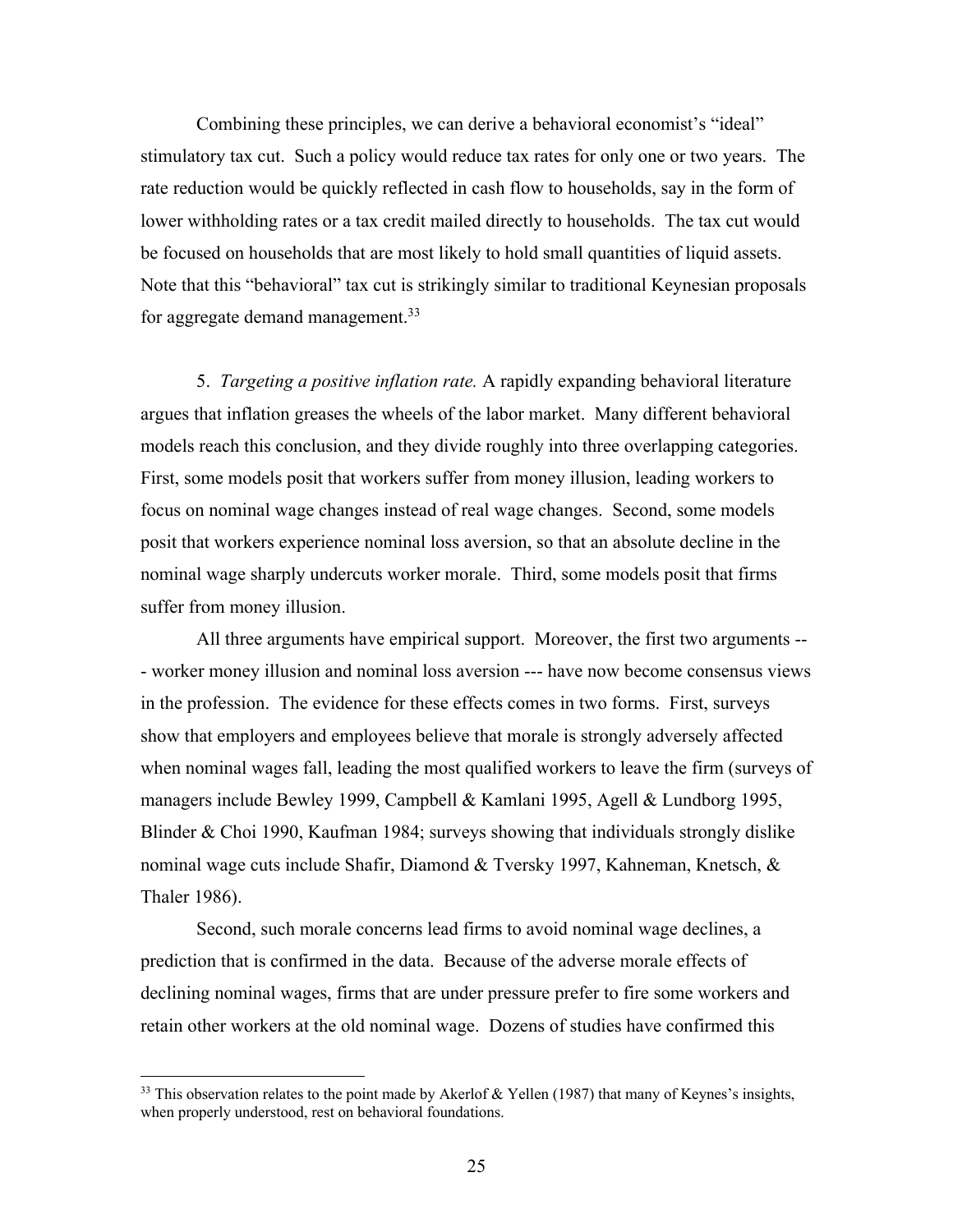prediction by showing that nominal wages almost never fall (see Akerlof, Dickens, & Perry 1996 for a review).<sup>34</sup> The distribution of nominal wage changes looks like a truncated bell-shaped curve, with the truncation just below zero and the missing mass piled up at zero. The distribution of real wage changes exhibits no analogous pattern. These facts imply that labor contracts are almost always written to specifically avoid *nominal* wage declines. Higher rates of job separation and higher rates of unemployment are the resulting costs.

In the short-run, a little inflation can avoid these problems, as Akerlof, Dickens, & Perry (1996) argue. With a relatively modest inflation rate, say 3%, firms will rarely face pressure to cut nominal wages. Even if productivity at the firm falls by 3% per year, the firm can still avoid cutting nominal wages. In light of such effects, Akerlof, Dickens and Perry propose that policy makers adopt a target inflation rate that is slightly greater than zero. We are convinced by their arguments, though this advice needs to be weighed in a wider cost-benefit calculation, since it runs against standard economic arguments that support a zero (or even a negative inflation rate).<sup>35</sup>

### IV. Policy Evaluation

Behavioral economics not only suggests new policy recommendations, but also suggests a new framework for evaluating policies. Slow learning is the key to this approach. Traditional economic models assume that economic actors rationally respond

<sup>&</sup>lt;sup>34</sup> This literature goes back to Keynes (1936): "It is sometimes said that it would be illogical for labour to resist a reduction of money-wages but not to resist a reduction of real wages…But, whether logical or illogical, experience shows that this is how labour in fact behaves." The modern empirical literature includes Fehr & Goette (2003), Shea (1997), and Akerlof, Dickens, & Perry (1996). Bordo, Erceg, & Evans (2000), Bernanke & Carey (1996), and O'Brien (1989) confirm Keynes's observation that downward nominal wage ridigity played a key role in the Great Depression. Hanes (2000, 1993) argues that downward nominal wage ridigity also featured in earlier and later downturns. Kimura & Ueda (2001) provide evidence that Japan exhibited downward nominal wage ridigity during 1995-1998. <sup>35</sup> For example Milton Friedman (1969) argued that the optimal inflation rate should be negative, since the sum of the optimal inflation rate and real interest rate needs to be zero to eliminate the opportunity cost of holding money. Robert Hall (1984) and Hall & Mankiw (1994) have advocated a zero inflation rate to ease household planning (cf. Ball, Mankiw, & Reis 2003). Martin Feldstein (1983) advocates a zero inflation rate to mitigate the distortionary impact of capital taxation.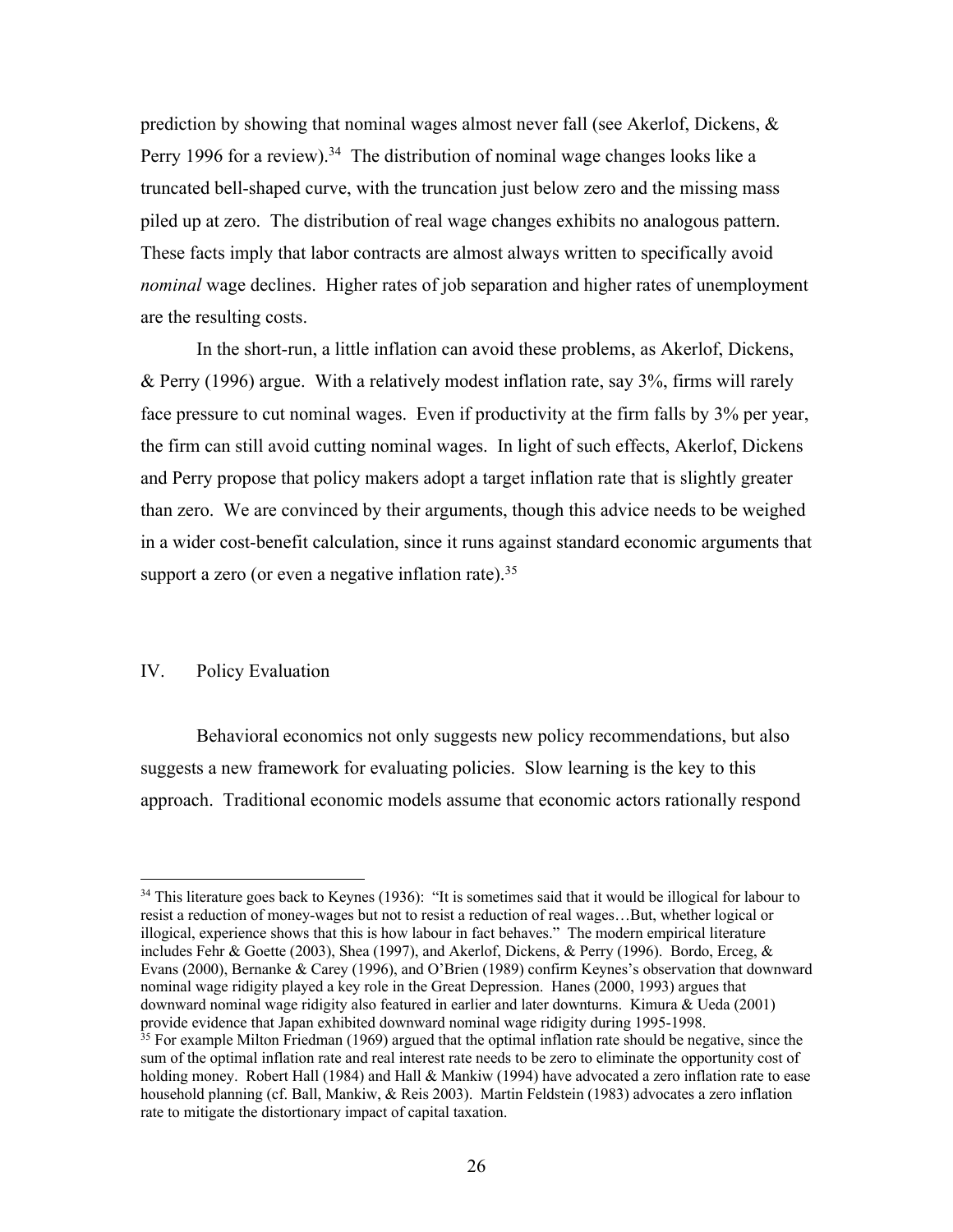to the incentives that they face. Behavioral economics posits a much slower response. Learning can take years or even decades.

As an example of the importance of learning, consider the case of 401(k)'s. These accounts were introduced in 1978, but their legal status was not clarified by the government until 1981. Up until the Tax Reform Act of 1986, 401(k) plans were relatively uncommon and only 10 million workers were active participants. In theory, the clarification of the rules should have had a large impact. Instead, the number of  $401(k)$ plans and the number of 401(k) participants began a slow, but relatively steady climb. By 1993,  $401(k)$ 's had 23 million participants. By 2001,  $401(k)$  plans had roughly 45 million participants.

The spread of 401(k) accounts has taken two decades so far and shows no sign of stopping. The slow rate of diffusion derives partially from the fact that many firms were originally "locked" into defined benefit pension plans, making the transition to a  $401(k)$ defined contribution plan difficult. But the slowness is also due to the fact that it has taken a long time to educate human resource managers and workers about the value of this new retirement mechanism. For example, when new workers join a firm, the median worker takes about a year to join the  $401(k)$  plan (Choi et al 2002). Even at firms with an employer matching contribution, the median worker takes more than six months to join the plan.

Such delays suggest that policy reforms will have subtle dynamic effects. For example, in the case of  $401(k)$ 's there has been much debate about the role of asset shifting (Poterba, Venti, & Wise 1995, Engen, Gale, & Scholz 1994; for recent attempts to clarify this literature, see Benjamin 2003, Pence 2002, Engelhardt 2001, Engen & Gale 2000). Do 401 $(k)$ 's lead to asset shifting from taxable saving accounts, or do 401 $(k)$ 's represent new saving? In a world with slow learning the answer may depend on when the question is asked. When  $401(k)$ 's were introduced, relatively wealthy employees were the first workers to enroll for three reasons. Wealthy employees are the most financially literate households, they are the least liquidity constrained, and they are most likely to work at firms that were early adopters of 401(k) plans.

Such wealthy employees are most likely to engage in asset shifting. Over time, however,  $401(k)$  participation has spread to a more and more representative sample of the

27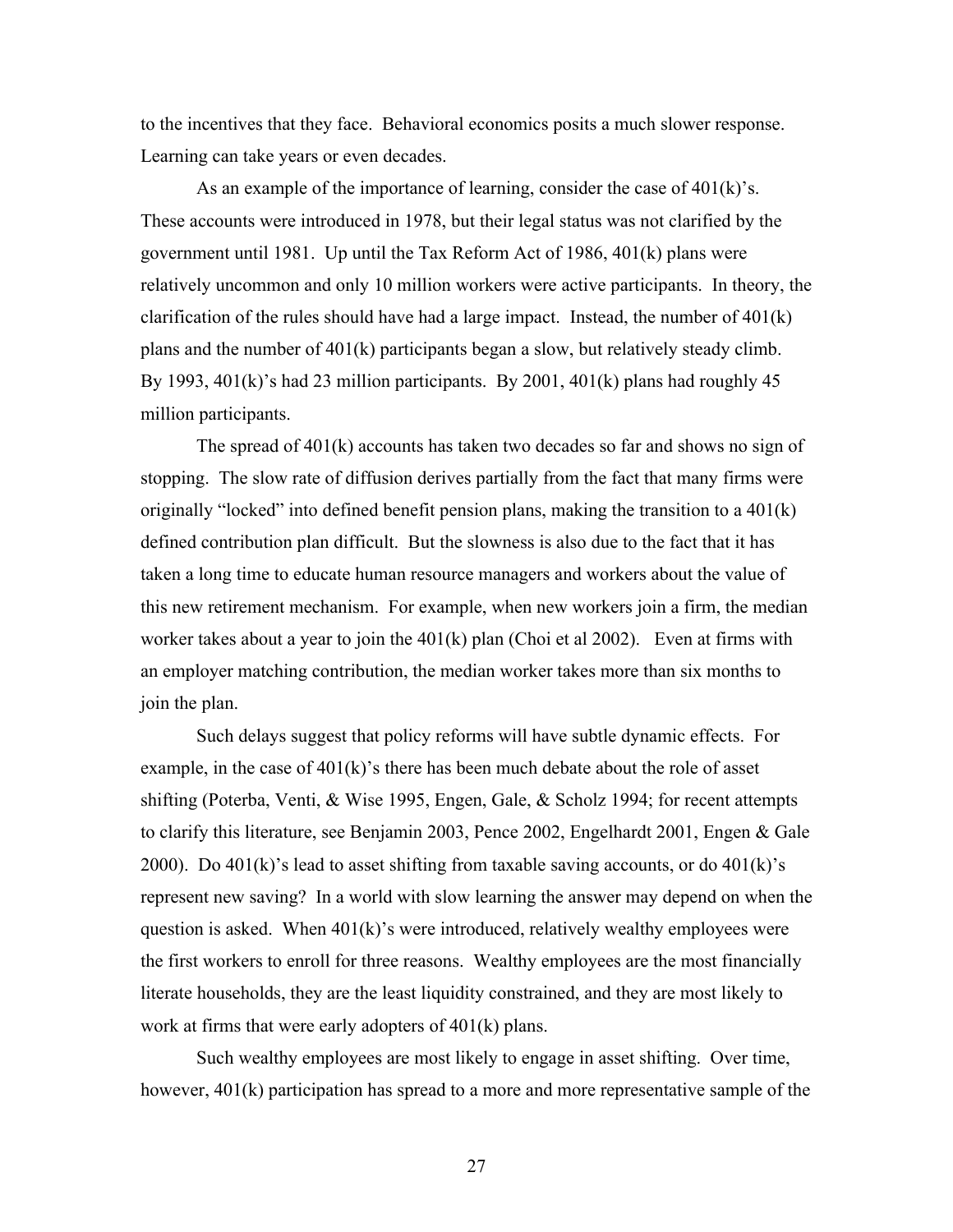total workforce. As less wealthy households enroll, we imagine that asset shifting has become less and less relevant. If these predictions are right, early studies of 401(k)'s should find less of a savings effect than later studies of  $401(k)$ 's.<sup>36</sup> Early  $401(k)$ participants were more likely to engage in asset-shifting, while late participants were more likely to be putting "new" dollars into their 401(k) accounts.

In the  $401(k)$  example the efficacy of  $401(k)$ 's is predicted to increase over time because of learning effects. However, in other policy domains learning effects imply a diminution of efficacy over time. For example, a major tax reform might have its intended positive impact in the short-run, but in the long-run the accounting industry will identify subtle tax shelters that will introduce unintended negative consequences. As these tax-shelters and other distortionary tax-avoidance strategies become more and more widely understood over time, the original tax reform will become less and less productive.

The behavioral approach requires a careful evaluation of the learning effects associated with any new policy regime. In almost all cases, learning effects will introduce significant differences in the short- and long-run impact of the policy.

### V. Forecasting

Forecasting is one of the most visible and arguably one of the most useful applications of macroeconomics. The demand for accurate macroeconomic forecasting among government and private sector decision-makers has always been high. However, ever since the large-scale macro-econometric models of the 1960s and 1970s fell into theoretical disrepute, academic economists have largely abandoned business cycle forecasting as a topic of study. Despite its important role in the everyday affairs of economic life, academic economists generally hold macroeconomic forecasting in low regard. We believe that forecasting should be much more elevated in status, and that the

 $36$  Another reason for such a time effect is that assets held outside the 401(k) plan will be depleted over time, reducing the potential for asset shifting.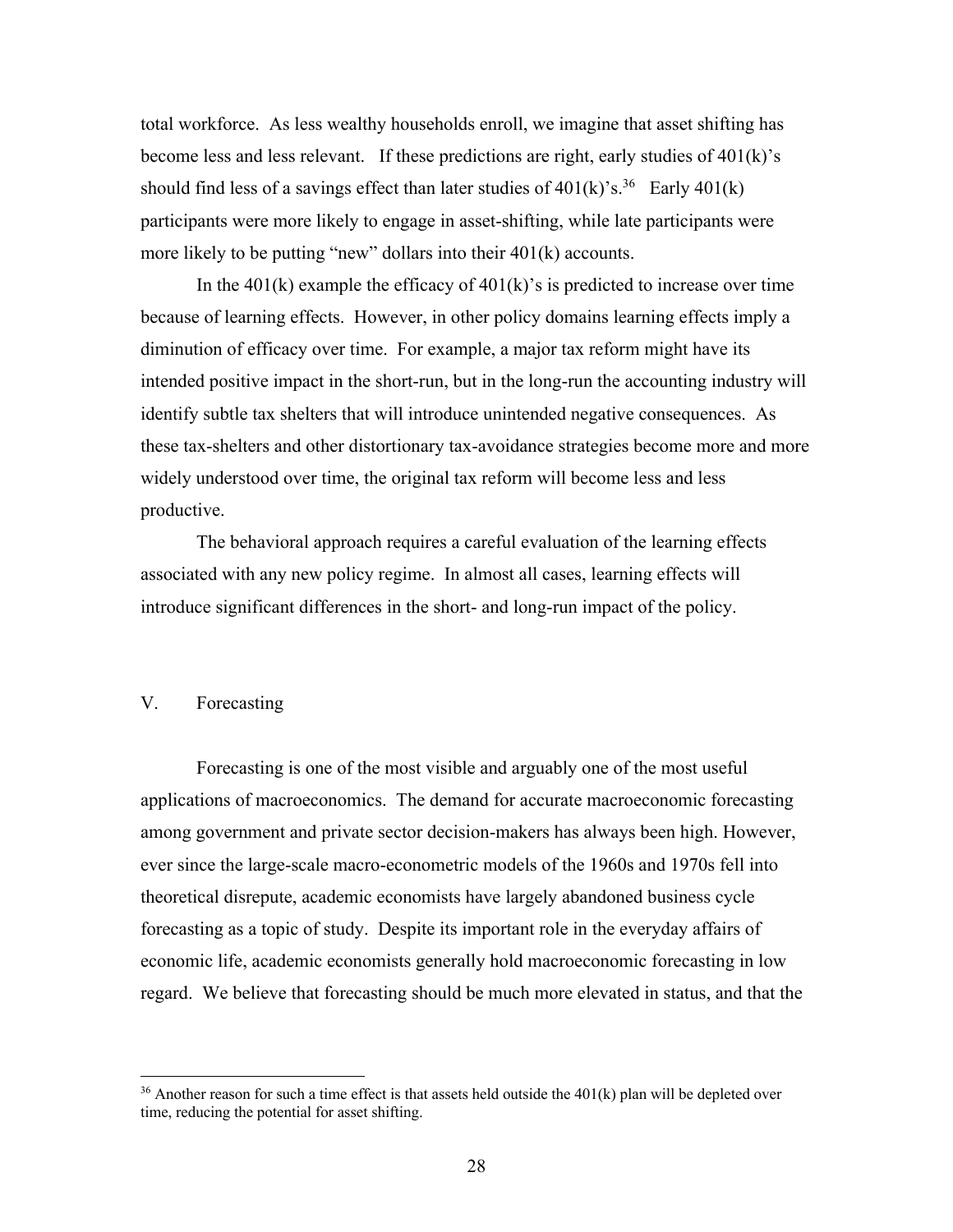poor forecasting record of our current academic models is a serious indictment of the state of the field.

One way to improve forecasting accuracy considerably is to use a far greater number of objective measures of economic activity (Stock & Watson 2002). A complementary route is to take more seriously households' subjective reports of their attitudes, intentions, and expectations.

The newspapers herald the monthly release of consumer confidence indexes from the University of Michigan's Index of Consumer Expectations and the Conference Board's Consumer Confidence Index.37 Consumer confidence is monitored even more enthusiastically in many places outside the U.S. Australia, Austria, Belgium, Canada, Denmark, Finland, France, Germany, Greece, Ireland, Italy, Japan, Luxembourg, Norway, Sweden, Switzerland, Taiwan, and the U.K. have national consumer sentiment programs (Curtin 1992).

Five questions comprise each of the Michigan and Conference Board indexes, two questions about current economic conditions and three about expectations of future conditions. For example, Michigan's current conditions questions are: "How would you rate present general business conditions in your area? {good/normal/bad}" and "What would you say about available jobs in your area right now? {plentiful/not so many/hard to get}." While a majority of private sector forecasters use consumer confidence to some extent (Zarnowitz & Braun 1993), academic economists who study forecasting have generally steered clear of it.

Economists have been skeptical about the predictive power of consumer confidence, but we urge more open-mindedness. In a univariate forecasting framework, consumer sentiment predicts real consumer expenditure (Carroll et al 1994) and GDP (Mutsusaka & Sbordone 1995), but the evidence on whether it has incremental predictive value beyond standard objective measures of economic activity is less clear. Howrey (2001) concludes that Michigan's index does not incrementally predict consumer expenditure but does help to predict business cycle turning points, controlling for the interest rate spread, stock prices, and the index of leading indicators. Carroll et al (1994)

<sup>37</sup> Most recently, see "Consumer confidence rockets as war ends" on the front page of the *Financial Times*, April 30, 2003.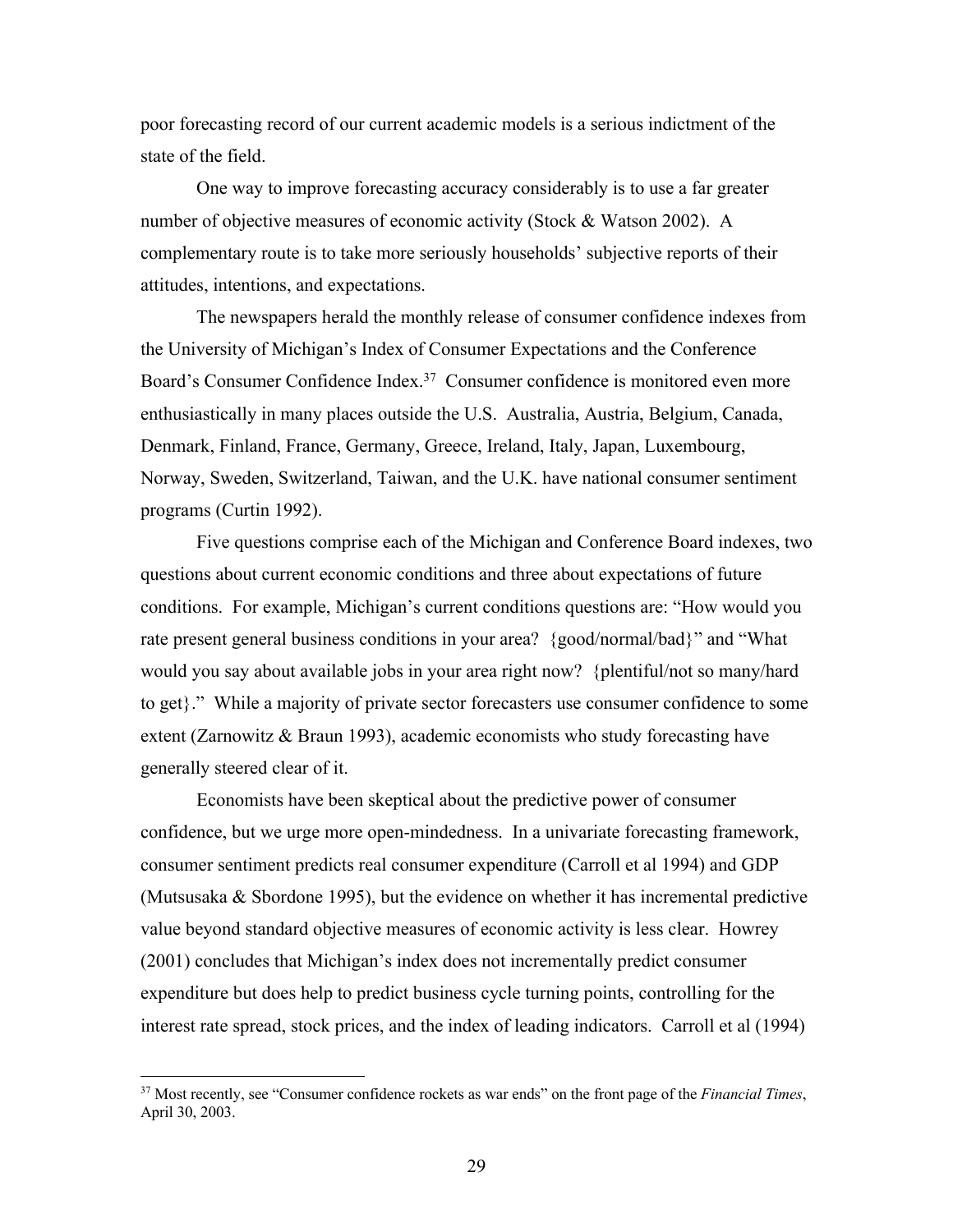finds that Michigan's index adds  $3\%$  to the adjusted- $R^2$  of a regression of consumption expenditure growth on current and lagged income. Bram & Ludvigson (1998) show that the Conference Board index substantially outperforms the Michigan index in predicting consumer expenditure. They find that the Conference Board index adds 9% to the adjusted- $R<sup>2</sup>$  of a regression of consumption expenditure growth on current and lagged income, stock price growth, and interest rate growth.

Economists have been skeptical of consumer confidence indexes because these indexes are just survey data. In part, this criticism is hypocritical since many of the usual datasets economists employ are surveys. On the other hand, asking households to "rate present general business conditions" is vague and may be just a noisy measure of more objective macroeconomic indicators. Actually, it should not be surprising that some of the questions seem poorly designed – the original Michigan survey was not expected to elicit any useful information! George Katona, in developing the Survey of Consumer Finances, convinced the Federal Reserve Board to begin with general questions about attitudes and expectations in order to establish a sense of trust with respondents (Curtin 1992).

It may be possible to construct better forecasting survey questions by combining economic theory with psychological principles for survey design. For example, economic theory highlights the roles of consumer spending and labor supply for business cycle conditions and the fact that households likely have better information about relevant local conditions than the econometrician. Psychologists have found that specific behaviors are best predicted by comparably specific attitudes (Ajzen & Fishbein 1977, Fishbein & Ajzen 1975). Therefore, in designing a survey instrument to predict consumer spending and labor supply over the next month, one should probably probe households' recent past actions and immediate future expectations and intentions about spending and finding a job. In fact, in analyzing the questions that compose the indexes, Bram & Ludvigson (1998) find that the more specific questions predict consumption growth better. They conclude that the Conference Board index outperforms the Michigan index because its questions focus more on the specific household and its local area.<sup>38</sup>

<sup>&</sup>lt;sup>38</sup> Curtin (1992) reports that in 1963, Michigan eliminated two questions that specifically elicited purchase intentions because, although the intentions data predicted the individual's purchases better than the more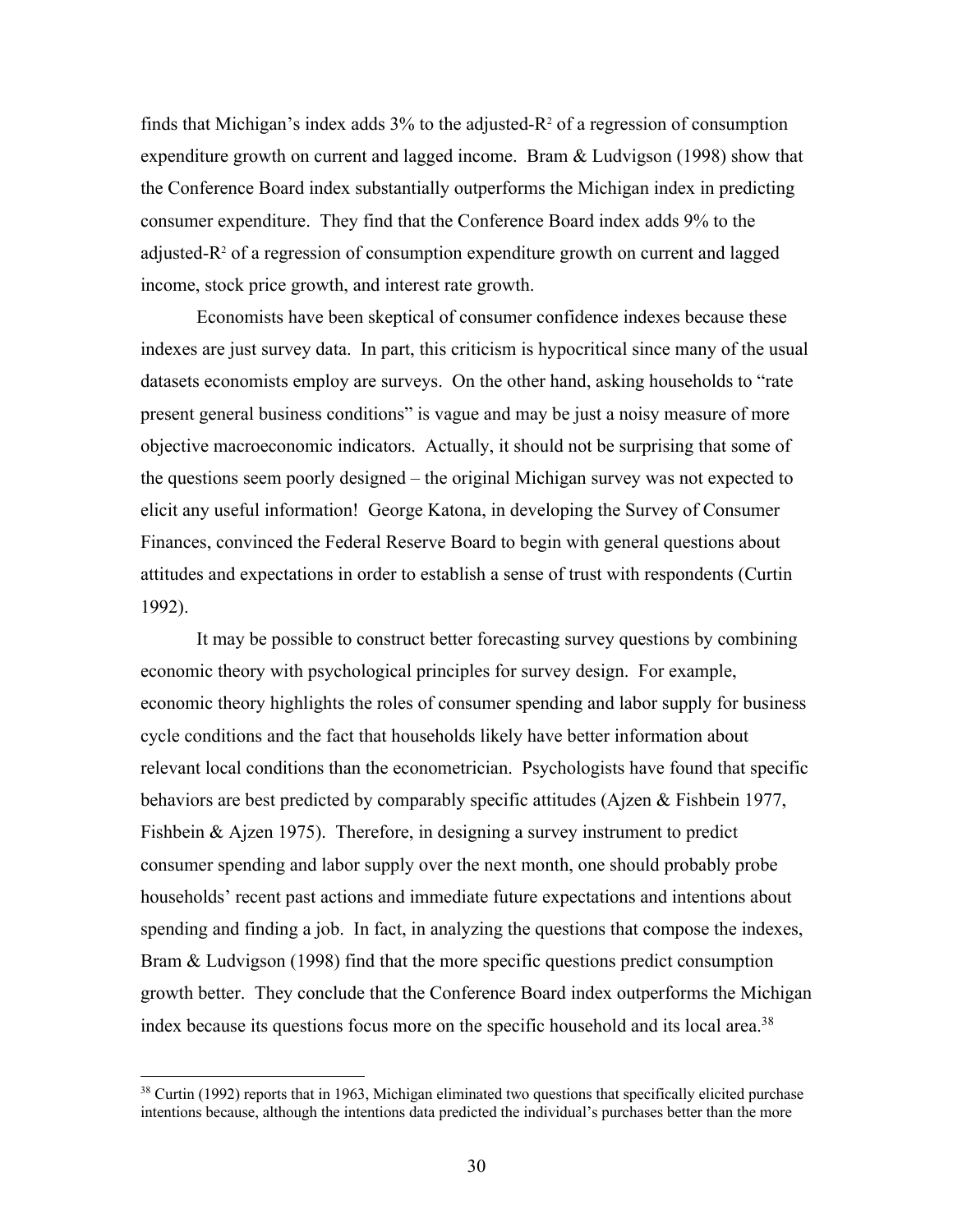In summary, economists may have dismissed consumer confidence surveys too hastily. There is evidence that these indexes may help in macroeconomic forecasting. Moreover, improved survey designs will likely generate more useful measures of consumer confidence. We urge economists to take existing consumer confidence surveys more seriously as potentially useful forecasting variables and to explore alternative survey questions that may tap in more directly to the household behaviors and attitudes that influence macroeconomic conditions.

#### VI. Conclusion

We began this paper by warning about the dangers of activist government. Politicians and bureaucrats are prone to the same biases as private citizens. Even if politicians are rational, little suggests that they have altruistic interests. Rational demagogues will exploit the biases of the public (Glaeser 2002). Moreover, most governments suffer from corruption and bureaucratic self-dealing. Such concerns lead us to be wary of proposals that rely on benign governments to implement interventionist policies that "protect us from ourselves."

While constitutional constraints can partially avoid the pitfalls of bad government, no system of laws provides a perfect inoculation. We emphasize an approach toward paternalism that recognizes both the promise and threat of activist government. We have emphasized interventions that weakly channel behavior without taking away consumers' ability to choose for themselves. Such benign paternalism can lead to very dramatic behavioral changes (e.g., Active Decisions double the 401(k) participation rate). But benign paternalism does not give government true authority to control our lives and does not give private agents an incentive to reject such authority through black markets and other corrosive violations of the rule of law. We believe that governmental paternalism should be largely restricted to benignly paternalistic interventions since such interventions can be effective without opening the door to autocratic governance. We

general attitudinal questions, the general questions predicted better predicted aggregate conditions. We suspect that the general questions pick up households' (noisy) impressions of aggregate conditions but that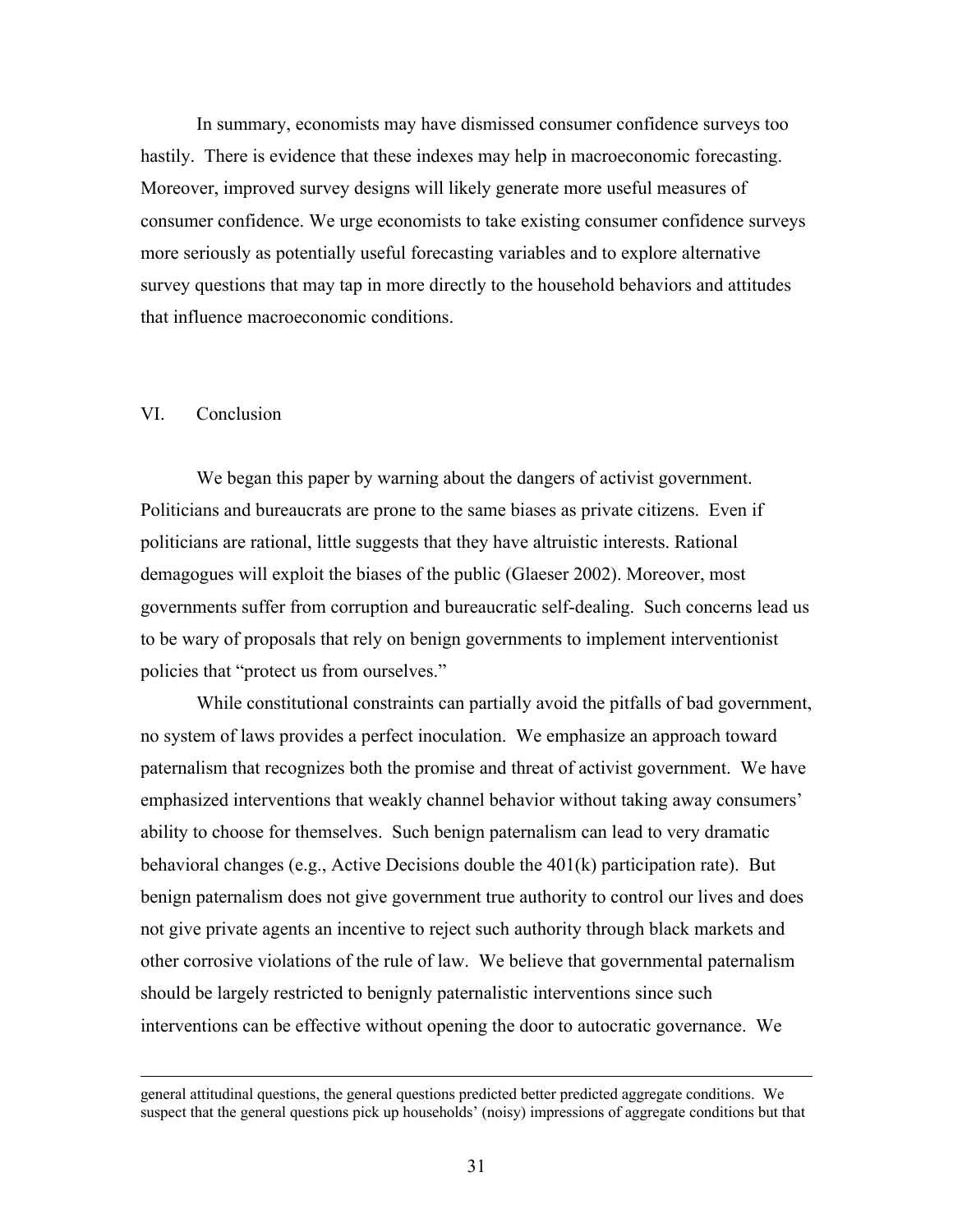hope that this approach will appeal to both traditional advocates and opponents of governmental activism.

We also discussed five examples of policy interventions that we support. We believe that each of these interventions will generate large welfare gains without reducing consumer liberties. Indeed, in many cases the interventions that we propose increase consumer choice.

We have omitted other policy proposals that already appear in the behavioral literature. Some of those omitted policies currently have only preliminary evidence in their favor. Some of those omitted policies are supported by one behavioral theory but contradicted by another.39 Some of those omitted policies fall outside the scope of benign paternalism. Finally, we imagine that some policies were omitted because of oversights on our behalf.

We anticipate that many behaviorally inspired policies will be proposed in the decades ahead. We wish to conclude by urging that they all be viewed with healthy skepticism (including our own proposals). Social psychologists have shown that decision-makers are overconfident in many different ways (Taylor and Brown 1988 and Weinstein 1980). We believe that social scientists and policy makers tend to overestimate the efficacy of the policies that they propose. Self-serving biases are strong and unintended negative consequences are hard to anticipate. Social scientists often advocate innovative ideas that subsequently turn out to be wrongheaded.

Luckily, we have a powerful tool that we can use to discipline our search for new policies. In most cases, governments should run small-scale field experiments to evaluate the consequences of new policies. Of course, every government comes into office with a sense of urgency and is likely to resist the idea of waiting for a year or more to know the outcome of a field experiment. We think that in most cases politicians should swallow hard and accept such delays.

No doctor would prescribe a drug that only worked in theory. Likewise, economic policies should be tested before they are adopted en masse. Even policies with no time-

the intentions questions add more incremental predictive power, after controlling for objective measures.  $39$  For example, some behavioral models imply that addictive goods should be heavily taxed (Gruber and Koszegi 2002, O'Donoghe and Rabin 2003), while other behavioral models imply that addictive goods should not be taxed at all (Bernheim and Rangel 2003).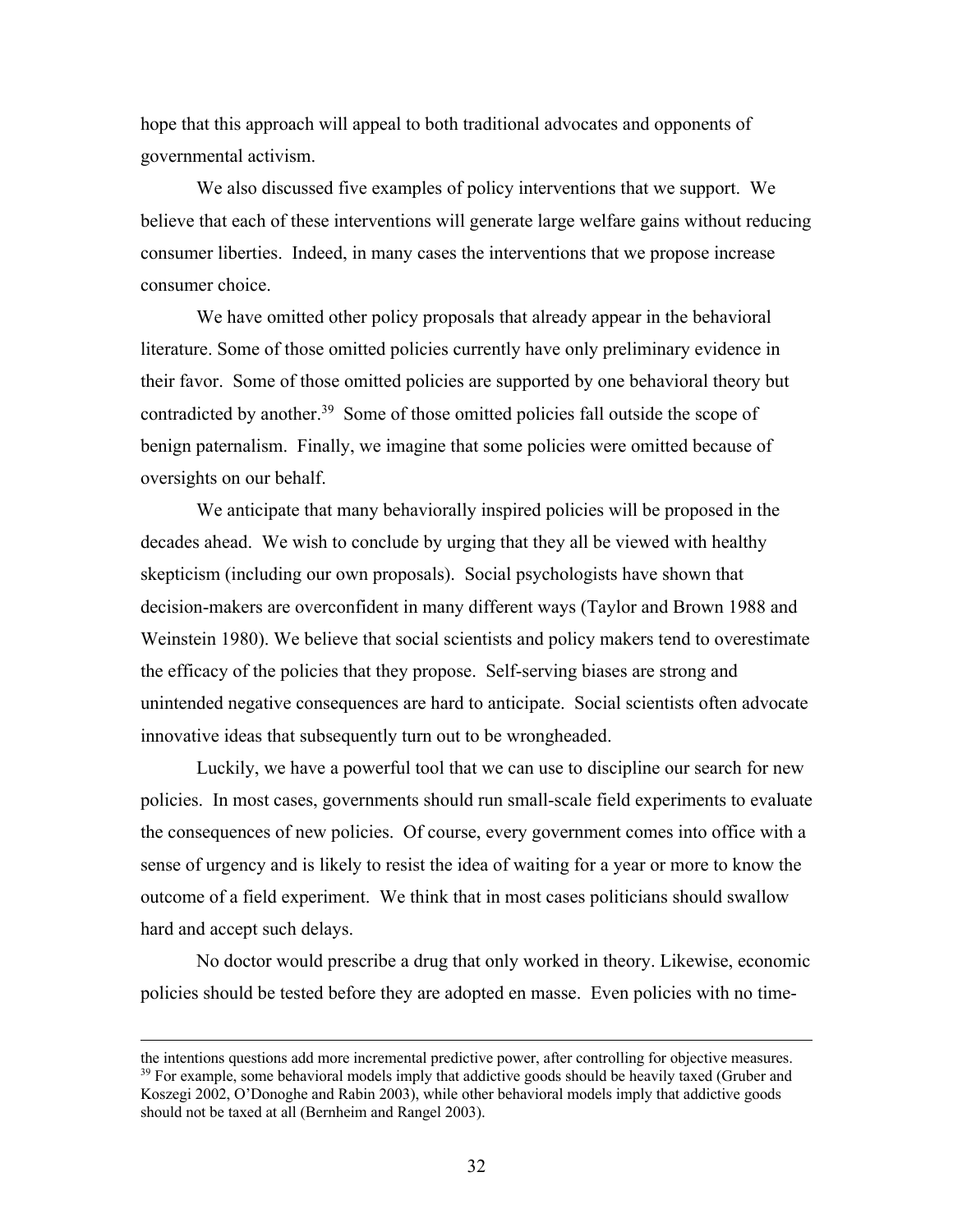flexibility, like counter-cyclical tax cuts, could be partially tested before they are actually needed.40 Although field experiments are not perfect measures of policy impact, field experiments cost little relative to the aggregate costs of policy implementation and field experiments significantly improve our policy forecasts. To paraphrase, the road to hell is paved with (behavioral and non-behavioral) policies that were never tested.

<sup>40</sup> For example, give 1000 households a stimulatory tax cut and carefully measure their response in comparison to a control group.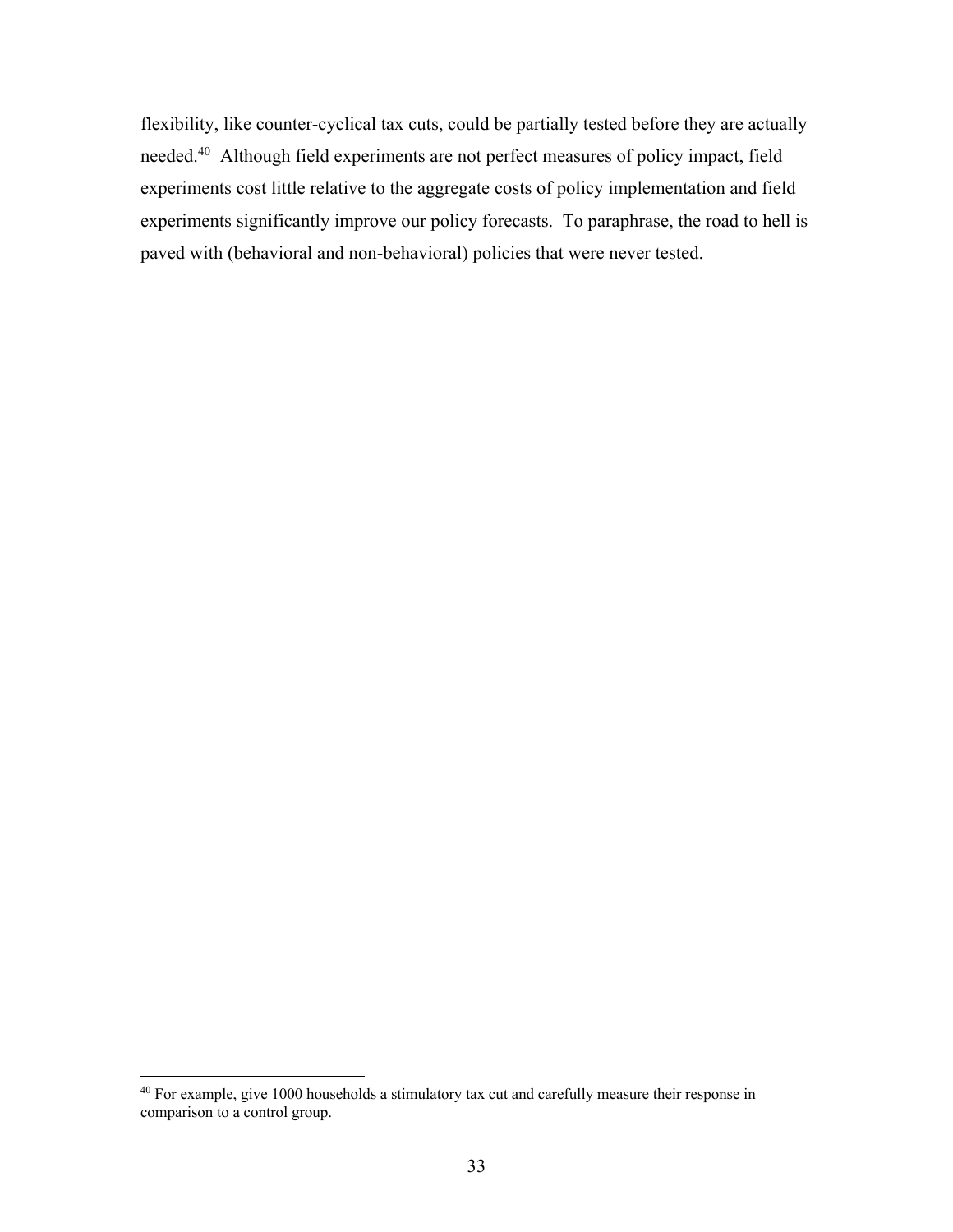### **References**

Agell, Jonas, & Per Lundborg (1995). "Theories of pay and unemployment: Survey evidence from Swedish manufacturing firms." *Scandinavian Journal of Economics*, 97, 295-307.

Ainslie, George (1992). *Picoeconomics: The Strategic Interaction of Successive Motivational States within the Person*. Cambridge, UK: Cambridge University Press.

Ajzen, I., & M. Fishbein (1977). "Attitude-behavior relations: A theoretical analysis and review of empirical research." *Psychological Bulletin*, 84, 888-918.

Akerlof, George (1991). "Procrastination and obedience." *American Economic Review Papers and Proceedings*, 81(2), 1-19.

Akerlof, George A., William T. Dickens, & George L. Perry (1996). "The macroeconomics of low inflation." *Brookings Papers on Economic Activity*, 1, 1-76.

Akerlof, George, & Janet Yellen (1985a). "A near-rational model of the business cycle with wage and price inertia." *Quarterly Journal of Economics*, 100, 823-38.

Akerlof, George, & Janet Yellen (1985b). "Can small deviations from rationality make significant differences to economic equilibria?" *American Economic Review*, 75(4), 708- 20.

Akerlof, George, & Janet Yellen (1987). "Rational models of irrational behavior." *American Economic Review Papers and Proceedings*, 77(2), 137-42.

Alexander, Gordon, Jonathan D. Jones, & Peter J. Nigro (1998). "Mutual fund shareholders: Characteristics, investor knowledge, and sources of information." *Financial Services Review*, 7, 301-16.

Alpert, M., & H. Raiffa (1982). "A progress report on the training of probability assessors." In D. Kahneman, P. Slovic, & A. Tversky (eds.), *Judgment Under Uncertainty: Heuristics and Biases.* Cambridge: Cambridge University Press.

Angeletos, George-Marios, David Laibson, Andrea Repetto, Jeremy Tobacman, & Stephen Weinberg (2001). "The hyperbolic consumption model: Calibration, simulation, and empirical evaluation." *Journal of Economic Perspectives*, August, 47-68.

Ariely, Dan, George Loewenstein, & Drazen Prelec (2003). "'Coherent arbitrariness': Stable demand curves without stable preferences." *Quarterly Journal of Economics*, 143(1), 73-106.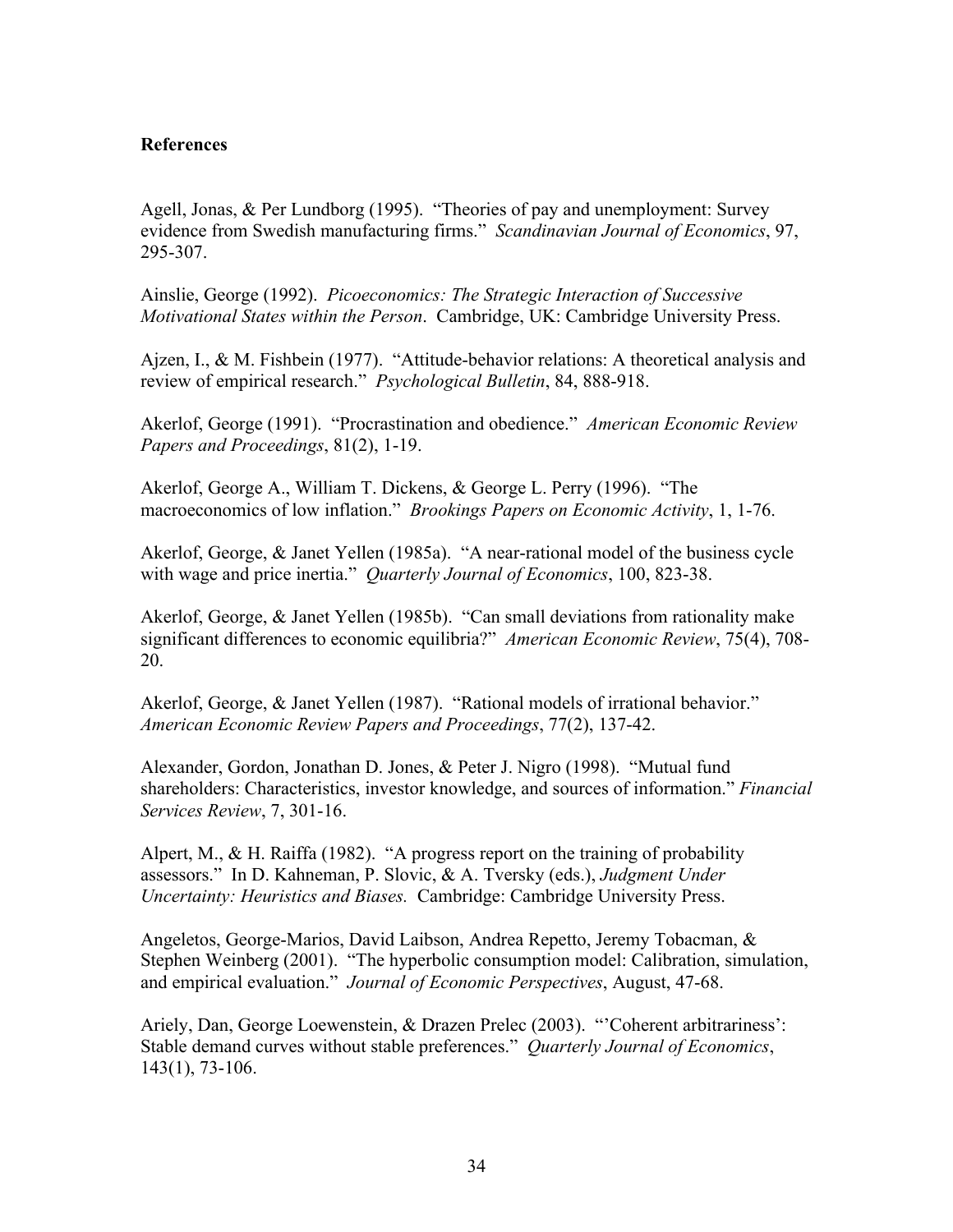Ball, Laurence, N. Gregory Mankiw, & Ricardo Reis (2003). "Monetary policy for inattentive economies." *Journal of Monetary Economics*, forthcoming.

Barber, Brad M., Terrance Odean, & Lu Zheng (2002). "Out of sight, out of mind: The effects of expenses on mutual fund flows." Mimeo, U.C. Davis.

Barro, Robert J. (1974). "Are government bonds net worth?" *Journal of Political Economy*, 80(5), 978-1001.

Benartzi, Shlomo, & Richard H. Thaler (2003). "Save more tomorrow: Using behavioral economics to increase employee savings." *Journal of Political Economy*, forthcoming.

Benjamin, Daniel J. (2003). "Does 401(k) eligibility increase saving? Evidence from propensity score subclassification." *Journal of Public Economics*, 87, 1259-90.

Bernanke, Ben S., & Kevin Carey (1996). "Nominal wage stickiness and aggregate supply in the Great Depression." *Quarterly Journal of Economics*, 111(3), 853-83.

Bernheim, B. Douglas, & Antonio Rangel (2002). "Addiction and cue-conditioned cognitive processes." Mimeo, Stanford University, October.

Bewley, Truman F. (1999). *Why wages don't fall during a recession*. Cambridge, MA: Harvard University Press.

Blinder, Alan S. (1981). "Temporary income taxes and consumer spending." *Journal of Political Economy*, 89, 26-53.

Blinder, Alan S., & Don H. Choi (1990). "A shred of evidence on theories of wage stickiness." *Quarterly Journal of Economics*, 105(4), 1003-15.

Bordo, Michael D., Christopher J. Erceg, & Charles L. Evans (2000). "Money, sticky wages, and the Great Depression." *American Economic Review*, 90(5), 1447-63.

Bram, Jason, & Sydney Ludvigson (1998). "Does consumer confidence forecast household expenditure? A sentiment index horse race." *Federal Reserve Bank of New York Economic Policy Review*, June.

Browning, Martin, & Dolores M. Collado (2001). "The response of expenditures to anticipated income changes: Panel data estimates." *American Economic Review*, 91(3), 681-92.

Camerer, Colin, Samuel Issacharoff, George Loewenstein, & Matthew Rabin (2003). "Regulation for conservatives: Behavioral economics and the case for 'asymmetric paternalism.'" *University of Pennsylvania Law Review*, forthcoming.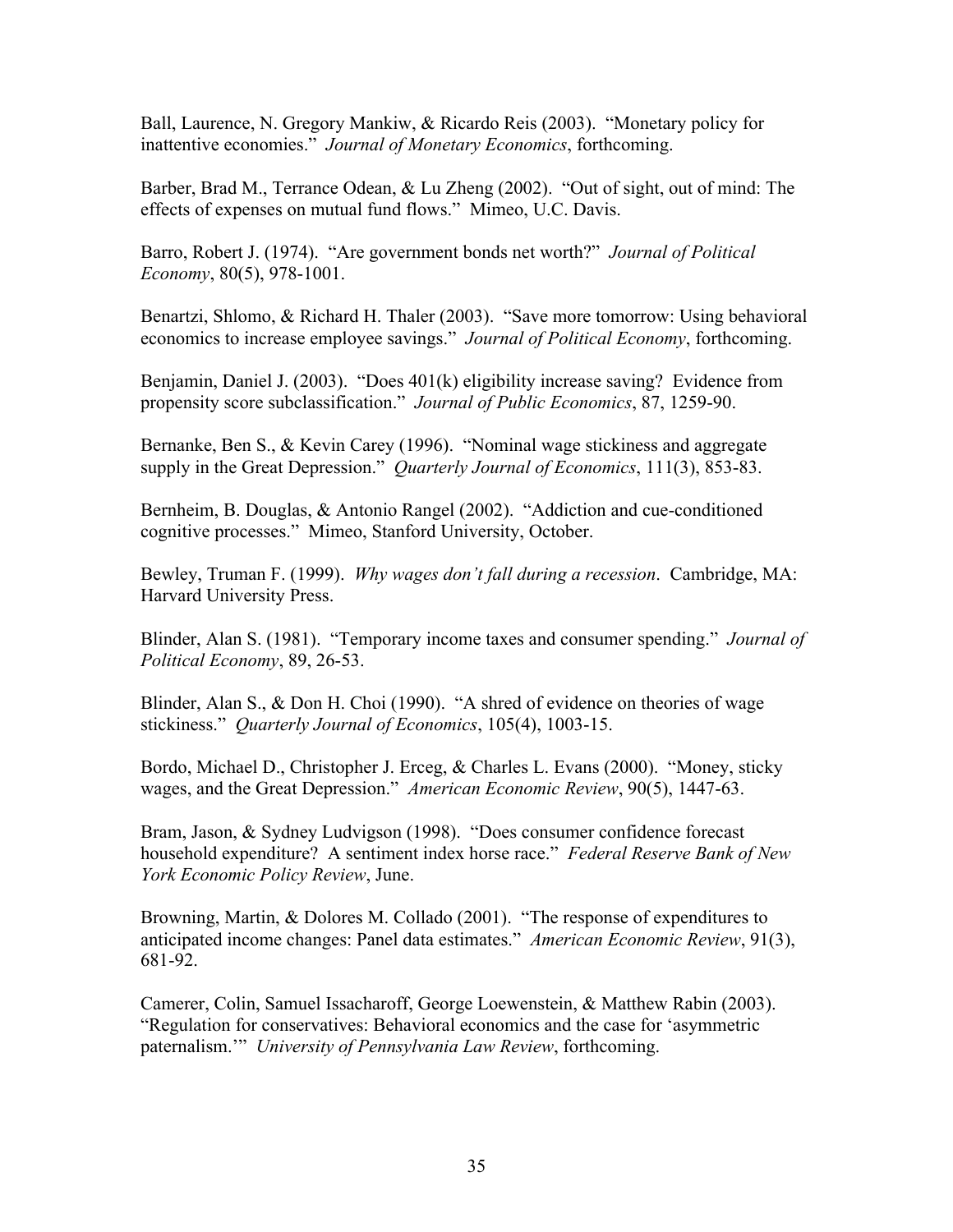Campbell, Carl M., III, & Kunal S. Kamlani (1995). "The reasons for wage ridigity: Evidence from a survey of firms." *Quarterly Journal of Economics*, 112(3), 759-89.

Carhart, Mark M. (1997). "On persistence in mutual fund performance." *Journal of Finance*, 52(1), 57-82.

Carroll, Christopher D., Jeffrey C. Fuhrer, & David W. Wilcox (1994). "Does consumer sentiment forecast household spending? If so, why?" *American Economic Review*, 84(5), 1397-1408.

Choi, James J., David Laibson, Brigitte Madrian, and Andrew Metrick (2003a). "Optimal defaults," *American Economic Review Papers and Proceedings*, May.

Choi, James J., David Laibson, Brigitte Madrian, and Andrew Metrick (2003b). "For better or for worse: Default effects and 401(k) savings behavior." In David Wise (ed.), *Perspectives on the Economics of Aging*, forthcoming.

Choi, James J., David Laibson, Brigitte Madrian, and Andrew Metrick (2003c). "Benign paternalism and active decision: A natural experiment in saving." Mimeo, Harvard University.

Choi, James J., David Laibson, Brigitte Madrian, and Andrew Metrick (2002). "Defined contribution pensions: Plan rules, participant decisions, and the path of least resistance." In James Poterba (ed.), *Tax Policy and the Economy*, 16, 2002, pp. 67-114.

Curtin, Richard T. (1992). "The Index of Consumer Sentiment at forty." *American Enterprise*, 3(3), 18-24.

Diamond, Peter (2001). "Issues in Social Security Reform." In Sheldon Friedman & David Jacobs (eds.), *The Future of the Safety Net: Social Insurance and Employee Benefits in the Next Century*.

Eddy, David M. (1982). "Probabilistic reasoning in clinical medicine: Problems and opportunities." In Kahneman, Daniel, Paul Slovic, & Amos Tversky (eds.), *Judgment under uncertainty: Heuristics and biases*. New York, NY: Cambridge University Press.

Engelhardt, Gary V. (2001). "Have 401(k)s raised household saving? Evidence from the Health and Retirement Study." Aging Studies Program Paper No. 24, Center for Policy Research, Syracuse University.

Engen, Eric, & William Gale (2000). "The effects of 401(k) plans on household wealth: Differences across earnings groups." *NBER Working Paper 8032*.

Engen, Eric, William Gale, & John Karl Scholz (1994). "Do saving incentives work?" *Brookings Papers on Economic Activity*, 1, 85-151.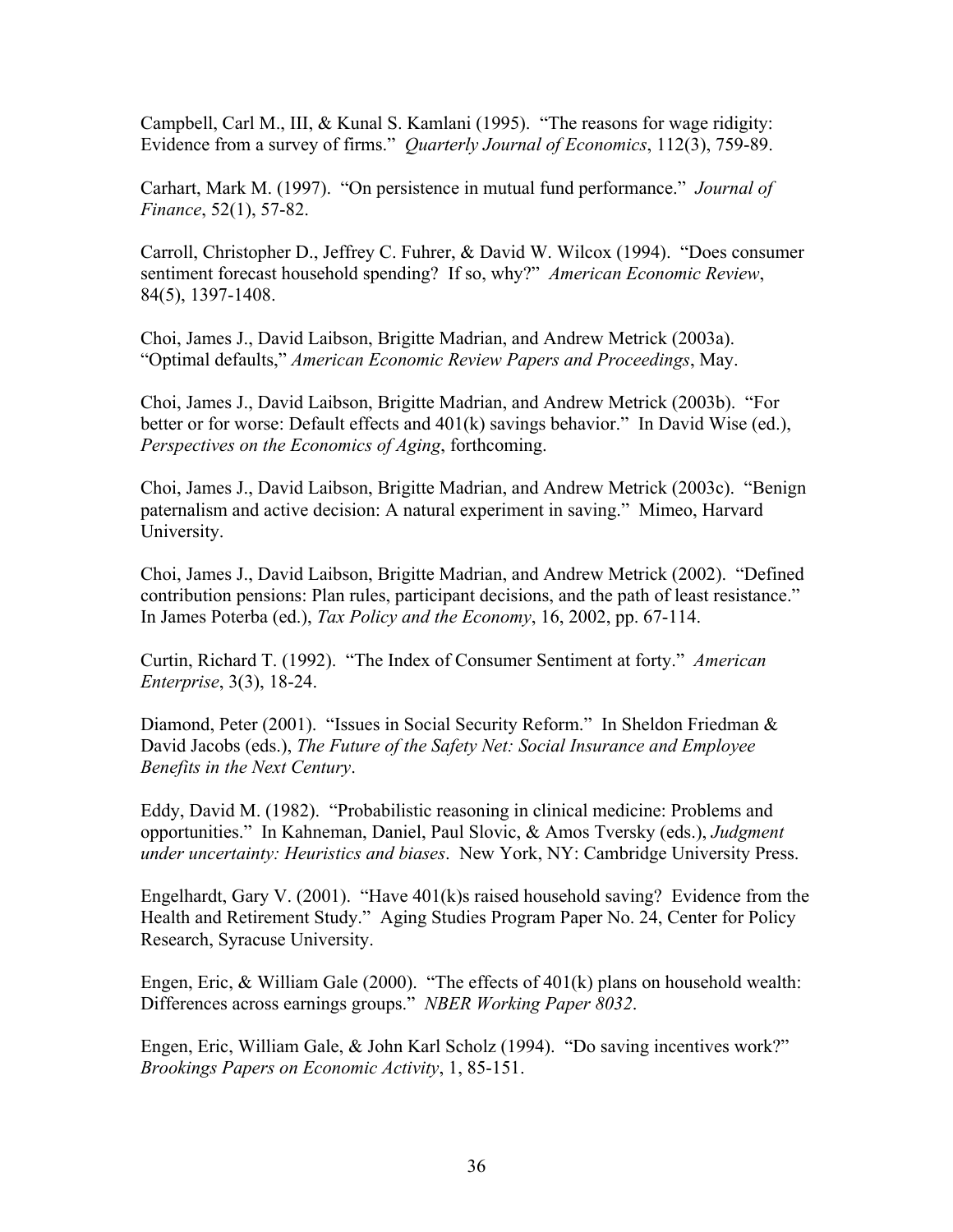Erev, Ido, & A.E. Roth (1998). "Predicting how people play games: Reinforcement learning in experimental games with unique, mixed strategy equilibria." *American Economic Review*, 88(4), 848-81.

Fehr, Ernst, & Lorenz Goette (2003). "Robustness and real consequences of nominal wage rigidity." Institute for Empirical Research in Economics Working Paper No. 44, March.

Feldstein, Martin (1983). *Inflation, Tax Rules, and Capital Formation*. Chicago: University of Chicago Press.

Fishbein, M., & I. Ajzen (1975). *Belief, attitude, intention, and behavior: An introduction to theory and research*. Reading, MA: Addison-Wesley.

Friedman, Milton (1969). "The optimum quantity of money." In *The Optimum Quantity of Money and Other Essays*, Chicago: Aldine Publishing.

Frye, Timothy, & Andrei Shleifer (1997). "The invisible hand and the grabbing hand." *American Economic Review Papers and Proceedings*, 87(2), 354-8.

Gabaix, Xavier, & David Laibson (2003). "Pricing and product design with boundedly rational consumers." Mimeo, Harvard University, March.

Glaeser, Edward L. (2002). "The political economy of hatred." *Harvard Institute of Economic Research Discussion Paper No. 1970*, August.

Gruber, Jonathan, & Botond Koszegi (2002). "A theory of government regulation of addictive bads: Tax levels and tax incidence for cigarette excise taxation." Mimeo, Massachusetts Institute of Technology, January.

Hall, Robert E. (1984). "Monetary strategy with an elastic price standard." In *Price Stability and Public Policy: A Symposium Sponsored by the Federal Reserve Bank of Kansas City*.

Hall, Robert E., & N. Gregory Mankiw (1994). "Nominal income targeting." In N.G. Mankiw (ed.), *Monetary Policy*, Chicago: Chicago University Press.

Hanes, Christopher (1993). "The development of nominal wage rigidity in the late nineteenth century." *American Economic Review*, 83(4), 732-56.

Hanes, Christopher (2000). "Nominal wage rigidity and industry characteristics in the downturns of 1893, 1929, and 1981." *American Economic Review*, 90(5), 1432-46.

Harbaugh, William T., Kate Krause, & Lise Vesterlund (2001). "Prospect theory in choice and pricing tasks." Mimeo, University of Oregon, December.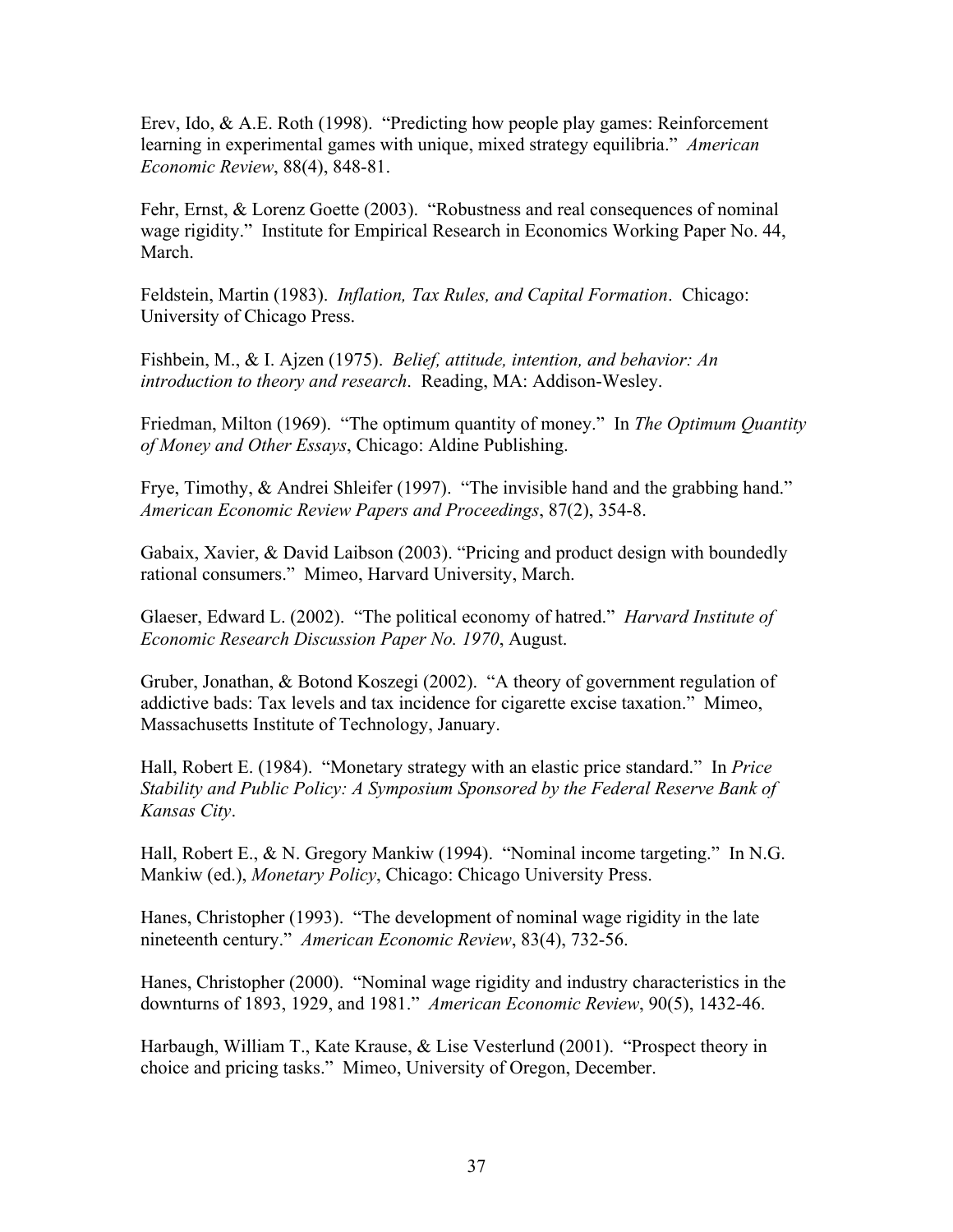Hori, Masahiro, Chang-Tai Hsieh, Keiko Murata, & Satoshi Shimizutani (2002). "Did the shopping coupon program stimulate consumption? Evidence from Japanese micro data." Economic and Social Research Institute Discussion Paper Series No. 12, April.

Hortacsu, Ali, & Chad Syverson (2003). "Product differentiation, search costs, and competition in the mutual fund industry: A case study of S&P 500 index funds." Manuscript, University of Chicago.

Howrey, E. Philip (2001). "The predictive power of the Index of Consumer Sentiment." *Brookings Papers on Economic Activity*, 1, 175-216.

Hsieh, Chang-Tai (2003). "Do consumers react to anticipated income changes? Evidence from the Alaska Permanent Fund." *American Economic Review*, 93(1), 397- 405.

Jain, Prem C., & Joanna Shuang Wu (2000). "Truth in mutual fund advertising: Evidence on future performance and fund flows." *Journal of Finance*, 55(2), 937-58.

John Hancock Financial Services (2002). "Insight Into Participant Investment Knowledge & Behavior."

Johnson, Eric J., John Hershey, Jacqueline Meszaros, & Howard Kunreuther (1993). "Framing, probability distortions, and insurance decisions." *Journal of Risk and Uncertainty*, 7, 35-51.

Jolls, Christine, Cass Sunstein, & Richard Thaler (1998). "A Behavioral Approach to Law and Economics." *Stanford Law Review*, 50, 1471.

Kahneman, Daniel, Jack L. Knetsch, & Richard H. Thaler (1986). "Fairness as a constraint on profit-seeking: Entitlements in the market." *American Economic Review*, 76(4), 728-41.

Kahneman, Daniel, & Amos Tversky (1979). "Prospect theory: An analysis of decision under risk." *Econometrica*, 47(2), 263-91.

Kaufman, Roger T. (1984). "On wage stickiness in Britain's competitive sector." *British Journal of Industrial Relations*, 22, 101-12.

Keynes, John Maynard (1936). *The General Theory of Employment, Interest, and Money*. London: Macmillan.

Kimura, Takeshi, & Kazuo Ueda (2001). "Downward nominal wage rigidity in Japan." *Journal of the Japanese and International Economies*, 15, 50-67.

Laibson, David (2003). "Hyperbolic discount functions, undersaving, and savings policy," forthcoming in an IMF Volume.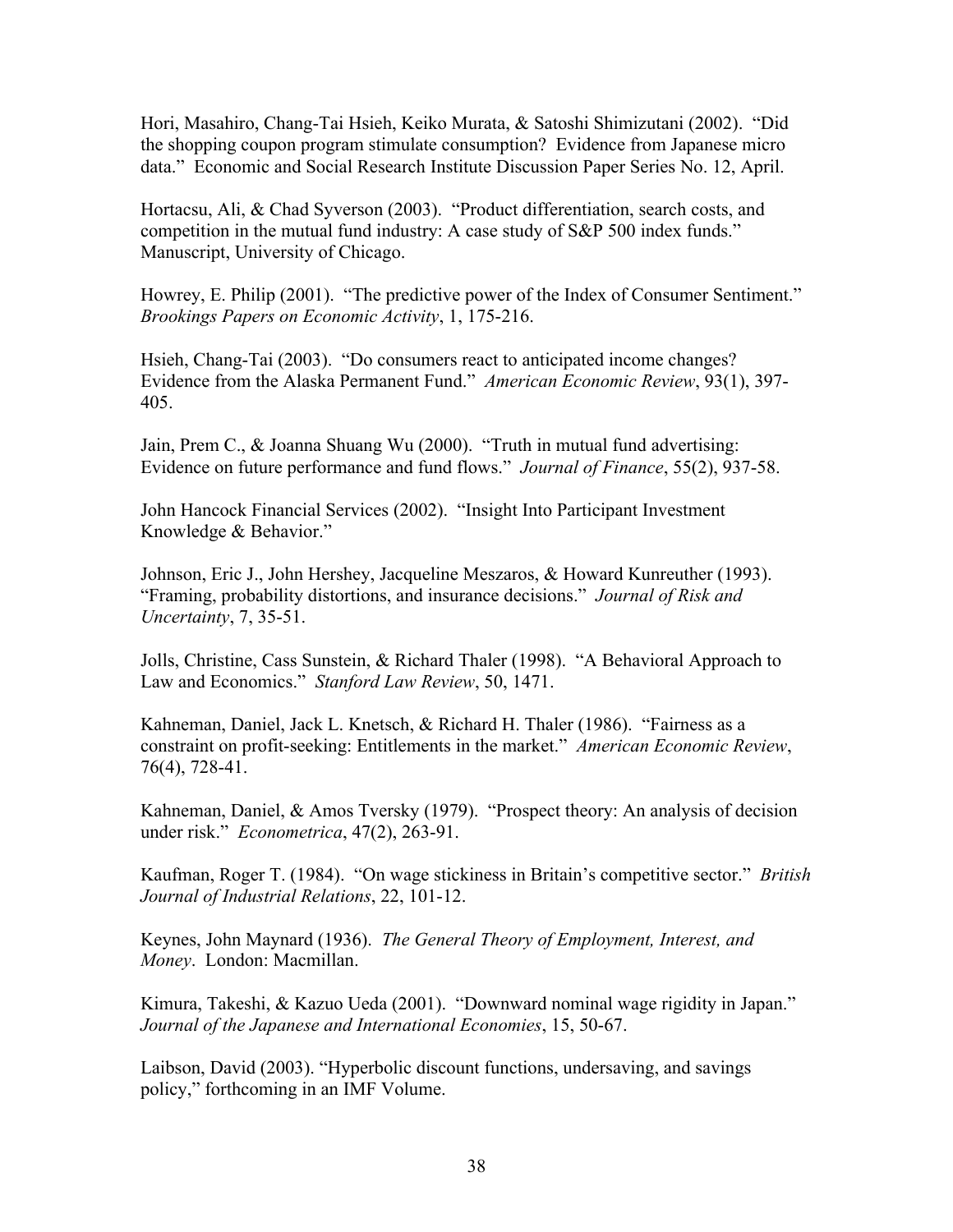Laibson, David (1997). "Golden eggs and hyperbolic discounting." *Quarterly Journal of Economics*, 62, 443-77.

Laibson, David, Andrea Repetto, and Jeremy Tobacman (1998). "Self-control and saving for retirement." *Brookings Papers on Economic Activity*, 1, 91-196.

Laibson, David I., & Leeat Yariv (2003). "You can't make dutch books in competitive markets." Mimeo, Harvard University.

Laibson, David I., & Richard Zeckhauser (1998). "Amos Tversky and the ascent of behavioral economics." *Journal of Risk and Uncertainty*, 16, 7-47.

Landsberger, Michael (1966). "Windfall income and consumption: Comment." *American Economic Review*, 56, 534-9.

Levenson, Alec R. (1996). "Do consumers respond to future income shocks? Evidence from Social Security reform in Taiwan." *Journal of Public Economics*, 62(3), 275-95.

Madrian, Brigitte, & Dennis F. Shea (2001). "The power of suggestion: Inertia in 401(k) participation and savings behavior." *Quarterly Journal of Economics*, 116, 1149-1525.

Mutsusaka, John G., & Argia M. Sbordone (1995). "Consumer confidence and economic fluctuations." *Economic Inquiry*, 33(2), 296-318.

Nagel, Rosemarie (1995). "Unraveling in guessing games: An experimental study." *American Economic Review*, 85(5), 1313-26.

Novick, L.R. (1990). "Representational transfer in problem solving." *Psychological Science*, 1, 128-32.

O'Brien, Anthony Patrick (1989). "A behavioral explanation for nominal wage rigidity during the Great Depression." *Quarterly Journal of Economics*, 104(4), 719-35.

O'Donoghue, Edward, & Matthew Rabin (1999). "Incentives for procrastinators." *Quarterly Journal of Economics*, 114(3), 769-816.

O'Donoghue, Edward, & Matthew Rabin (2003). "Studying optimal paternalism, illustrated by a model of sin taxes." *AEA Papers and Proceedings*, forthcoming.

Parker, Jonathan A. (1999). "The reaction of household consumption to predictable changes in Social Security taxes." *American Economic Review*, 89(4), 959-73.

Paxson, Christina H. (1992). "Consumption and income seasonality in Thailand." *Journal of Political Economy*, 101(1), 39-72.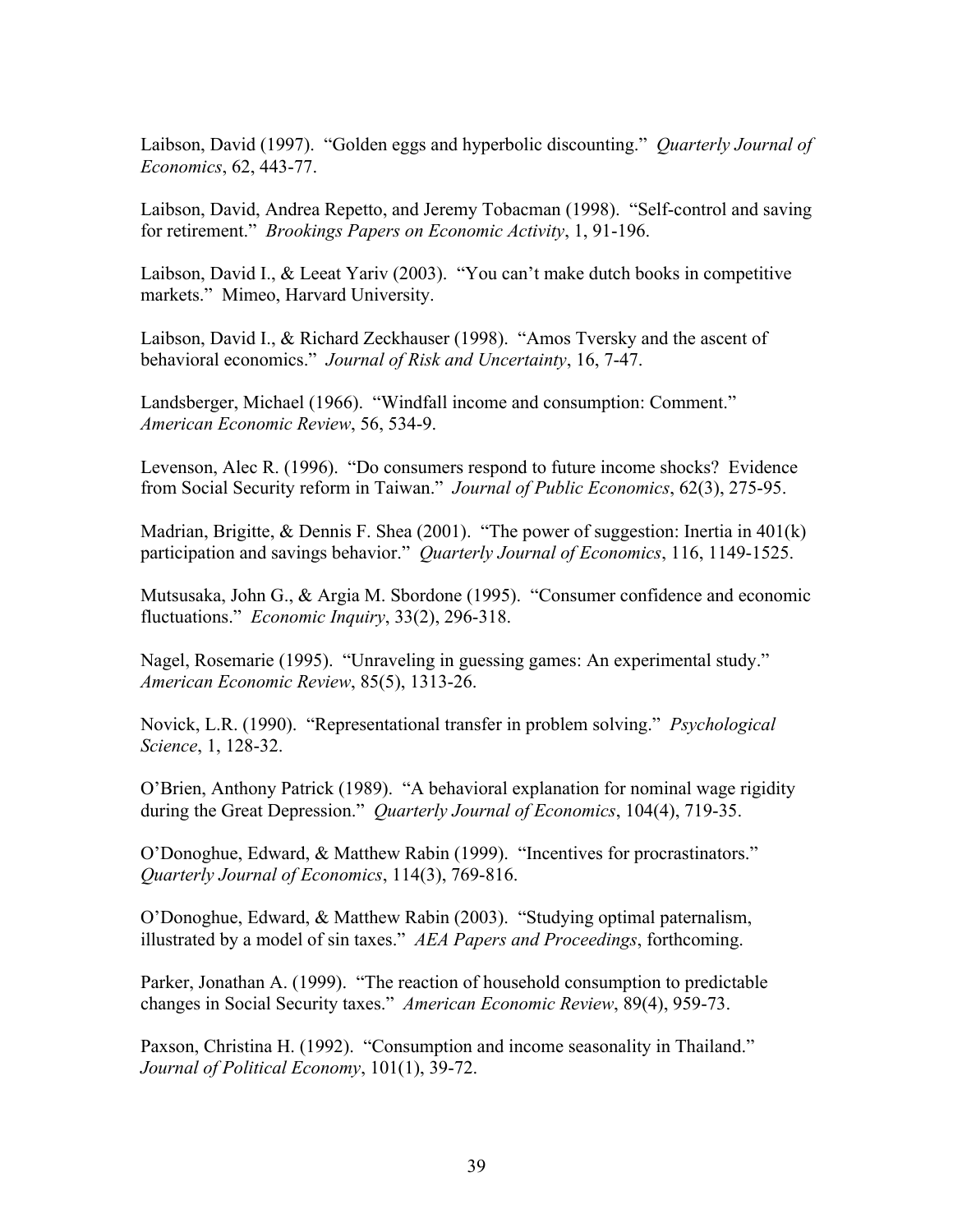Pence, Karen M. (2002). "401(k)s and household saving: New evidence from the Survey of Consumer Finances." Mimeo, Federal Reserve Board of Governors, December.

Poterba, James M. (1988). "Are consumers forward looking? Evidence from fiscal experiments." *American Economic Review Papers and Proceedings*, 78(2), 413-8.

Poterba, James M., Steven F. Venti, & David A. Wise (1996). "Do 401(k) contributions crowd out other personal saving?" *Journal of Public Economics*, 58, 1-32.

Ross, Lee, & Richard E. Nisbett (1991). *The Person and the Situation: Perspectives of Social Psychology.* Philadelphia: Temple University Press.

Shafir, Eldar, Peter Diamond, & Amos Tversky (1997). "Money illusion." *Quarterly Journal of Economics*, 112(2), 341-74.

Shea, John (1995). "Union contracts and the life-cycle/permanent-income hypothesis." *American Economic Review*, 85(1), 186-200.

Shea, John (1997). "Comment on 'Does inflation grease the wheels of the labor market?' by David Card and Dean Hyslop" In Christina Romer and David Romer (eds.), *Reducing Inflation: Motivation and Strategy*, NBER Conference Volume, University of Chicago Press.

Shefrin, H.M., & R. Thaler (1988). "The behavioral life-cycle hypothesis." *Economic Inquiry*, 26, 609-43.

Shleifer, Andrei, & Robert W. Vishny (1998). *The Grabbing Hand*. Cambridge, MA: Harvard University Press.

Simon, Herbert A. (1957). *Models of Man*. New York, NY: Wiley.

Souleles, Nicholas S. (1999). "The response of household consumption to income tax refunds." *American Economic Review*, 89(4), 947-58.

Stock, James H., & Mark W. Watson (2002). "Macroeconomic forecasting using diffusion indexes." *Journal of Business and Economic Statistics*, 20(2), 147-62.

Taylor, S.E., & J.D. Brown (1988). "Illusion and well-being: A social psychological perspective on mental health." *Psychological Bulletin*, 103, 193-210.

Thaler, Richard H. (1994). "Psychology and savings policy." *American Economic Review Papers and Proceedings*, 84(2), 186-92.

Tversky, Amos, & Daniel Kahneman (1971). "Belief in the law of small numbers." *Psychological Bulletin*, 2, 105-10.